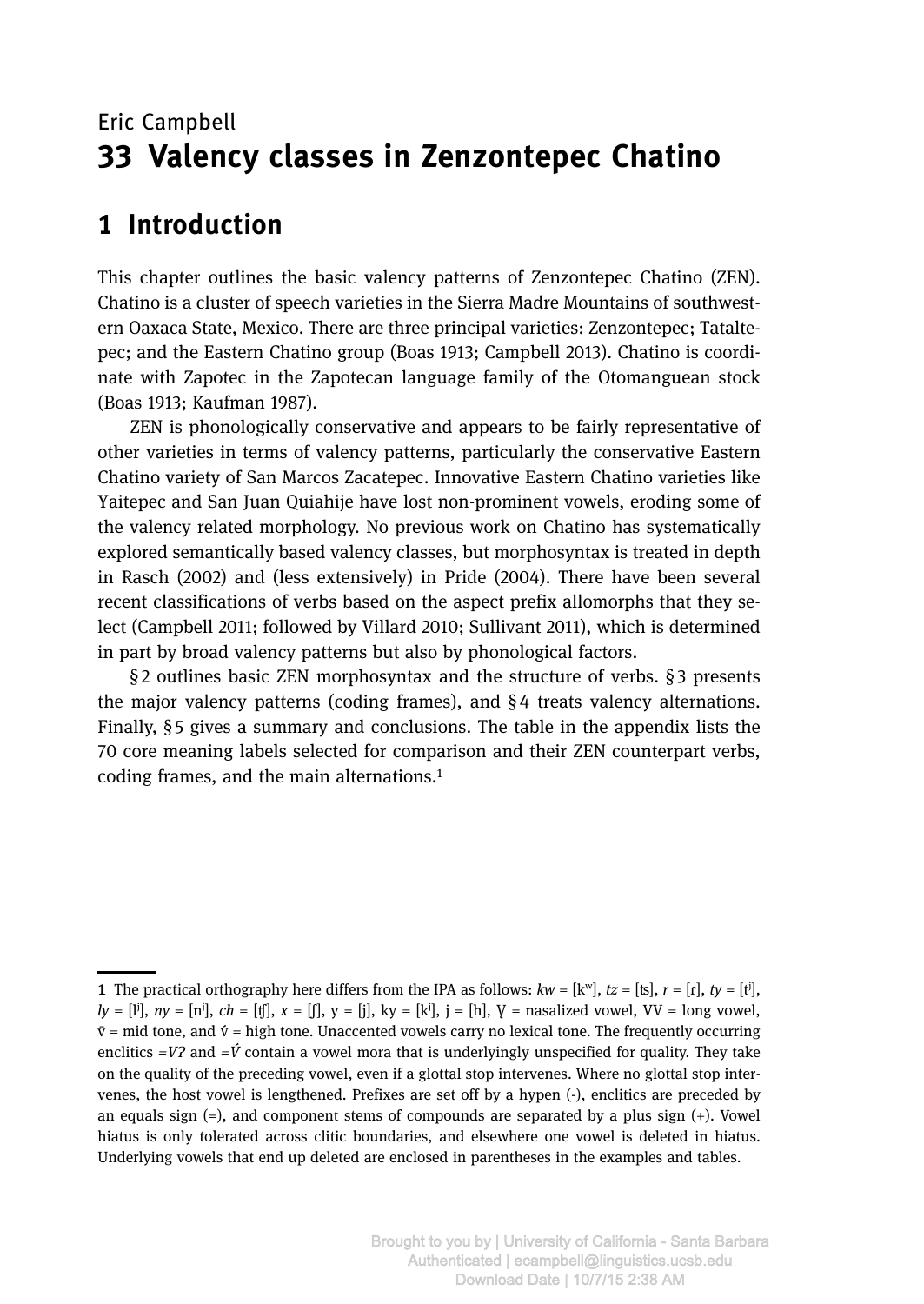# **2 Basic morphosyntax of Zenzontepec Chatino**

## **2.1 Clause structure and grammatical relations**

ZEN basic constituent order is VSO, and it is a strongly head-marking language. Basic intransitive, transitive, and ditransitive clauses are shown in (1), (2), and (3), respectively.

- (1) *nku-laɁa na yaka=VɁ*. cpl-get.broken def wood=dem 'The stick split.' (elicited)
- (2) *nka-(u-)laɁa na nkwítzą=V́ jiʔī ̨ na wentanā=V́* . cpl-(caus-)get.broken def child=dem rn def window=dem 'The child broke the window.' (elicited)
- (3) *nka-(u-)tējé=ą̄ Ɂ tzaka wurū jiʔī ̨ ̨ kwitiɁ=āɁ̨* . cpl-(caus-)pass=1sg one donkey rn brother=1sg 'I sent a donkey to my brother.' (offered)

Pronouns have independent and dependent forms. As for the dependent forms, the  $2<sup>nd</sup>$  person singular is marked by tone change on the verb (4a), and the  $3<sup>rd</sup>$  singular (and plural) may be zero-marked, as in *nakwę* 'he said' in (4b). All other dependent pronouns are enclitics, like the  $1<sup>st</sup>$  person singular in (4b).

- (4) a. *ta y-āā?* already cpl-go.**2sg** 'You went already?'
	- b. *ta y-aa=āʔ̨ nakwę*. already cpl-go=**1sg** cpl.say**[.3]** 'I already went, he said.' (text)

Pronominal enclitics cannot occur if a coreferential NP is present post-verbally (5).

(5) *\*ta y-aa= āʔ nāáʔ ̨* . already cpl-go=**1sg 1sg** sought reading: 'I already went.' (elicited)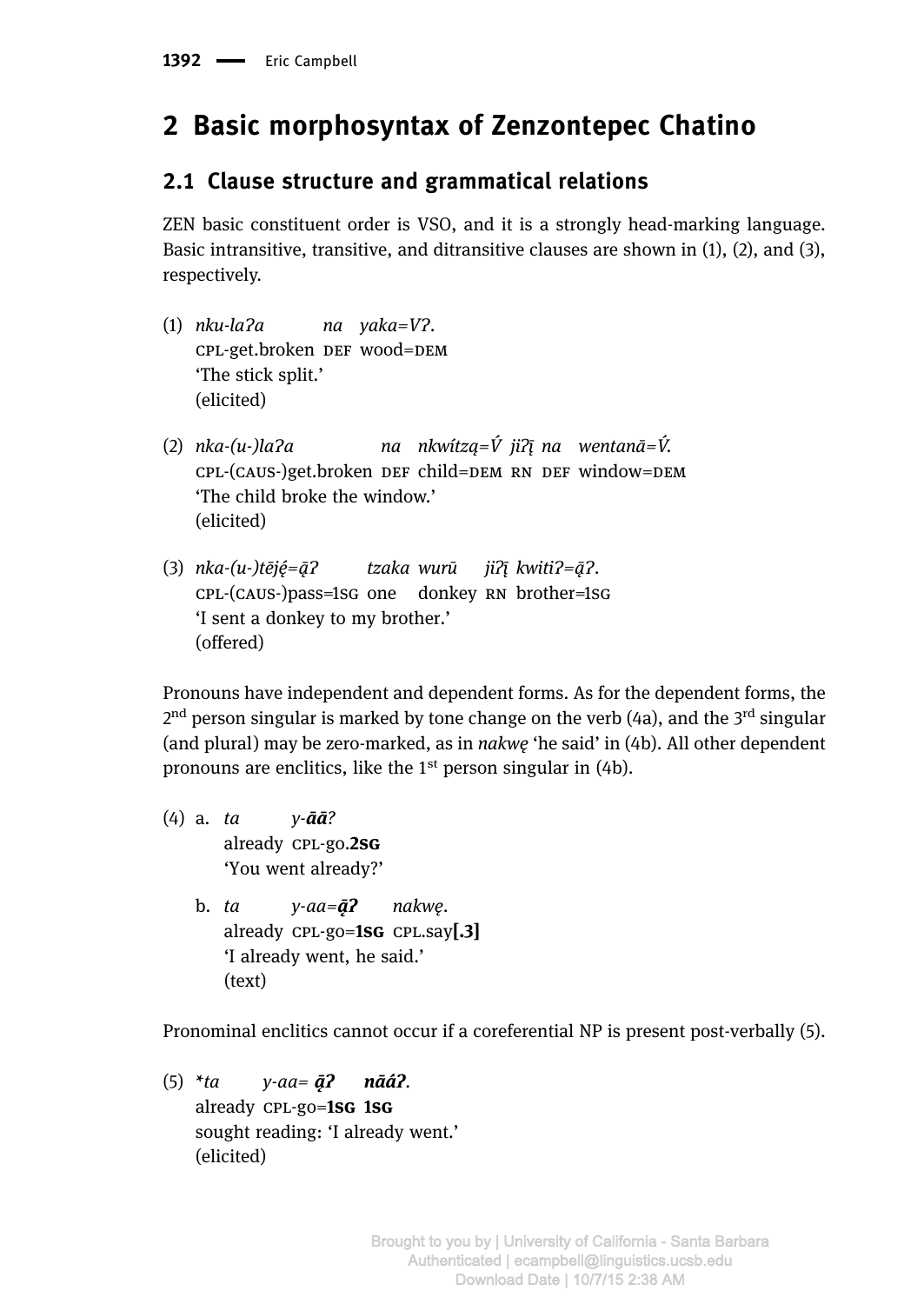If the coreferential NP is fronted, the person enclitics do occur on the verb (6). These facts suggest that fronted NPs are extra-clausal and pronominal enclitics are full pronouns and not indices.<sup>2</sup> Since they are not indices, they are not represented in the coding frames of verbs in the appendix or elsewhere.

(6) *kwaʔą ki-(a)kwiʔ=wą lo kiʔyā*. **2pl** pot speak=**2pl** in market 'You (pl.), you (pl.) will speak in the market.' (elicited)

P arguments are flagged by the relational noun *ji* $\overline{\partial}$ *i* if they are pronominal (7) or topical (8) (Dalrymple & Nikolaeva 2011: 155–159).

- (7) *k(i)-u-t-ūʔú*+*leta= āʔ̨ jiʔī=wą ̨ jā ná ki-liji=wą*. pot-caus-trn-be.inside+path=1sg **rn=2pl** conj neg pot-get.lost=2pl 'I am going to guide you (pl.) so that you (pl.) don't get lost.' (offered)
- (8) *ta nka-(u-)xūʔú=ūʔ jiʔī ̨ [na ya nkítā=Vʔ] tī* already CPL-(CAUS-)get.cut=3PL RN DEF CLF Enterolobium.sp.=DEM TPLZ *niī*. now 'They have cut (down) the elephant's ear tree now.' (text)

If a P argument is not pronominal or topical, it is not flagged (9). Therefore, ZEN has differential object marking. When the P argument is unflagged, grammatical relations are determined by context and/or constituent order.

(9) *nkā-naɁa jwaā=V́ jakwa kinī*. cpl-see Juan=dem four bird 'Juan saw four birds.' (elicited)

Only A and S arguments may encliticize to verbs, and only other arguments (P, T, R, etc.) may be flagged by *jiʔī*. Therefore, ZEN shows nominative-accusative align- *̨* ment, and we can speak of a subject in ZEN as being the argument that can encliticize to the verb if pronominal.

**<sup>2</sup>** Enclitics take other hosts as well: intimately (inalienably) possessed nouns, relational nouns, adjectives (used predicatively), numerals, and other quantifiers.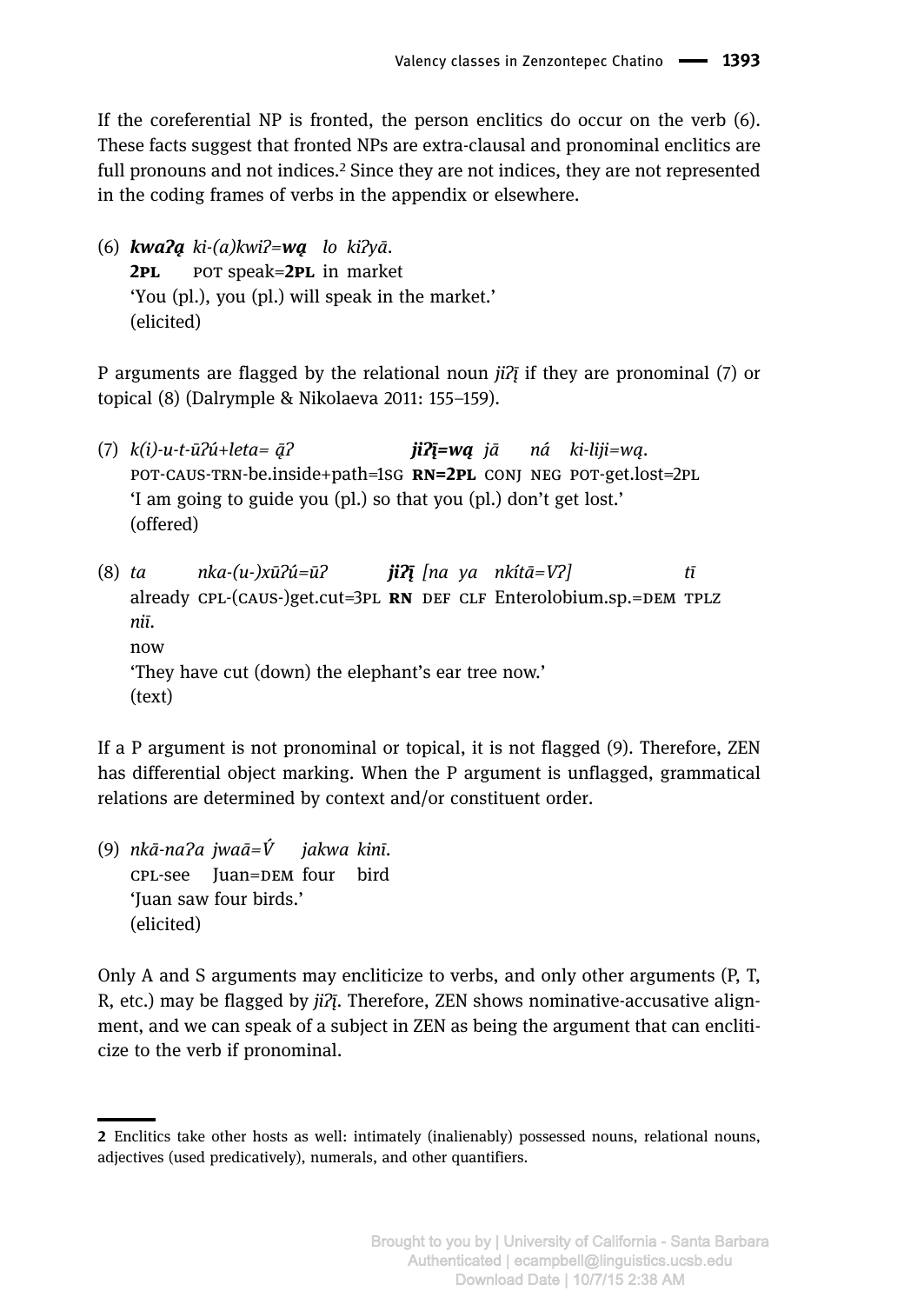Finally, like pronominal  $3<sup>rd</sup>$  person subjects, pronominal  $3<sup>rd</sup>$  person object arguments may be omitted, along with the relational noun, as in (10), where the causative prefix tells us that the verb is bivalent.

(10) *k(i)-u-kitēʔ̨* . *(0***̸** *)* pot-caus-get.snapped[.3] **(rn[.3])** 'S/he snapped it.' (elicited)

## **2.2 More on flagging: relational nouns**

As ZEN is a head-marking language, there is not much elaboration in flagging of NPs. However, a few further details should be mentioned before moving on to coding and valency patterns.

### **2.2.1 The relational noun** *jiʔī ̨*

In ditransitive constructions T arguments are flagged the same as P, by *jiʔī ̨* if pronominal or topical. R arguments are always flagged by  $ji\overline{\lambda}$ . If both are flagged, word order distinguishes them, and T precedes R, as in  $(11).<sup>3</sup>$  Therefore, the language has indirective alignment with respect to ditransitives in terms of Malchukov et al. (2010).

(11) *k(i)-u-suʔū=āʔ̨ jiʔī ̨ na nkwítzą kūnáʔa jiʔī ̨ jniʔ kíʔyū=āʔ̨* . pot-caus-show=1sg **RN** DEF child female **RN** offspring male=1sg 'I will show the girls to my son.' (elicited)

The relational noun may also flag locational arguments (if topical or pronominal), as exemplified for the verbs 'put' (12) and 'go' (13). Therefore, locational NPs may be flagged the same as P and T.

(12) *nka-(u-)tūkwá tejeʔ jiʔī ̨ na kantū=Vʔ*. cpl-(caus-)be.inside[.3] salt **rn** def soup=dem 'She put salt in the soup.' (elicited)

**<sup>3</sup>** Flagging in ZEN ditransitive constructions differs from that in Eastern Chatino, where inanimate P and T arguments are reportedly never flagged by cognates of *jiʔi ̨*(Cruz et al. 2010).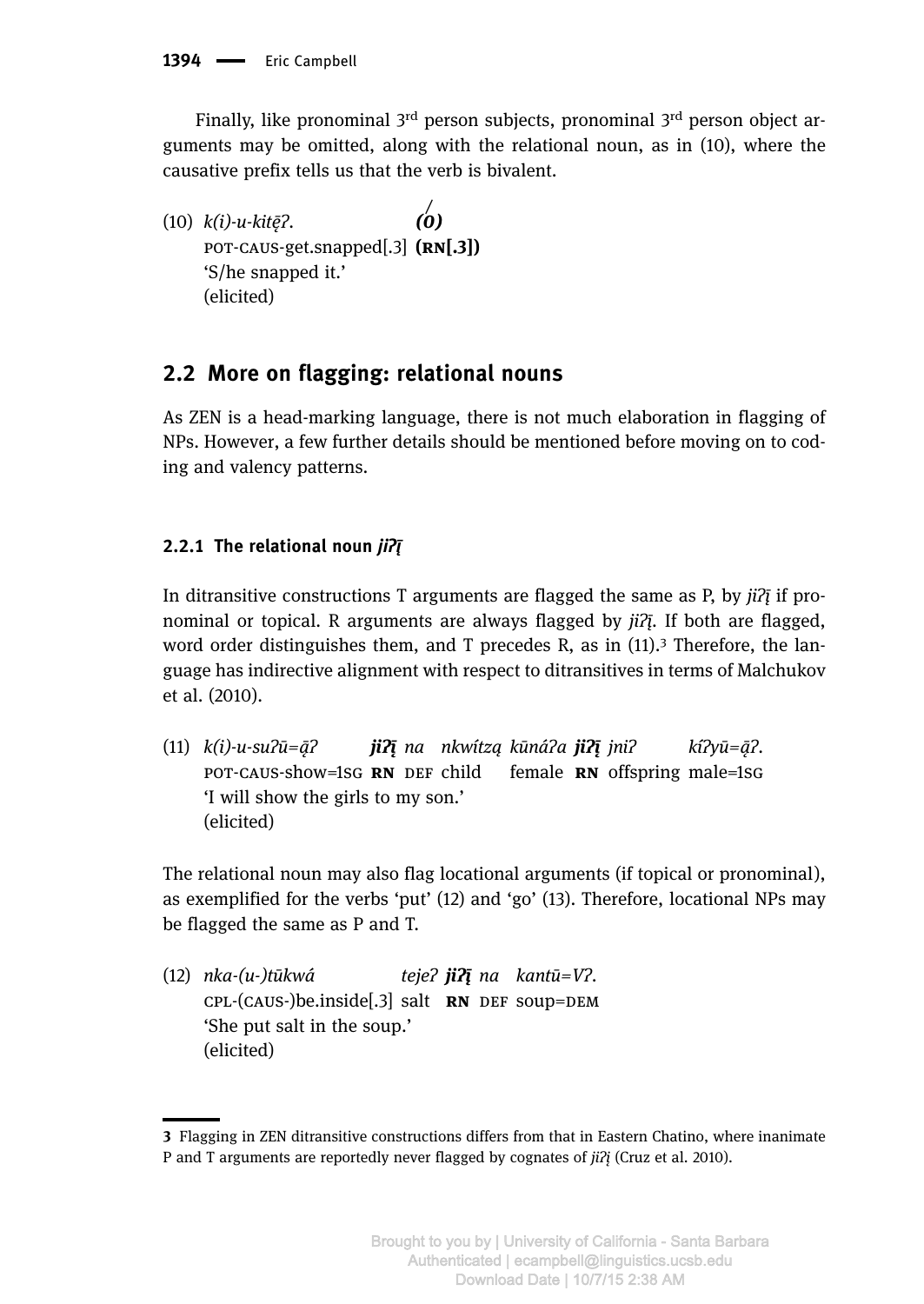(13) *nt(i)-utzę kwaa maxi nu tz-aa=ya jiʔī*.*̨* hab-fear 1pl.excl even.if nmlz pot-go=1pl.excl **rn[.3]** 'We would be afraid to even go by there.' (text)

It may also flag a beneficiary (14), or maleficiary, participant.

(14)  $\lim_{h \to 0} k(i) - u - j n v \bar{a} = v u$  *jiʔī kitze*. book pot-caus-make=3sg.m **rn** village 'He is going to make a book for the village.' (text)

The relational noun *jiʔī* also flags the possessor NP in non-intimate (alienable) possession constructions (15).

(15) *nka-(u-)lōó kuchilū jiʔī*.*̨* cpl-(caus-)take.out[.3] knife **rn[.3]** 'He took out **his** knife.' (text)

#### **2.2.2 The relational noun** *lóʔō*

The relational noun *lóʔō* serves as a coordinator and also flags instrument (16) and comitative (17) NPs.

- (16) *nku-tyejnā nt(i)-u-laʔa=ūʔ jiʔī ̨ na kee=Vʔ lóʔō* cpl-begin[.3] hab-caus-get.broken=3pl rn def rock=dem **rn.with** *kwi-tīʔyú.* clf.anim-lightning 'They began to break the rock with lightning.' (text)
- (17) *k(i)-u-s-ukwaʔ=na jnuʔ neyā lóʔō=ūʔ*. pot-caus-trn-shell=1pl.incl eight fanega **rn.with**=3pl 'We are going to shell eight fanegas (of corn) with them.' (text)

### **2.3 Devices that encode or change valency**

Most valency encoding occurs on the verb. The majority of verb roots are monovalent, a smaller number are polyvalent, and a limited set of roots are unspecified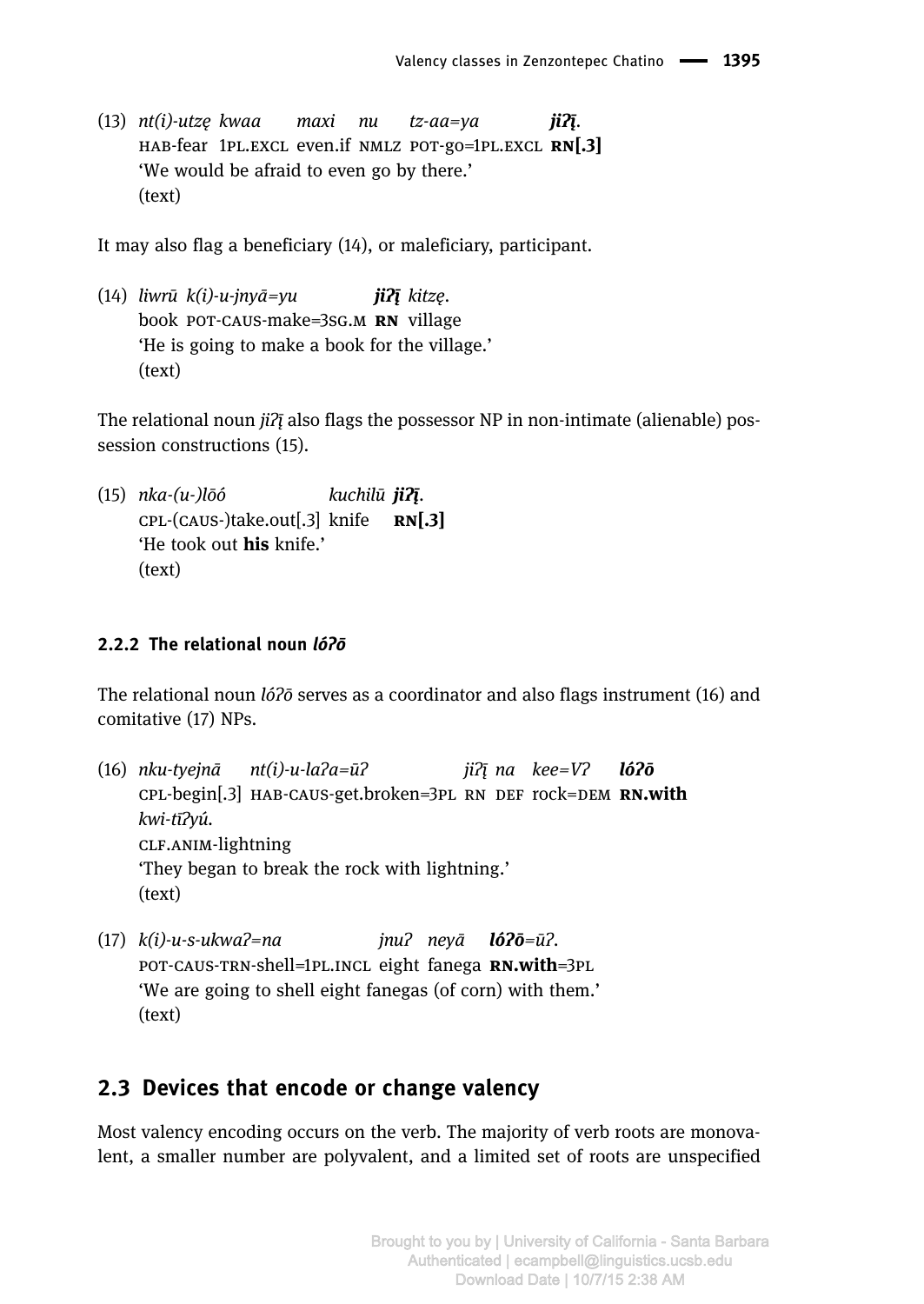for valency, requiring equipollent derivation. ZEN is a transitivizing language in terms of Nichols et al. (2004). Transitivity in ZEN involves not only the number of arguments a given verb takes, but also the agency or animacy of the subject (Campbell 2011a). Therefore, in dealing with valency patterns and alternations it is useful to talk about verb alternants as being more transitive or less transitive, in the sense of Hopper & Thompson (1980).

The minimal verb consists of a root with aspect/mood inflection, and only a few irregular verbs have no overt marking for one aspect/mood category or other. The verbal template is given in (18). Its core includes the head root and three prefix positions, which all together make up a single phonological word. Verbal lexemes may consist of the main root compounded with other stems, which are separate phonological words. One or more adverbial enclitics may follow the simple or compound stem, and the subject enclitic pronoun (if present) occurs in final position. Auxiliaries precede the core and form a compound with it (and a separate phonological word). Auxiliaries have their own aspect prefix slot.

(18) ZEN verbal template

**Pos 3 Pos 2 Pos 1 Root**  $(ASP-AUX)+ABP-$  (CAUS/ITER-) (DERV-) root  $(+stem)^*$   $(=ADV)^*$   $(=SB)$ )

The three morphological slots preceding the main verb root in the core are numbered beginning with the position closest to the root (following Kaufman 1987). Position 1, if filled, is occupied by derivational valency prefixes (19).

(19) Position 1 prefixes *t-*/*s-* transitivizer *y-* intransitivizer

Position 2, if filled, may contain the iterative prefix *i-* or the causative derivational prefix *u-*, the latter of which is most relevant for valency (20).

(20) Position 2 valency changing devices *u-* causative prefix

Aspect/mood inflection is obligatory and verb initial (position 3 for verbs with no auxiliary). There are six categories, each having considerable allomorphy: the Potential and Imperative moods, and the Progressive, Habitual, Completive, and Stative Aspects. Following Kaufman's (1987, 1993) treatment of Zapotec, Campbell (2011) classifies ZEN verbs based on which allomorphs of the Potential, Progressive, Habitual, and Completive prefixes they select. The selection of allomorphs is based both on valency and the phonological shape of the stem, which in turn relate to the valency changing devices in positions 1 and 2. Therefore, aspect prefixes are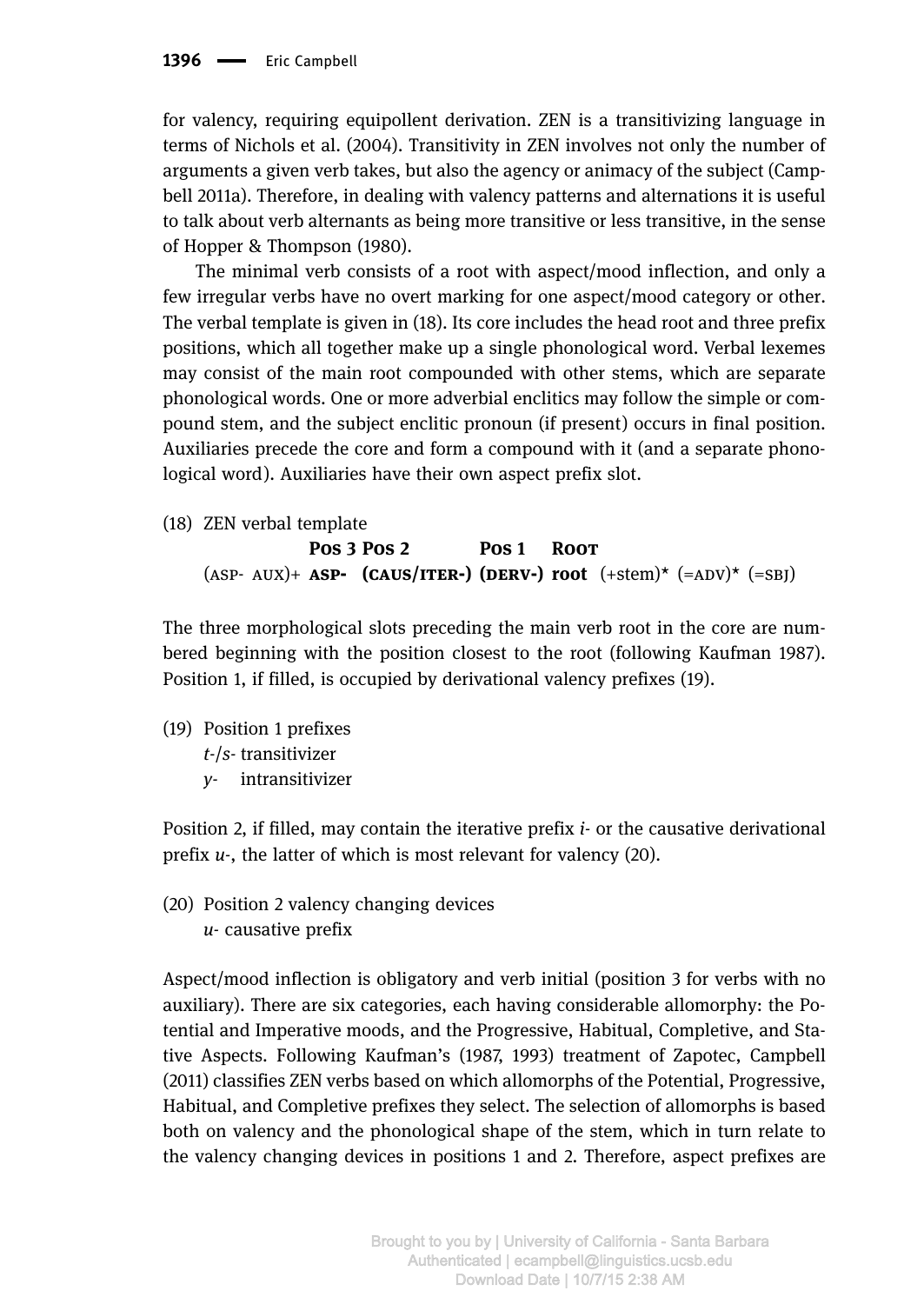|            | Class A |       |      | Class B                  |                              |      | Class C        |  |
|------------|---------|-------|------|--------------------------|------------------------------|------|----------------|--|
|            | Au, Ac  | A2    | Вc   | Bt                       | Βv                           | Cа   | C <sub>2</sub> |  |
| <b>POT</b> | ki-     | ki-   | ki-  | $(t \rightarrow ty)$     | $(y \rightarrow ch)$         | k-   | k-             |  |
| <b>HAB</b> | nti-    | nti-  | nti- | $n - (t \rightarrow tv)$ | $n \cdot (y \rightarrow ch)$ | nti- | nti-           |  |
| PROG       | nte-    | nte-  | nte- | nte-                     | nte-                         | nch- | $nch$ -/ntey-  |  |
| <b>CPL</b> | nka-    | nkwi- | nku- | nku-                     | $nk(u)$ -                    | nku- | $v$ -/nkav-    |  |

**Tab. 1:** ZEN Aspect prefix (sub-)classes (Campbell 2011).

part of the coding frames of verbs, and any account of verb classes and valency must include the aspect prefix (sub‑)classes, summarized in Table 1.

A rough characterization of the valency and phonological features of verbs of the various aspect prefix sub-classes is given in (21), and a more detailed description of them will be given in § 3. The majority patterns are sub-classes Au, Bc, and By, and it is clear from the summary in (21) that there is some overlap since the aspect prefix classes are not based solely on valency.

|  | (21) Sub-class Au derived $u$ - causative verbs                                   |
|--|-----------------------------------------------------------------------------------|
|  | Sub-class Ac unergative or transitive                                             |
|  | Sub-class A2 transitive and all <i>i</i> or <i>e</i> initial verbs (tr. or itrn.) |
|  | Sub-class Bc unaccusative                                                         |
|  | Sub-class Bt motion and posture verbs                                             |
|  | Sub-class By $y$ - initial verbs, mostly derived unaccusative                     |
|  | Sub-class Ca unaccusative, $a$ - initial                                          |
|  | Sub-class C2 unergative or transitive, begin in $a$ -, $o$ -, or $u$ -            |

One auxiliary is particularly relevant for valency: the causative auxiliary  $\bar{e}$ +, which is described in detail in § 4.2.4*.* Like the position 2 causative prefix *u-* (discussed in § 4.2.3), the causative auxiliary adds an external causer participant to an event. Which of the two causatives a given verb takes, if any, is largely determined by the lexical semantics of the underived verb and its typical arguments. A handful of verbs may take either one of the causatives, but the resulting derived verbs differ in their semantics. The difference between the two causative alternations is the highlight of ZEN valency alternations and is treated in § 4.2.5.

In auxiliary constructions, the aspect/mood inflection of the auxiliary has scope over the entire verb. The prefix positions preceding the main verb root may or may not be filled, but any such morphology is semantically vacuous. Aside from a few exceptions, the extra prefixes are predictable by the particular auxiliary and the aspect-prefix subclass of the main verb. The main verb root with any superfluous morphology in an auxiliary construction is referred to as a dependent form of the verb. To provide an example, (22a) shows the basic verb 'eat' in the Completive aspect. In the auxiliary construction in (22b) 'go to eat', the dependent form of the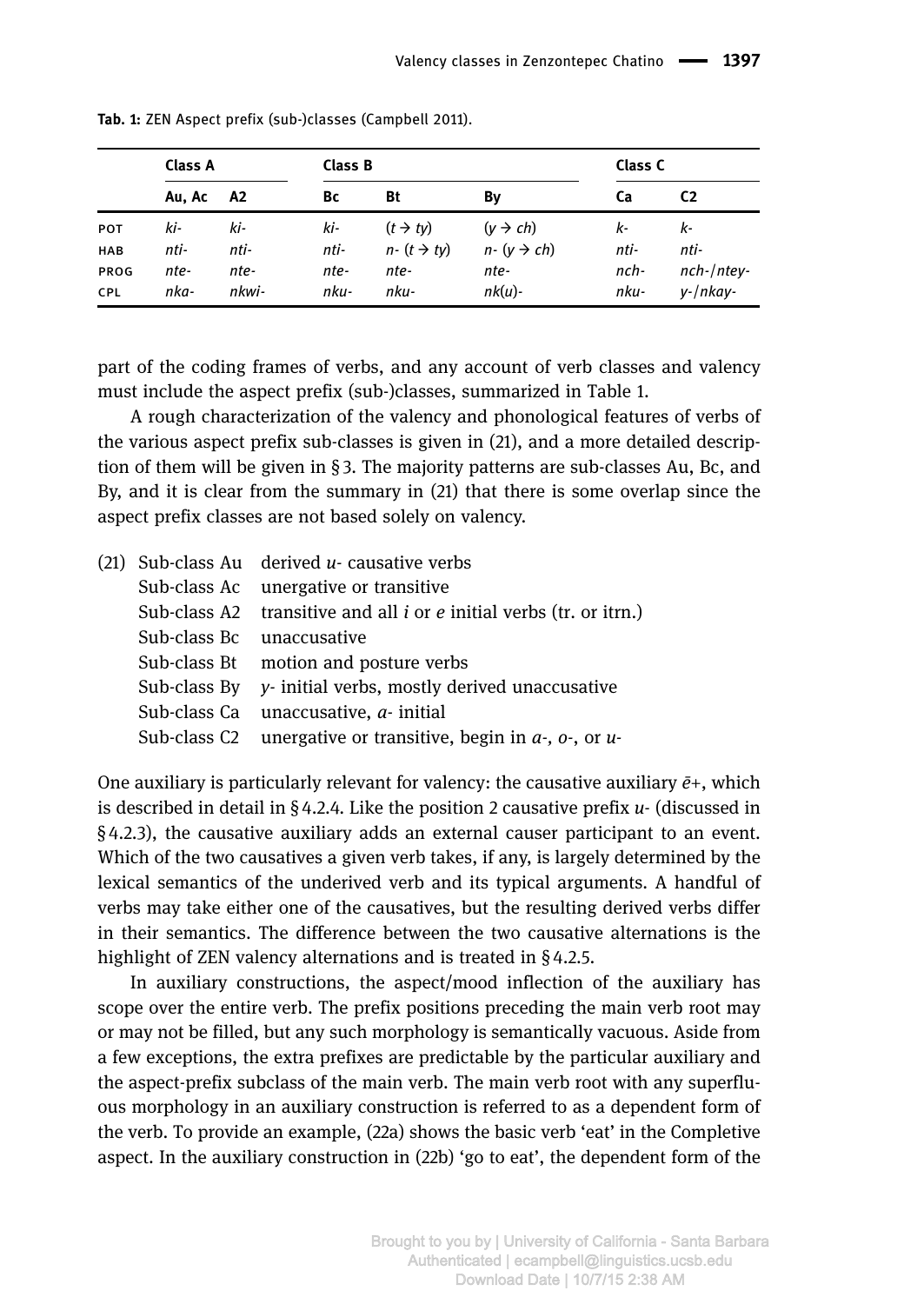main verb includes the Completive Aspect prefix *y-* even though the entire compound verb is inflected for Potential Mood. Finally, in the *ē*+ causative auxiliary construction in (22c) 'feed him/her', the dependent form of the main verb 'eat' includes the superfluous Potential Mood prefix *k-*, even though the entire verb is in the Completive Aspect.

(22) a. *y-aku*. cpl-eat[.3] 'S/he ate.'

- b. *tz-a*+*y-aku*. pot-go+cpl-eat[.3] 'S/he will go eat.'
- c. *nkw-ē*+*k-aku*. cpl-caus+pot-eat[.3] 'S/he fed him/her.'

When certain verbs undergo the  $\bar{e}$ + causative auxiliary alternation their dependent form includes a superfluous causative prefix *u-*. However, these are not examples of the *u-* causative alternation, and crucially, this is not what is meant by certain verbs being able to undergo both causative alternations, nor are they cases of double causativization in which two layers of causers are added to the event. For example, the basic verb 'boil' is given in the Completive Aspect in (23a). With the auxiliary 'finish' in (23b) the dependent form of 'boil' is just the bare verb root. In the *ē*+ causative auxiliary construction (23c) the dependent form of 'boil' includes both the position 3 Potential Aspect prefix *k(i)-* and the position 2 causative prefix *u-*, which are semantically vacuous.

- (23) a. *nku-lákwi*. cpl-boil[.3] 'It boiled.'
	- b. *nkwi-ta*+*lákwi*. cpl-finish+boil[.3] 'It finished boiling.'
	- c. *nkw(i)-ē*+*k-u-lákwi*. cpl-caus+pot-caus-boil[.3] 'S/he boiled it.'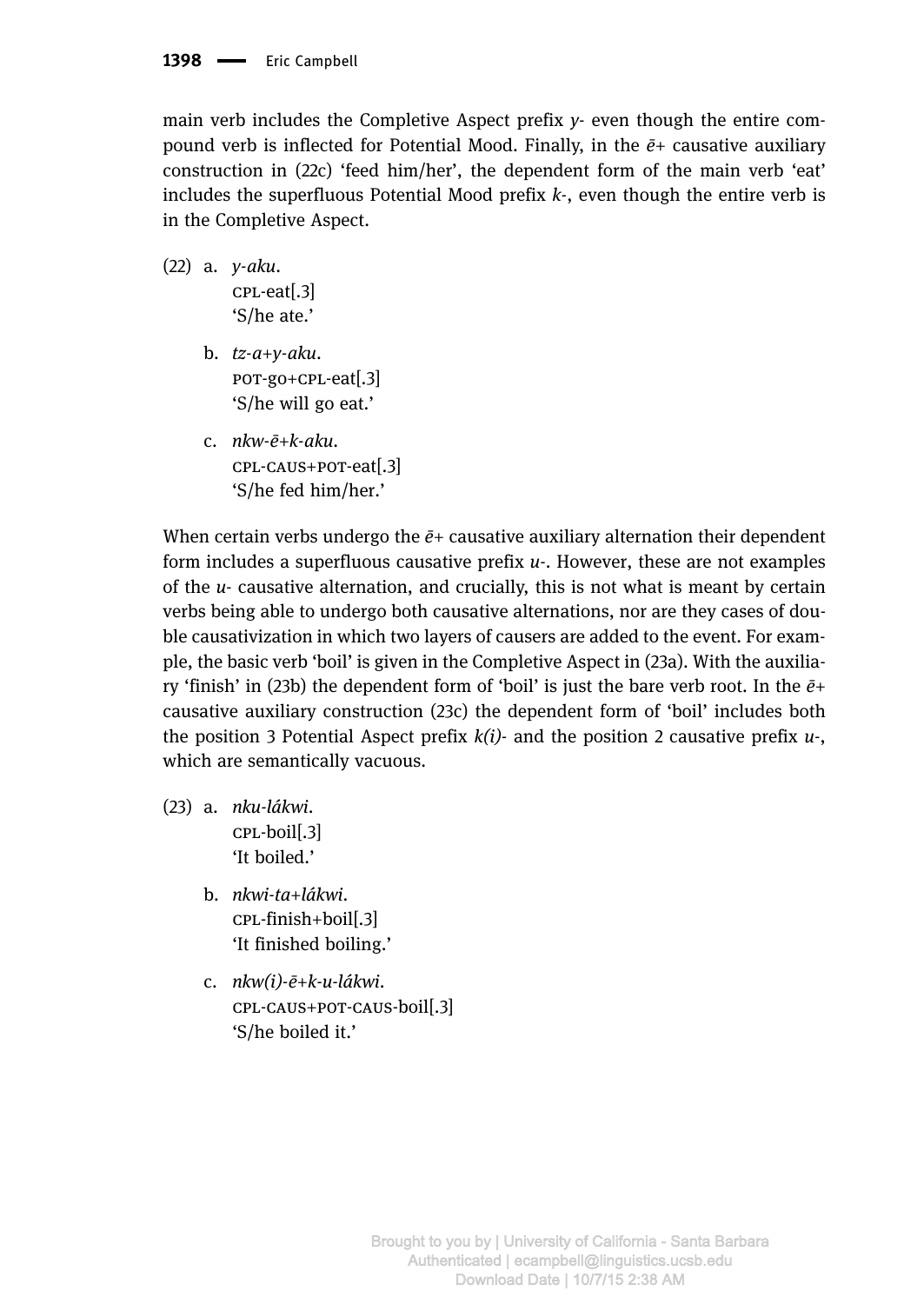## **3 Valency patterns**

## **3.1 Aspect prefix subclasses**

### **3.1.1 Aspect prefix sub-class Bc**

The largest set of underived verbs of low transitivity are the consonant-initial, aspect prefix sub-class Bc verbs. They inflect for aspect as in Table 2.

|                                  | Stem            | <b>POT</b>                 | <b>PROG</b>                   | <b>HAB</b>                    | <b>CPL</b>                    |
|----------------------------------|-----------------|----------------------------|-------------------------------|-------------------------------|-------------------------------|
| 'sink (itrn.)'<br>'break (itrn.) | -líti?<br>-laʔa | ki-<br>ki-líti?<br>ki-la?a | nte-<br>nte-líti?<br>nte-la?a | nti-<br>nti-líti?<br>nti-la?a | nku-<br>nku-líti?<br>nku-la?a |

**Tab. 2:** Aspect prefix sub-class Bc verbs.

Most sub-class Bc verbs are monovalent change of state verbs, but a few are activities, such as *nku‑jnyá* 'quake' and *nku‑lákwi* 'boil (itrn.)'. They have either nonvolitional subjects as in *nku‑su* 'come off' (24) or volitional subjects that do not actively participate in the event, as in some uses of 'get cut' (25).

- (24) *lēʔ tza-jnyāʔá ná wala nku-su tī ntaʔą wiʔ*. then word-true neg where cpl-come.off tplz fresh.corn there 'Then it's true that no fresh corn was picked anywhere there.' (text)
- (25) *nku-xūʔú túkwa seʔę yaāʔ*. cpl-get.cut two place hand[.3] 'He got cut (or cut himself accidentally) in two places on his hand.' (offered)

Most of these verbs denote events that can be brought about by an external agent, and they can be causativized. However, some take the derivational  $u$ - causative, others take the auxiliary  $\bar{e}$ + causative, and some take neither or both (see §4.2.3) and  $\S 4.2.4$ ). In the 70-verb-meaning list, those that are sub-class Bc verbs in ZEN are *nku‑lítiɁ* 'sink', and *nku-lā*+*misę̄* 'roll' (a compound based on the verb *‑láā* 'come loose').

### **3.1.2 Aspect prefix sub-class Ca verbs**

A smaller but significant set of underived intransitive verbs make up aspect prefix sub-class Ca, labeled as such since all but one begin in  $/a$ . Their aspect inflection is exemplified in Table 3.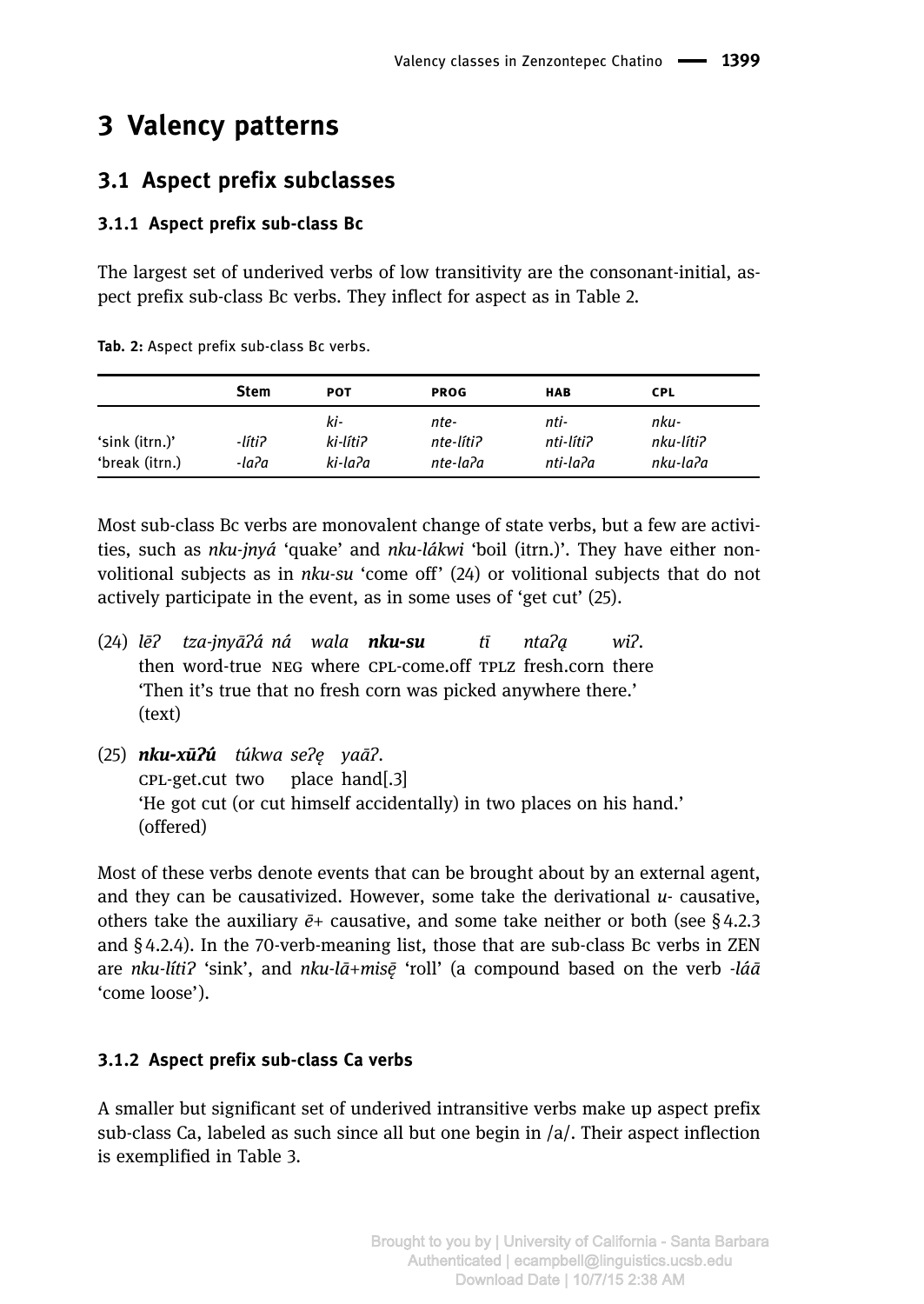|                       | Stem          | <b>POT</b>            | <b>PROG</b>                          | <b>HAB</b>                      | <b>CPL</b>                        |
|-----------------------|---------------|-----------------------|--------------------------------------|---------------------------------|-----------------------------------|
| 'get cooked'<br>'die' | -āké?<br>-aji | ĸ-<br>k-āké?<br>k-aja | $nch - ntev$<br>nch-akē?<br>ntey-aja | nti-<br>ntī-(a)ké?<br>nti-(a)ji | nku-<br>nkū-(a)ké?<br>nku-(a) jwi |

|  |  |  |  | <b>Tab. 3:</b> Aspect prefix sub-class Ca verbs. |  |  |
|--|--|--|--|--------------------------------------------------|--|--|
|--|--|--|--|--------------------------------------------------|--|--|

The sub-class Ca verbs that are in the 70-meaning list are *nk‑ā*+*tāká* 'live/inhabit' and *nku‑(a)jwi* 'die'. The first is a compound based on the verb *n-kā* 'become', 'happen'. Aside from these, a nearly exhaustive list of the non-compound verbs in this aspect prefix sub-class are: *‑akā* 'become', *‑akwaʔ* 'leak', *‑ala* 'be born', *‑ālú* 'get fat', *‑asiya* 'be lying (thrown) down', *‑ātę́* 'crumble', *‑ākwí* 'rot', *‑anaʔ* 'thicken', *‑āsúʔ* 'get old', *‑atzu* 'pop (itrn.)', *‑atzaʔ* 'get wet', *‑ajī* 'be gotten', *‑ātzúʔ* 'spoil', and *‑uʔwe* 'dry up'. Like those of sub-class Bc, the sub-class Ca verbs (26) are of low transitivity. They are mostly monovalent, inactive, change of state verbs.

(26) *nteē nku-(a)la=kāʔá nāáʔ nakwę n-tzaʔa=kāʔá nāáʔ ̨* . here CPL-be.born=also 1sG say[.3] stat-be.attached=also 1sG 'I was also born here, he said. I have an animal spirit companion too.' (text)

### **3.1.3 Aspect prefix sub-class Bt verbs**

Most aspect prefix sub-class Bt verbs are underived and begin in /t/. They can be subdivided into (non-deictic) motion verbs, positional verbs, and a few unaccusatives. Their aspect inflection is shown in Table 4.

|                        | Stem            | <b>POT</b>                              | <b>PROG</b>                   | <b>HAB</b>                                      | <b>CPL</b>                    |
|------------------------|-----------------|-----------------------------------------|-------------------------------|-------------------------------------------------|-------------------------------|
| 'be inside'<br>'leave' | -tūkwá<br>-túʔu | $(t \rightarrow tv)$<br>tvūkwá<br>tvú?u | nte-<br>nte-tūkwá<br>nte-túʔu | $n - (t \rightarrow tv)$<br>n-tvūkwá<br>n-tvú?u | nku-<br>nku-tūkwá<br>nku-túʔu |

**Tab. 4:** Aspect prefix sub-class Bt verbs.

#### **3.1.3.1 Motion verbs**

The majority of the non-deictic motion verbs (27) fall into this class.

(27) *ná ki-(a)kwiʔ jiʔī=na maxi kākwá=ri ̨ nku-tejē*.*̨* neg pot-speak[.3] rn=1pl.incl even.if close.by=only cpl-pass[.3] 'They don't speak to us even if they pass close by.' (text)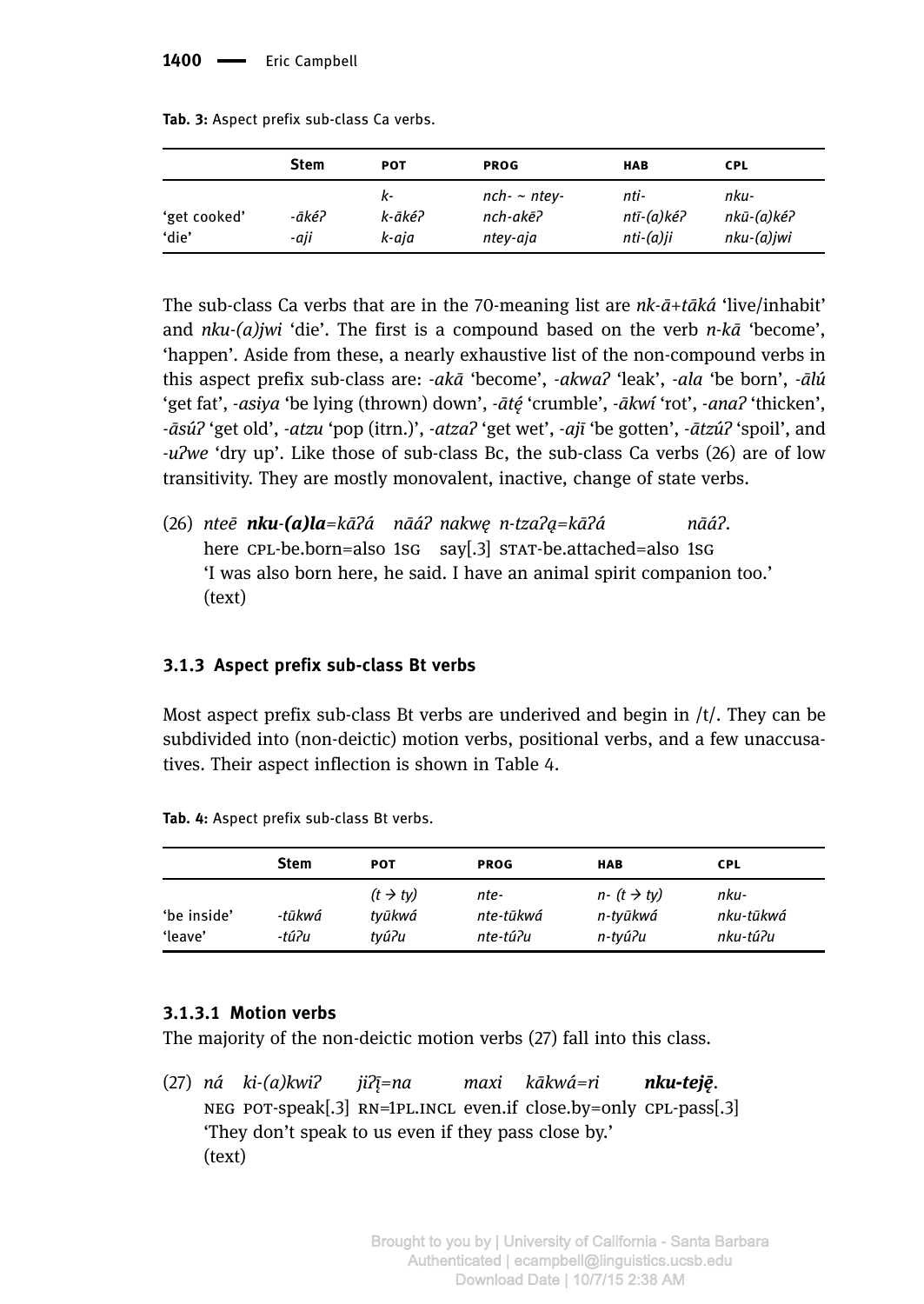The sub-class Bt motion verbs that are found in the 70-meaning list are *nku‑túʔu* 'leave' and *nku‑túʔu*+*jnyá* 'run', a compound based on 'leave'. Other stems include: *‑taʔą* 'walk/go around', *-teję̄* 'pass', *‑tákwi* 'fly', *‑tásū* 'fall to the ground', and *‑túʔu sateʔ* 'undress' (lit. 'his/her clothes leave'). Like the sub-class Bc and Ca verbs, the Bt motion verbs may differ on which causative alternation they undergo (see § 4.2.3 and § 4.2.4), if any, and a few undergo both.

#### **3.1.3.2 Positional/existential verbs**

The positional/existential verbs mostly begin in /t/. They show some degree of polysemy, and their meanings tend to overlap. One corresponds to a meaning in the 70-meaning list: *n-tyukwā* 'be sitting (relaxed)' (SIT). Other stems include: *‑teʔę* 'be located'; *‑tēyá* 'be standing'; *‑toǫ* 'be standing'; *‑to*+*nēʔé* 'be gathered together'; *‑t‑uʔu* 'be inside', '(crop or fruit) be yielded'; *‑tákwī* 'be up above/suspended/hanging'; *‑tūkwá* 'be inside'; *‑saʔą* 'be attached/written'; *‑sukwā* 'be lying down'; and *‑y‑uʔu* (sub-class By) 'be put inside', 'live'.

The positional verbs are glossed as statives because the non-stative aspect/ mood forms typically refer to the overall states or positions and not the transitions to or from them. In order to refer to the transitions, they are combined with auxiliaries, for example *‑ya*+*toǫ* 'stand up' (literally 'go+be.standing'). They have several behavioral properties that set them apart as a distinct class. They are used as: existential predicates (28); verbs meaning 'have' (29), which are like existentials ('there is an X of Y's in such position'); and secondary predicates, in Stative Aspect, denoting position (30).

- (28) *wiʔ nku-tūkwá tzaka kétū nakwę kétū kyaʔā*. there cpl-be.inside one opening say[.3] hole mountain '**There was** an opening there, they say, a tunnel.' (text)
- (29) *n-teʔę líjyā jiʔī ̨ nka-(u-)jnyā tzaka ya kūtéʔ̨* . stat-be.located cane RN[.3] CPL-(CAUS-)make[.3] one CLF spinner 'He **had** sugar cane, and he built a sugar mill.' (text)
- (30) *n-tákwī nijyaą nto kweʔę nti-sesu*. stat-be.suspended[.3] prog.come[.3] face air HAB.flip.over[.3] 'When he came through the air **up above,** he flipped over.' (text)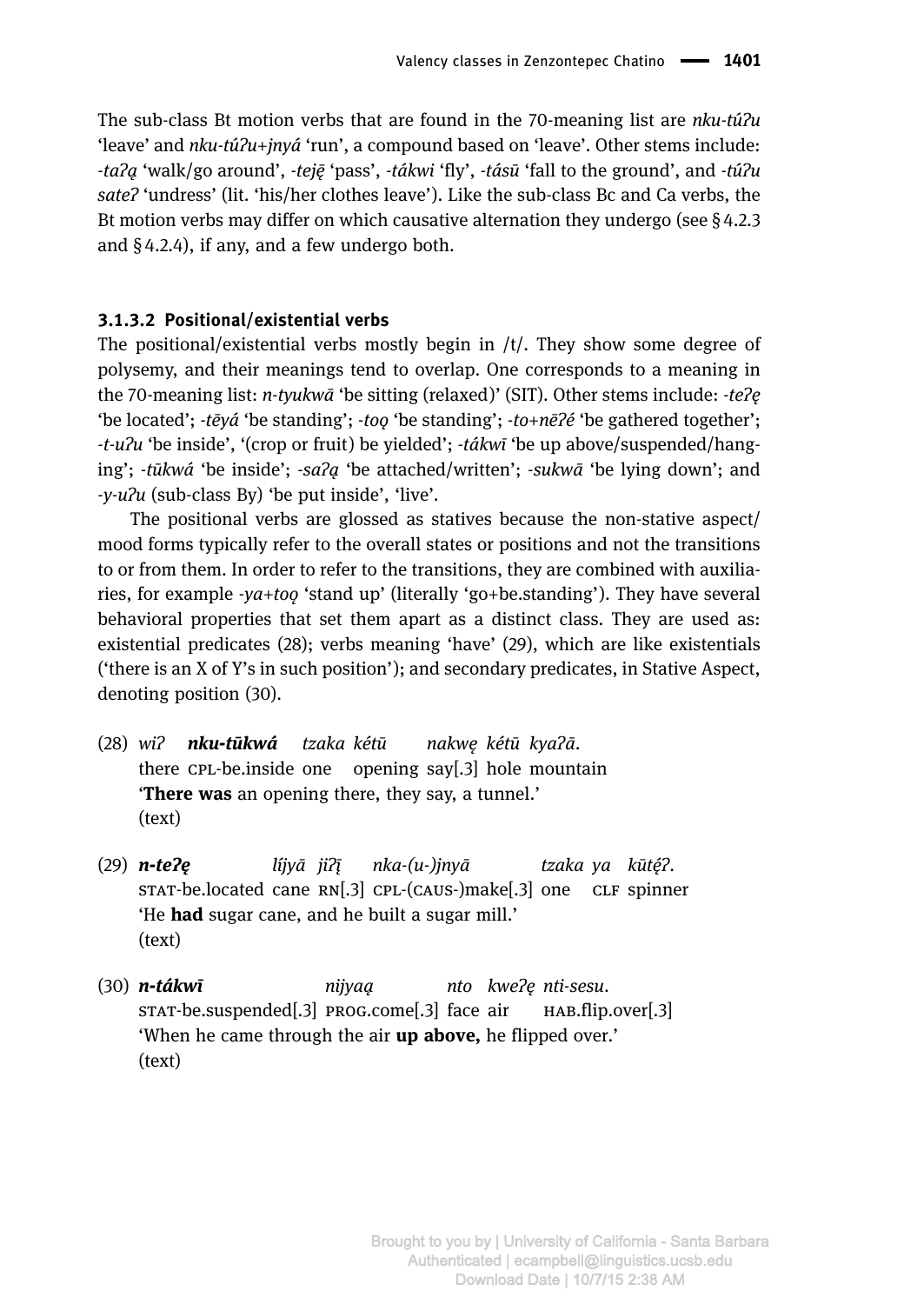### **3.1.4 Aspect prefix sub-class Ac verbs**

Aspect prefix sub-class Ac is a fairly small set of consonant-initial, underived verbs. Unlike verbs of sub-classes Bc and Ca, they are unergative, or active, monovalent verbs and a few bivalent verbs (31).

(31) *la wiʔ y-a*+*tēyá luwiʔ lēʔ nka-xáʔā*. up.to there cpl-go+be.standing[.3] then then cpl-scream[.3] 'She went to stand there then, and then she screamed.' (text)

Their aspect inflection is shown in Table 5.

**Tab. 5:** Aspect prefix sub-class Ac verbs.

|                   | Stem          | POT                               | <b>PROG</b>                 | <b>HAB</b>                            | <b>CPL</b>                  |
|-------------------|---------------|-----------------------------------|-----------------------------|---------------------------------------|-----------------------------|
| 'cough'<br>'play' | -tuu?<br>-iva | $ki$ - / [pal]<br>tvuu?<br>ki-jya | nte-<br>nte-tuu?<br>nte-jyā | nti / n - [pal]<br>n-tvuu?<br>nti-jya | nka-<br>nka-tuu?<br>nka-jyā |

The aspect prefix sub-class Ac verbs that are in the 70-meaning list are: *nka‑xáʔā* 'scream' (31); *nka‑xiti* 'laugh'; *nka-jyā* 'play'; *nka‑tuuɁ* 'cough'; *nkā‑naɁa* 'see', 'look at'; *nka‑xáʔā*+*lóɁō* 'shout at'; and *nka‑ʔni* 'beat'. Other stems include: *‑jnaʔ* 'defecate'; *‑júʔū* 'be bloated', 'be embarrassed'; *-júų̄* 'spin (thread)'; *‑lyaʔā* 'smell'; *‑nyaʔ* 'wash hands'; *‑suuʔ* 'urinate'; *‑lya* 'fart'; *‑lālá* 'scold'; *‑sǫ́* 'fight'; and *‑sesu* 'turn over'.

These verbs take only volitional subjects and therefore are higher in transitivity than verbs of sub-classes Bc and Ca. This higher transitivity is reflected in their aspect inflection, particularly the Completive prefix *nka-*, which is the allomorph selected by the great majority of bivalent verbs (sub-classes Au and C2). None of the aspect prefix sub-class Ac verbs participate in the *u‑* causative derivation, about half take the *ē*+ causative, and the remainder are only causativized periphrastically.

### **3.1.5 Aspect prefix sub-class A2 verbs**

Aspect prefix sub-class A2 is unique in that it is the only one that selects the Completive prefix *nkwi-*. It contains several consonant-initial bivalent verbs and all verbs whose stems begin in  $\frac{1}{2}$  or  $\frac{1}{2}$ , whether monovalent or polyvalent, including verbs with the  $\bar{e}$ + causative auxiliary. Their aspect inflection is given in Table 6.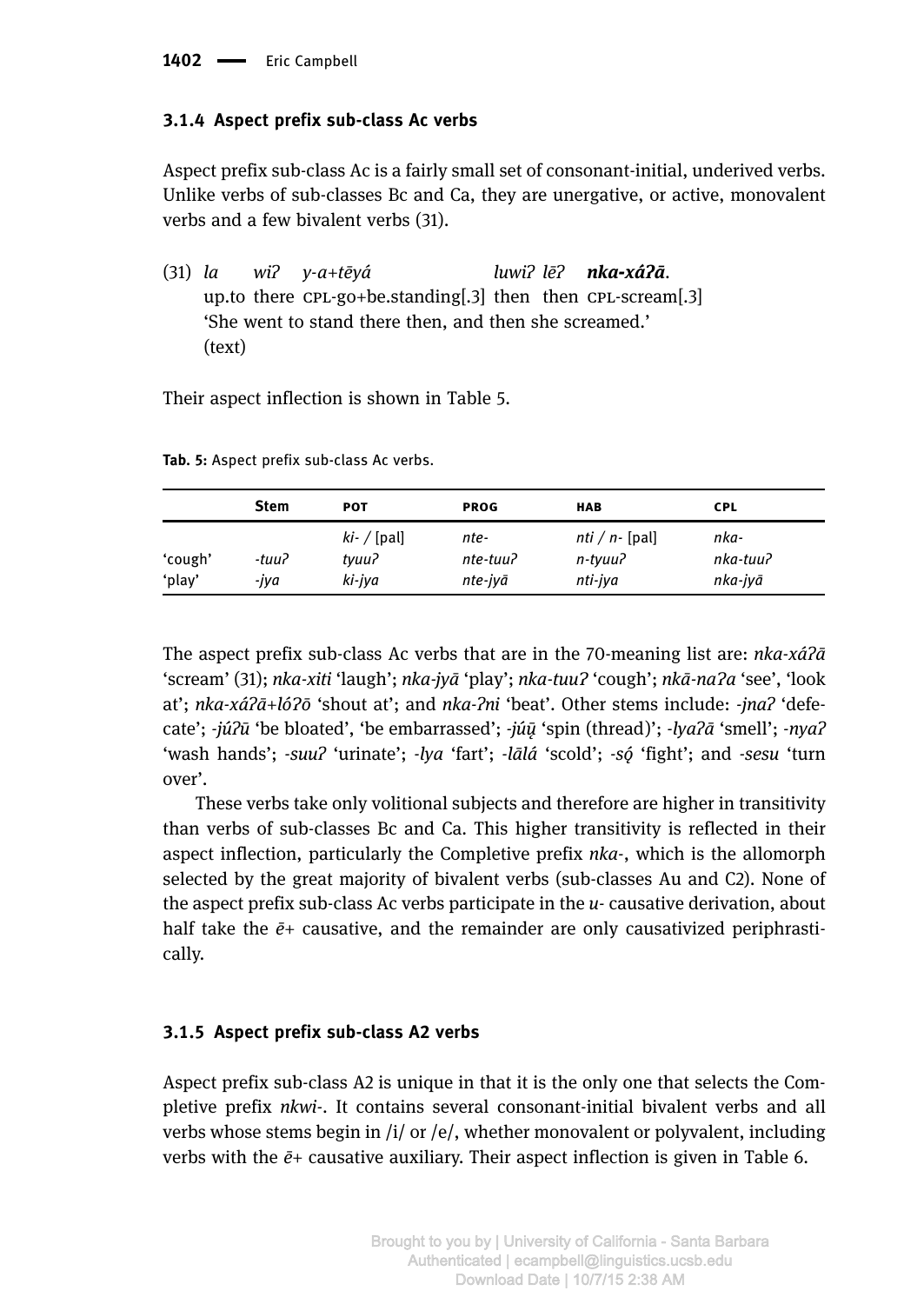|                        | Stem                | <b>POT</b>                       | <b>PROG</b>                         | <b>HAB</b>                     | <b>CPL</b>                             |
|------------------------|---------------------|----------------------------------|-------------------------------------|--------------------------------|----------------------------------------|
| ʻrain'<br>'search for' | -eʔe choo<br>-tvána | $ki-$ / 0<br>k-eʔe choo<br>tvána | nte-<br>nte-k-e?e choo<br>nte-tvána | nti-<br>nti-?e choo<br>n-tvána | nkwi-<br>nkw(i)-e?e choo<br>nkwi-tvána |

**Tab. 6:** Aspect prefix sub-class A2 verbs.

Most underived bivalent verbs of sub-class A2 may also occur with the Completive prefix *nka-*, and therefore also fall into sub-class Ac. The verbs in the 70-meaning list that belong to sub-class A2 are: *nkw(i)‑eʔe* (*choo*) 'rain', *tiʔi nkw(i)-ii* 'feel pain', *nkw(i)-é*+*kwaą̄* 'jump', *nkw(i)-ē*+*tyukwā* 'sit down', *nkw(i)‑ē*+*saʔą* 'sit down', *nkw(i)-ē*+*k-ata* 'wash/bathe (trn.)', *nkwi-tyā*+*tyūkwá* 'help', *nkwi-tyána* 'look for', and *nkw(i)-ē*+*k-utzę* 'frighten (trn.)'. This is not a coherent class of verbs in terms of valency since some are unergative, others are transitive roots, and still others are derived causatives.

#### **3.1.6 Aspect prefix sub-class C2 verbs**

Aspect prefix sub-class C2 consists of vowel-initial verbs. Though a few are inactive monotransitives, the majority are higher transitivity unergatives, underived bivalent verbs, and a few derived *u‑* causatives. Their aspect marking is shown in Table 7.

|                 | Stem           | <b>POT</b>             | <b>PROG</b>                            | <b>HAB</b>                      | <b>CPL</b>                                    |
|-----------------|----------------|------------------------|----------------------------------------|---------------------------------|-----------------------------------------------|
| 'eat'<br>'kill' | -aku<br>-u-iwi | k-<br>k-aku<br>k-u-iwi | $nch - ntev -$<br>nch-aku<br>nch-u-jwi | nti-<br>nt-aku<br>$nt(i)-u-jwi$ | $(nka)v-$<br>$(nka)y - aku$<br>$(nka)y-u-jwi$ |

**Tab. 7:** Aspect prefix sub-class C2 verbs.

The sub-class C2 verbs in the 70-meaning list are: *y-uwe=tīʔ* 'be sad', *y-ulaʔ* 'feel cold', *y-aa* 'go', *y‑ūlá* 'sing', *y‑aku* 'eat', *y-utzę* 'fear', *y‑ukweʔ̨* 'smell', *y‑akwiʔ* 'speak/talk', *y-u-(a)jwi* 'kill', *y‑alaʔ* 'touch', *y‑a*+*la‑saʔą* 'follow', and *y-a*+*toǫ=tīʔ* 'like'. The last two are compounds based on the verb 'go'. Other unergative verb stems that belong to this sub-class include: *‑útī* 'bark', *‑ūná* 'cry', *‑ulaʔ* 'be cold', *‑ākwę́* 'vomit', *‑atiʔ* 'nurse', and the unaccusative *‑uwe* 'get ground' (32).

(32) *k-uwe=ri tzoʔō tzoʔō lēʔ k-ōʔó=ą jiʔī ̨ tza* pot-get.ground=only[.3] good good then pot-drink=1pl.jncl RN[.3] one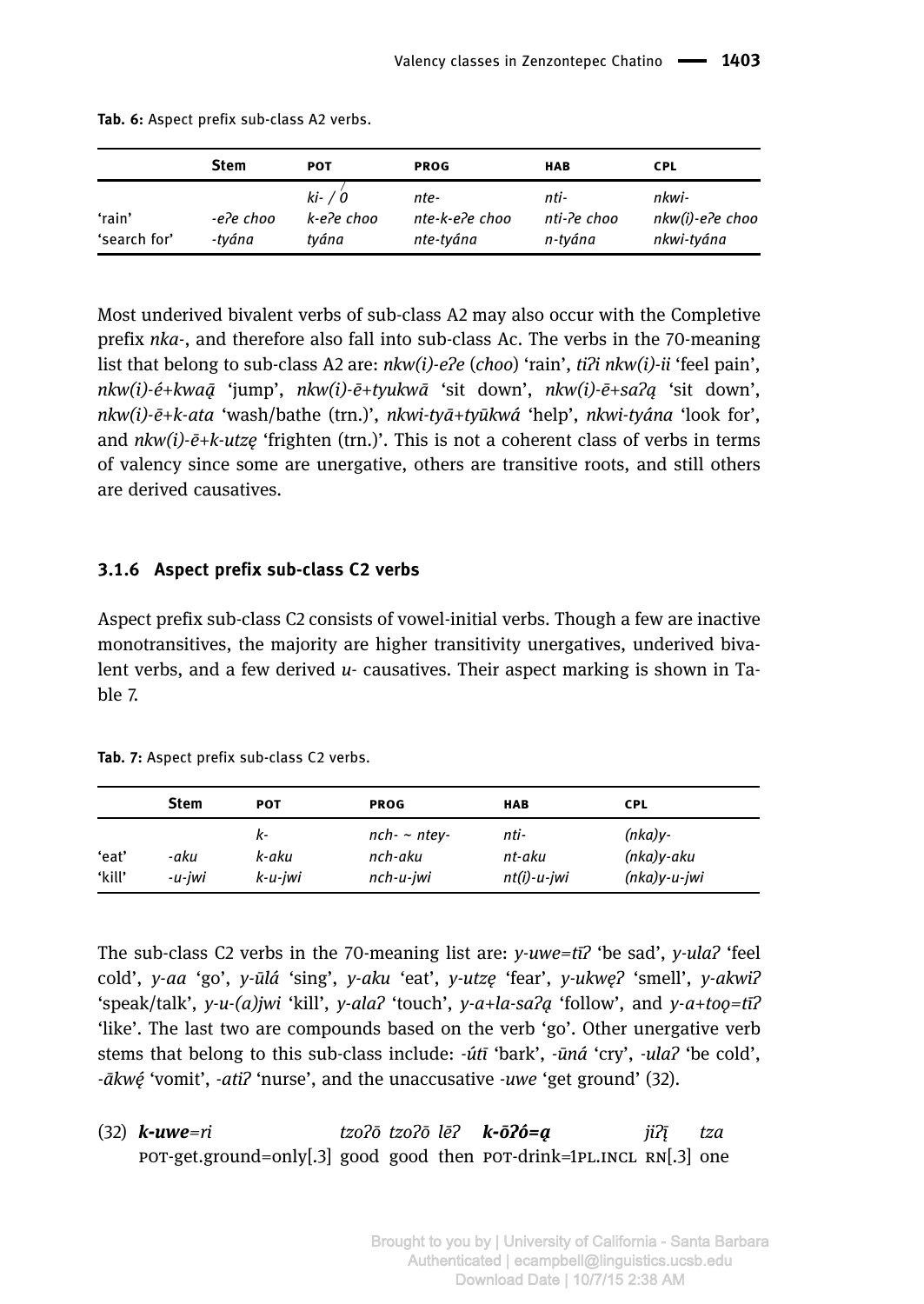```
tasā xīyáʔ=ri.
cup small=only
'It gets ground very well, and then one drinks it, just a small cup.'
(text)
```
Other bivalent aspect sub-class C2 verbs are: *‑oʔō* 'drink' (also in (32)), *‑aʔna* 'clear (fields)', *‑ujwīʔ* 'sell', *‑una* 'twist into rope', *‑uʔų̄* 'strike', *‑oō* 'grind', *‑una* 'hear/ understand', *‑ātáʔ* 'chew', and *-ukwą̄* 'pull'. Other derived *u-* causative verb stems of aspect sub-class C2 are: *‑ū-(a)kéʔ* 'cook', *‑ū-(a)tę́* 'take apart', and *‑u‑(a)tzaʔ* 'make wet'.

### **3.1.7 Aspect prefix sub-class By verbs**

All verbs that begin in /y/ belong to aspect prefix sub-class By. Though a few are underived monovalent or bivalent verbs, the majority are monovalent verbs derived by the intransitivizer prefix *y-*. Their aspect inflection is demonstrated in Table 8.

**Tab. 8:** Aspect prefix sub-class By verbs.

|                         | Stem               | <b>POT</b>                                 | <b>PROG</b>                                           | <b>HAB</b>                                       | <b>CPL</b>                          |
|-------------------------|--------------------|--------------------------------------------|-------------------------------------------------------|--------------------------------------------------|-------------------------------------|
| 'get burned'<br>'climb' | -v-akē<br>-vó+saʔa | $(v \rightarrow ch)$<br>ch-akē<br>chó+saʔa | nte- $(v \rightarrow ch)$<br>nte-v-akē<br>nte-vó+sa?a | $n-(v \rightarrow ch)$<br>n-ch-akē<br>n-chó+saʔa | $nk(u)$ -<br>nk-v-akē<br>nk-vó+sa?a |

The ZEN sub-class By verbs found in the 70-meaning list are: *nk‑y‑akę̄* 'get burned'; *nk‑y-uteʔ* 'be hungry'; *nk‑yó*+*saʔą* 'climb'; *nk-y-uwi*+*ntoo* 'blink'; *nk‑y‑uʔu*+*ntoo* 'meet'; *n‑tz‑uʔu*+*ntoo* 'know', a phonologically irregular stative form of the verb 'meet'; and *nk‑y‑uʔu*+*xiiʔ* 'hug'. Some underived non-compound monovalent subclass By verb stems are: *-yākwá* 'warm up in sun', *‑yala* 'burp, get full (from eating)', *‑yatę* 'sleep', *‑yúkwą̄* 'get a sprain', *‑yūkwą́* 'shiver', *‑yuʔū* 'take root', *‑yāáʔ* 'be built', *‑yāchíʔ* 'shrink', and *‑yáʔnē* 'abound'. Some underived bivalent verbs are: *‑yakwa* 'weave', *‑yata* 'plant', *‑yáʔą̄* 'wash', and *‑yáʔą* 'adapt'. The valency of subclass By is mixed, but it is primarily intransitive with many derived unaccusatives.

### **3.1.8 Aspect prefix sub-class Au verbs**

Aspect prefix sub-class Au verbs are derived causative verbs that contain the *u‑* causative prefix in position 2 of the verbal template (see § 4.2.3). This is a very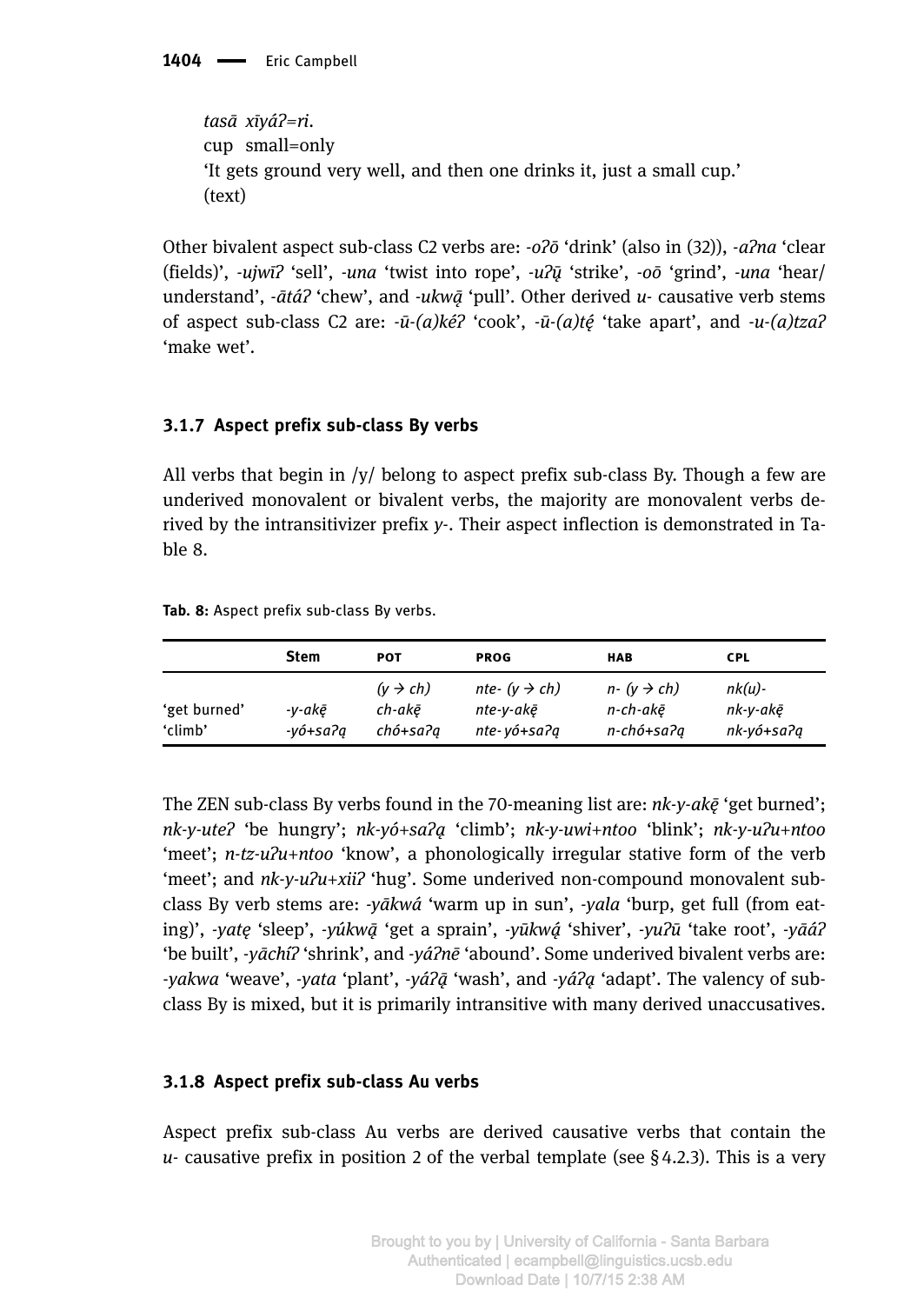large class. Those that are in the 70-meaning list are: *nka-(u-)téēʔ* 'shave', *nka‑(u‑)tūkwá*+*xiiɁ* 'hug', *nka‑(u-)nána* 'ask for', *nka-(u-)lōó*+*naa* 'name', *nka‑(u‑) jnyā* 'build', *nka‑(u‑)laʔa* 'break (trn.)', *nka-(ū)rá* 'hit', *nka‑(u-)xūʔú* 'cut', *nka‑(u‑)láā* 'take (away)', *nka-(u-)s-āáʔ* 'tear (trn.)', *nka‑(u‑)s‑atą* 'peel (trn.)', *nka- (u-)to*+*kāchíʔ* 'hide', *nka-(u-)suʔū* 'show', *nka‑(u‑)tēję́* 'send', *nka-(u-)teę* 'carry', *nka‑(u‑)nēʔé* 'throw', *nka-(u-)x-īkáʔ̨* 'tie', *nka-(u-)t-ūʔú* 'put/pour', *nka‑(u‑)tūkwá* 'pour/load', and *nka-(u-)t-ākóʔ̨* 'cover/close'. They take the same aspect prefixes as sub-class Ac.

## **3.2 Verbs of emotion and cognition**

Verbs of emotion and cognition have a special coding pattern in which the subject of the verb is an encliticized intimately possessed body part, either *=tīʔ* 'living core' or *=rīké* 'chest, heart'. The two are largely interchangeable. The possessor of the body part is the experiencer of the emotion or thought. ZEN *=tīʔ* is a reduced form of *latīʔ* 'living core', cognate to Proto-Zapotec *\*laʔtyiʔ* 'center of emotions' (Kaufman 1993). Cognates in other Chatino varieties are glossed as 'essence' (Cruz de Abeles 2009), 'heart' (Pride 2004), and 'one's nature' (Rasch 2002). These enclitics combine with various basic verbs to create complex idiomatic lexemes, as in (33) and (34).

- (33) *jwaā=V́ ná y-a***+***too=tīʔ ̨ jiʔī ̨ na lúkwī=V́* . Juan=DEM NEG **CPL-go+be.standing=living.core[.3]** RN DEF mezcal=DEM 'Juan did not like the mezcal (liquor made from century plant).' (offered)
- (34) *tala n-tāá=tīʔ jiʔí*.*̨* always **HAB-give=living.core[.3]** RN.2SG 'He's always thinking of you.' (elicited)

The ZEN verbs with this coding pattern that are found in the 70-meaning list are: *y‑uwe=tīʔ* 'be sad', *nka‑tāá=tīʔ* 'think', and *y-a*+*toǫ=tīʔ* 'like'. A selection of other stems is given in (35):

|                               |              | $(35)$ $-\bar{a}$ +jny $\acute{a}$ =ti? 'care about' (lit. become+work=living.core) |
|-------------------------------|--------------|-------------------------------------------------------------------------------------|
|                               |              | $-\bar{a}+tzo$ ? $\bar{o}$ =tī? 'be convinced' (lit. become+good=living.core)       |
| -eya=tī?                      | 'believe'    | (lit. X=living.core)                                                                |
| -líjī=tī?                     | 'be amazed'  | (lit. get.lost=living.core)                                                         |
| $-ise+toq=t\bar{i}2$ 'regret' |              | (lit. turn+be.standing=living.core)                                                 |
| -taa=tī?                      | 'get fed up' | (lit. finish=living.core)                                                           |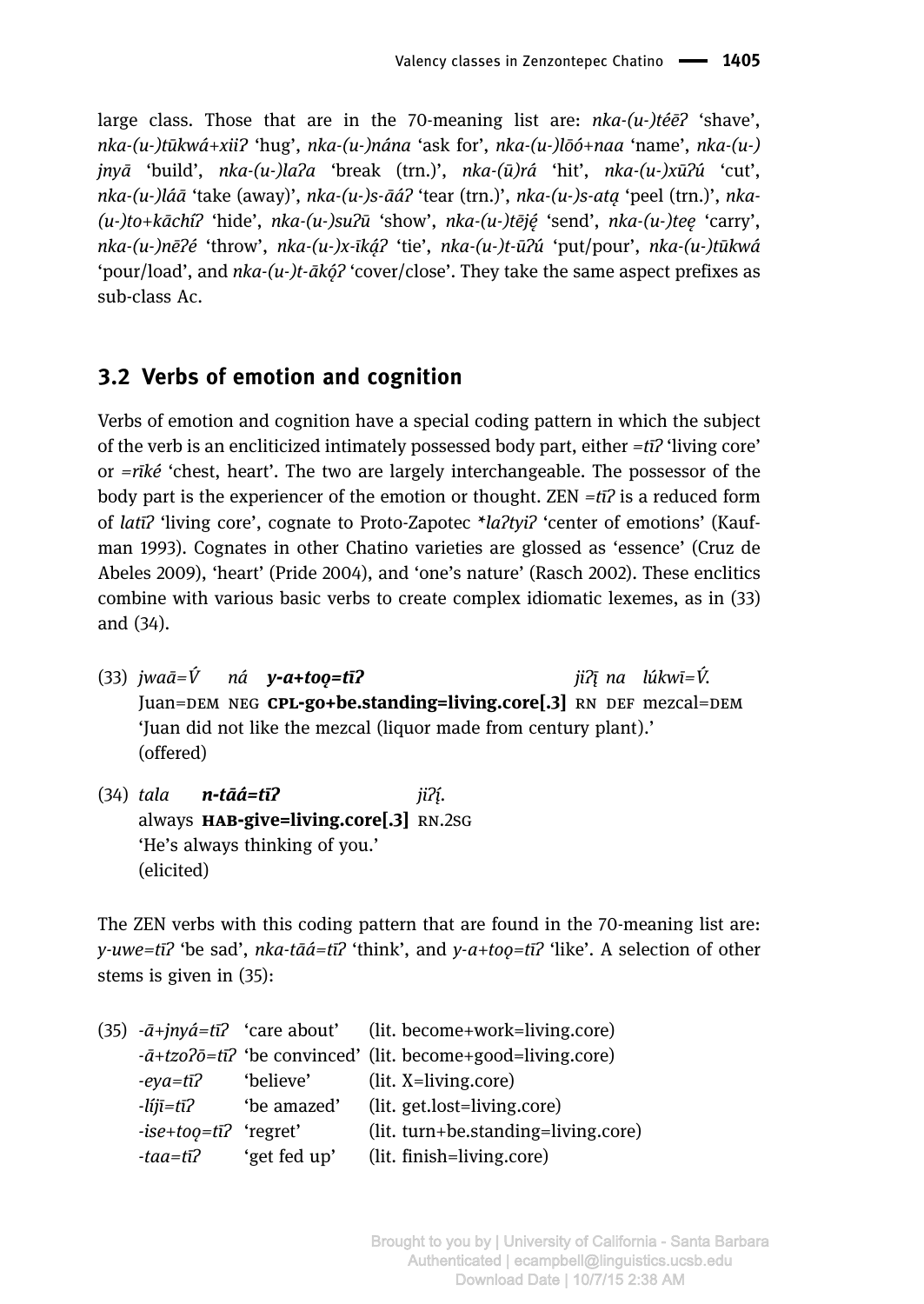# **4 Valency alternations**

In this section, uncoded valency alternations  $(§ 4.1)$  and verb-coded alternations (§ 4.2) are presented. The latter play a significantly larger role than the former in ZEN.

### **4.1 Uncoded alternations**

### **4.1.1 Object omission alternation**

In the object omission alternation, an underived polyvalent verb has an unexpressed, but generally understood, object. The role of the subject of the less transitive verb is the same as that of the basic verb, as in English (Levin 1993). This alternation (36) must be distinguished from cases where a pronominal object is dropped (10).

- (36) a. *y-utzę na nkwítzą kíʔyū=V́ jiʔī ̨ niʔ kíʔyū=V́*  $k$ î $\partial v\bar{u}$ = $\hat{V}$ . cpl-fear def child male=dem rn 3sg.rsp male=dem 'The boy feared the man.' (elicited)
	- b. *kwi-naʔa=tzoʔō=wą nakwę ná k(i)-utzę=wą nakwę*.  $IMP\text{-}see=well=2PL$  say[.3] NEG POT-fear=2pL say[.3] '"Look here", he said. "Do not be afraid", he said.' (text)

The ZEN verbs in the 70-meaning list that undergo this alternation are: *y‑aku* 'eat'; *y‑akwiʔ* 'speak', 'talk'; *y‑ūlá* 'sing'; *y‑utzę* 'fear'; *nkā‑naʔa* 'see', 'look at'; *nka‑(u‑)suʔū* 'show', which means 'teach' with omitted object; *nka-nána* 'ask for', and *nka‑tāá=tīʔ* 'think'. Some others are: *‑u‑saʔą* 'write', *‑una* 'hear', *‑ikwą* 'sew', and *‑ʔne*+*tzáʔą̄* 'study/read'. The verbs that undergo this alternation in ZEN are similar to those of English. A few differences like 'show' and 'give' stand out, but note that they also cover the meanings 'teach' and 'provide sustenance', which are covered by separate verbs in English. Spanish *enseñar* means both 'show' and 'teach', which is like ZEN *nka‑(u‑)suʔū*.

### **4.1.2 Ambitransitive alternation**

The ambitransitive alternation involves polyvalent and monovalent uses of a verb with no overt coding difference. Unlike in the object omission alternation, the subject of the less transitive alternant corresponds to the object of the more transitive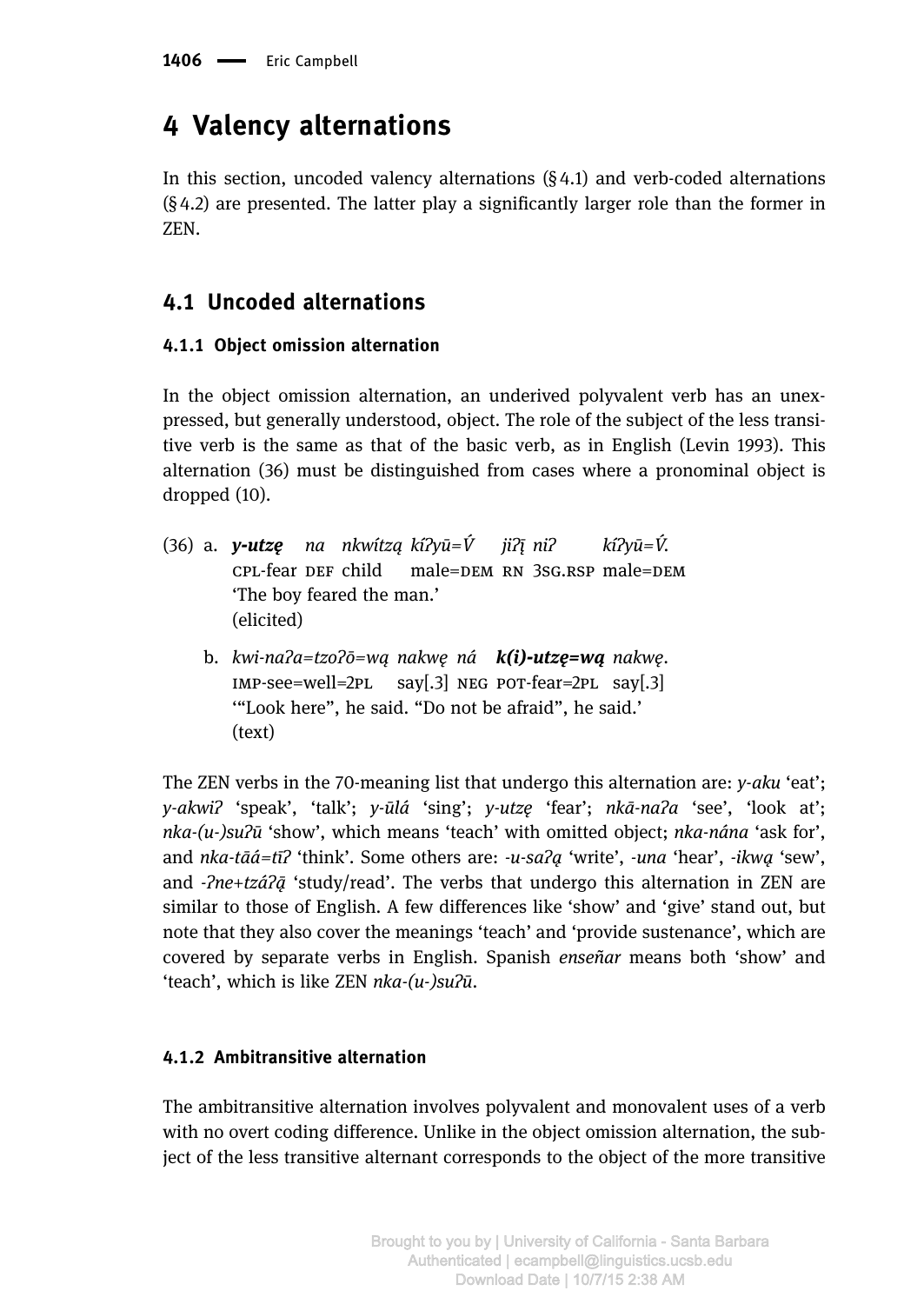verb. The verb 'get' is shown in (37a) and (37b) in its bivalent and monovalent uses, respectively.

- (37) a. *wala nku-(a)jwī tī kwaʔą jiʔī ̨ nu=węʔ*. where CPL-get TPLZ 2PL RN NMLZ=DEM 'Where did you (pl.) get that?' (text)
	- b. *nku-(a)jwī tzáʔ kwēyáʔ tínī jā tz-aa=ą tínī*. cpl-get word measure now conj pot-go=1pl.incl now 'Permission is gotten now, so let's go now.' (text)

The only other verb yet known to undergo the ambitransitive alternation is *‑naʔa* 'see', whose less-transitive alternant means 'look like', as in stimulus subject perception verbs (Levin 1993). This is a marginal alternation in ZEN.

## **4.2 Verb-coded alternations**

### **4.2.1 The active/inactive alternation**

This alternation only applies to a few verb roots, but it deserves mention since it is based on whether or not the event is conceived of as being internally or externally oriented, a semantic distinction relevant for determining which causative alternation a verb undergoes (see  $\S 4.2.3$  and  $\S 4.2.4$ ). The alternation is equipollent, since both alternants are derived from a root that is unspecified for valency and cannot occur on its own. The active member of the pair is coded by the transitivizer prefix, *t-* or *s‑*, and the inactive member is derived by the intransitivizer prefix *y‑*. In (38), the root *-akę̄* 'burn' carries the intransitivizer prefix *y-*, and the subject is 'the books'.

(38) *nyáją̄ nu nee nkā nu kusōǫ́ nk-y-akę̄ na liwrū=Vʔ*. year nmlz say[.3] cpl.be nmlz war cpl-**itrn**-burn def book=dem 'The year they say was the Revolution, the books were burnt.' (text)

The active form of the verb takes the transitivizer prefix *t‑*, as in (39). Note that to add an external causer, as in 'he burnt the books', the verb would further require the *u-* causative prefix (see § 4.2.2 below).

(39) *nte-t-ákę̄ na kiiʔ*. prog-**trn**-burn def fire 'The fire is burning.' (elicited)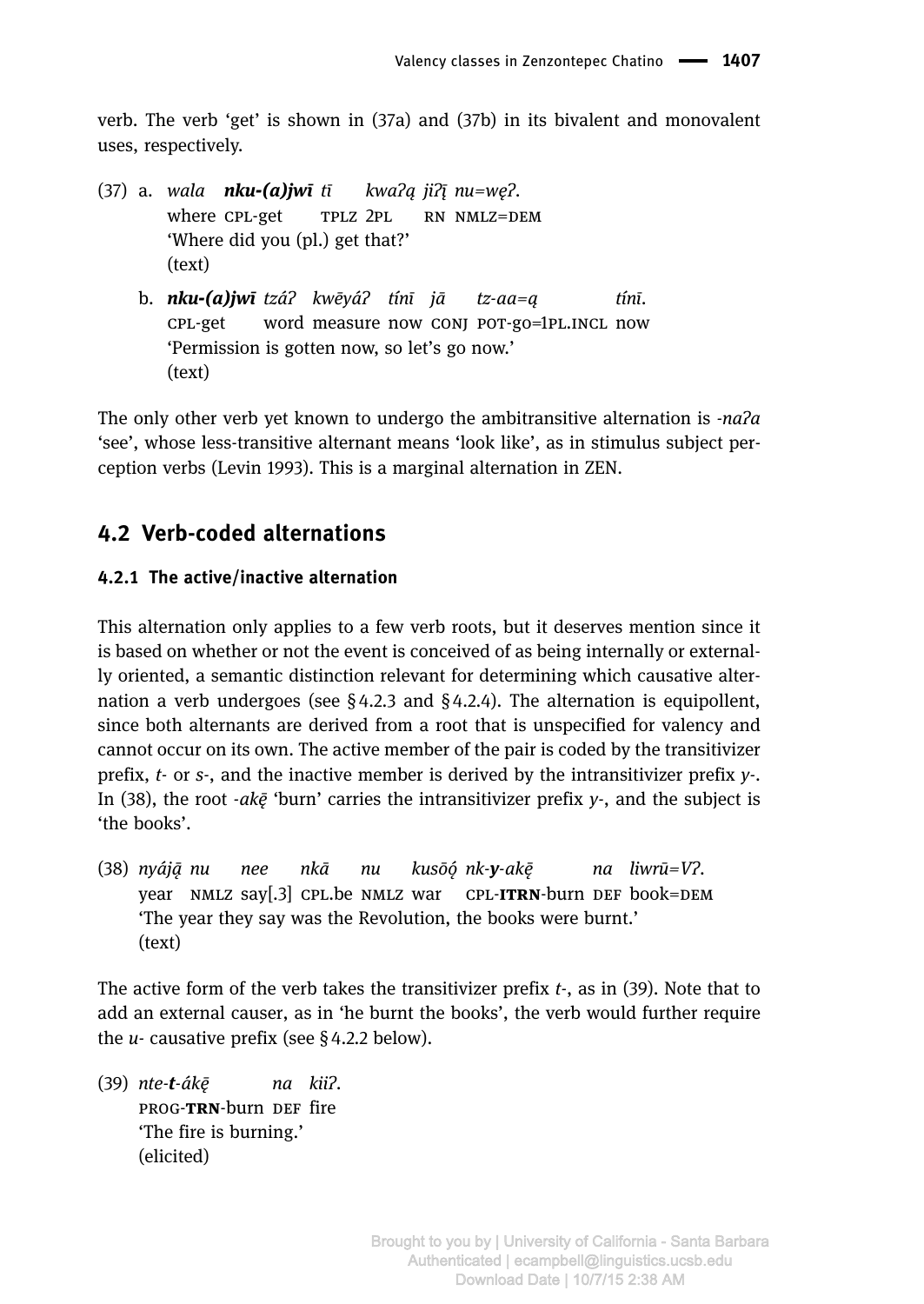Both alternants are monovalent, but the subject of the active verb is the source of the burning, 'the fire' in (39), while the subject of the inactive form is what gets burned by fire, 'the books' in (38). The alternation therefore reflects the orientation of the argument in the event. If it is conceived as being propelled or oriented internally, the active form is used. If the orientation is external, the inactive alternant is used. Only one other verb has been found to undergo this alternation (40).

| (40) -uʔu |                             | (root)     |
|-----------|-----------------------------|------------|
| -v-uʔu    | be put inside' <sub>b</sub> | (inactive) |
| -t-uʔu    | 'be inside'                 | (active)   |

### **4.2.2 The equipollent causative/intransitive alternation**

In this alternation, the more transitive form is derived by the transitivizer prefix, *t‑* or *s-*, along with the *u-* causative prefix, while the less transitive form is derived by the intransitivizer prefix *y‑*. The less transitive verb is typically monovalent with a patient-like argument, and the more transitive verb is usually bivalent with a patient object and an external causer subject. The verb *-akę̄* 'burn' exemplified for the active/inactive alternation in (38) and (39) also undergoes the equipollent alternation, and it is the only one from the 70-meaning list that does. Compare the intransitive verb 'get burned' in (38) with its causative counterpart in (41), from the same conversation.

(41) *nka-(u-)kú=jnáʔ tī na santarū=Vʔ luwiʔ ̨* cpl-caus-shoot=throw tplz def soldier=dem then *nka- (u-)t-āké=ų̄ ʔ jiʔī ̨ ̨ na liwrū=Vʔ*. cpl- (caus)-trn-burn=3pl rn def book=dem 'The soldiers shot him up, and then they burnt the books.' (text)

The full documented inventory of other verbs that undergo the equipollent causative/intransitive alternation is given in (42).

| (42) | -ata  | $-v$ -ata | 'get peeled'              | -u-s-ata              | 'peel'    |
|------|-------|-----------|---------------------------|-----------------------|-----------|
|      | -āté  | -v-āté    | 'enter, get put in'       | -u-s-atē              | 'put in'  |
|      | -ākwé | -v-ākwé   | 'come up'                 | $-u$ -s-akw $\bar{e}$ | 'agitate' |
|      | -Vlú  | -v-ālú    | 'get spilled'             | -u-s-ēlú              | 'spill'   |
|      | -ati? | -v-ati?   | 'get untied'              | -u-s-ati?             | 'untie'   |
|      | -áta  | -y-áta    | 'be crushed'              | -u-s-áta              | 'crush'   |
|      | -Vnē  | -y-anē    | '(seeds, dust) be spread' | -u-s-enē              | 'spread'  |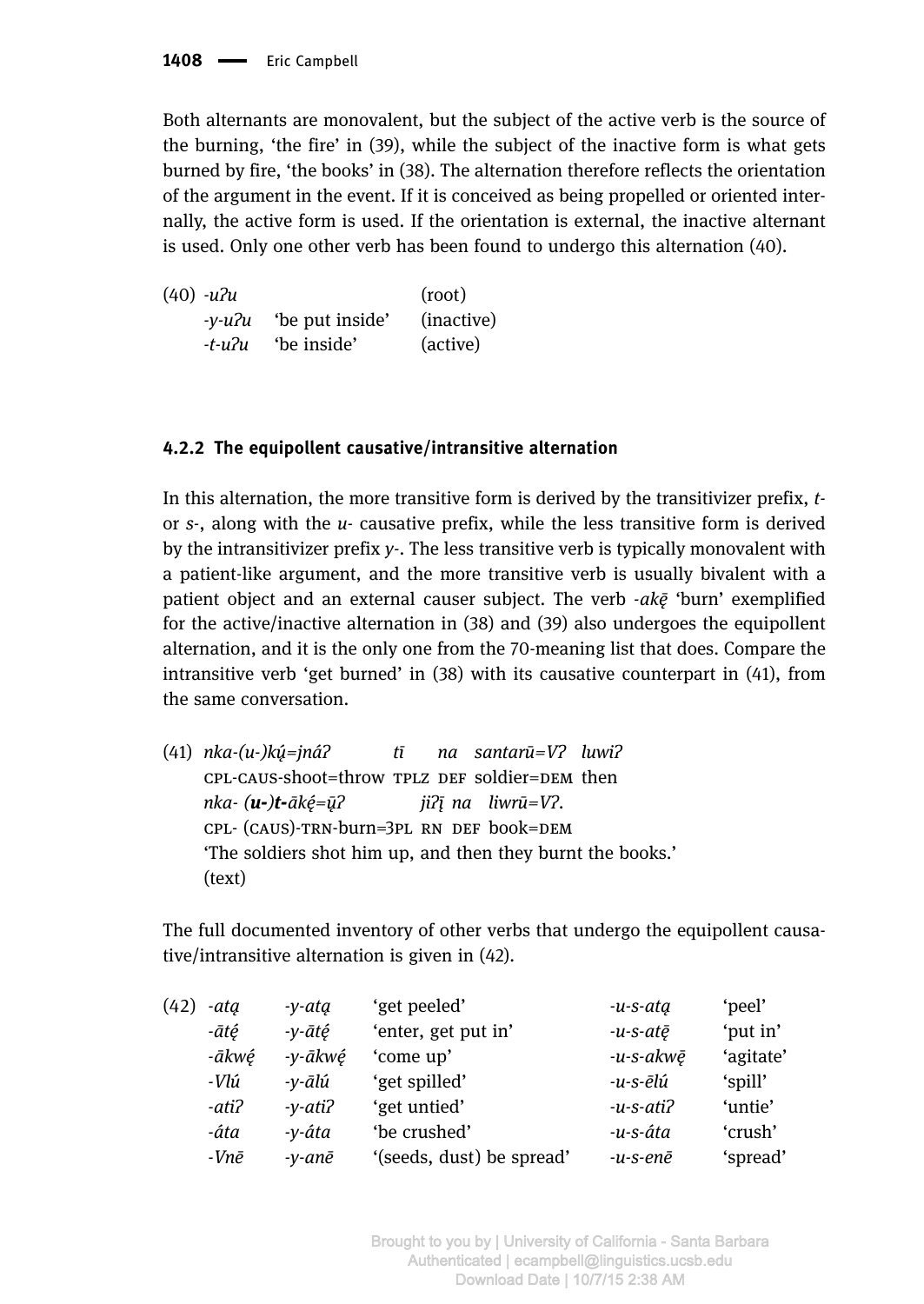| 'get sprayed'<br>-u-s-ūkwá<br>-ūkwá<br>-y-ūkwá                | 'spray'        |
|---------------------------------------------------------------|----------------|
| -úkwā?<br>-y-úkwā?<br>'get shelled'<br>-u-s-úkwāʔ             | 'shell'        |
| 'get scraped, leveled'<br>$-v$ -uwe $v$<br>-uwe?<br>-u-s-uwe? | 'scrape,       |
|                                                               | level'         |
| -Vká?<br>-y-āká?<br>'get tied up'<br>-u-x-īká?                | 'tie up'       |
| 'get closed, covered'<br>-ākó?<br>$-y$ -ākó?<br>-u-t-ākó?     | 'close (trn.), |
|                                                               | cover'         |
| -ala?<br>$-v$ -ala?<br>'he woven'<br>-u-t-ala?                | 'weave'        |
| -y-ánō<br>'be left, stay'<br>-ánō<br>-u-t-ano                 | 'leave (trn.)' |
| -น?น<br>-v-u?u<br>'be put inside'<br>-u-t-ūʔú                 | 'put in'       |
| 'get folded'<br>-ūkų́?<br>-y-ūkú?<br>-i-tz-ūkú?               | 'fold'         |
| 'go out, get turned off'<br>-ūwí?<br>-y-ūwí?<br>-i-s-uwī?     | 'put out/      |
|                                                               | turn off'      |
| -ālá<br>'melt (itrn.)'<br>-y-ālá<br>-i-t-alā                  | 'melt (trn.)'  |
| -āáʔ<br>-t-āáʔ<br>'get torn'<br>-u-s-āá?                      | 'tear (trn.)'  |

Some apparent irregularities in the coding of the causative/intransitive alternation are explainable. First of all, the causative *-u-x-īká?* 'tie up' has /x/, instead of /s/ or  $/t/$ , in position 1. However, pCh  $*_s$  >  $x / \_$  *i* in ZEN (Campbell 2013). Three of the causatives, *‑i-tz-ūkúʔ̨* 'fold', *‑i‑s‑uwīʔ* 'put out, turn off', and *‑i‑t-alā* 'melt (trn.)' have lexicalized with the iterative prefix *i-* in position 2, which replaces the causative *u‑*.

#### **4.2.3 The** *u-* **causative alternation**

The most widespread alternation in ZEN is the *u‑* causative derivation, illustrated in (43).

- (43) a. *nku-xūʔú na chajlyā=V́ lóʔō na kuchilyū=V́* na kuchily $\bar{u} = \hat{V}$ . cpl-get.cut def bread=dem rn.with def knife=dem 'The bread was cut with the knife.' (elicited)
	- b. *nkā-(u-)xūʔú na nkwítzą=V́ jiʔī ̨ na chajlyā=V́ lóʔō* cpl-caus-get.cut def child=dem rn def bread=dem rn.with *kuchilyū=V́* .  $knife=DEM$ 'The child cut the bread with a knife.' (elicited)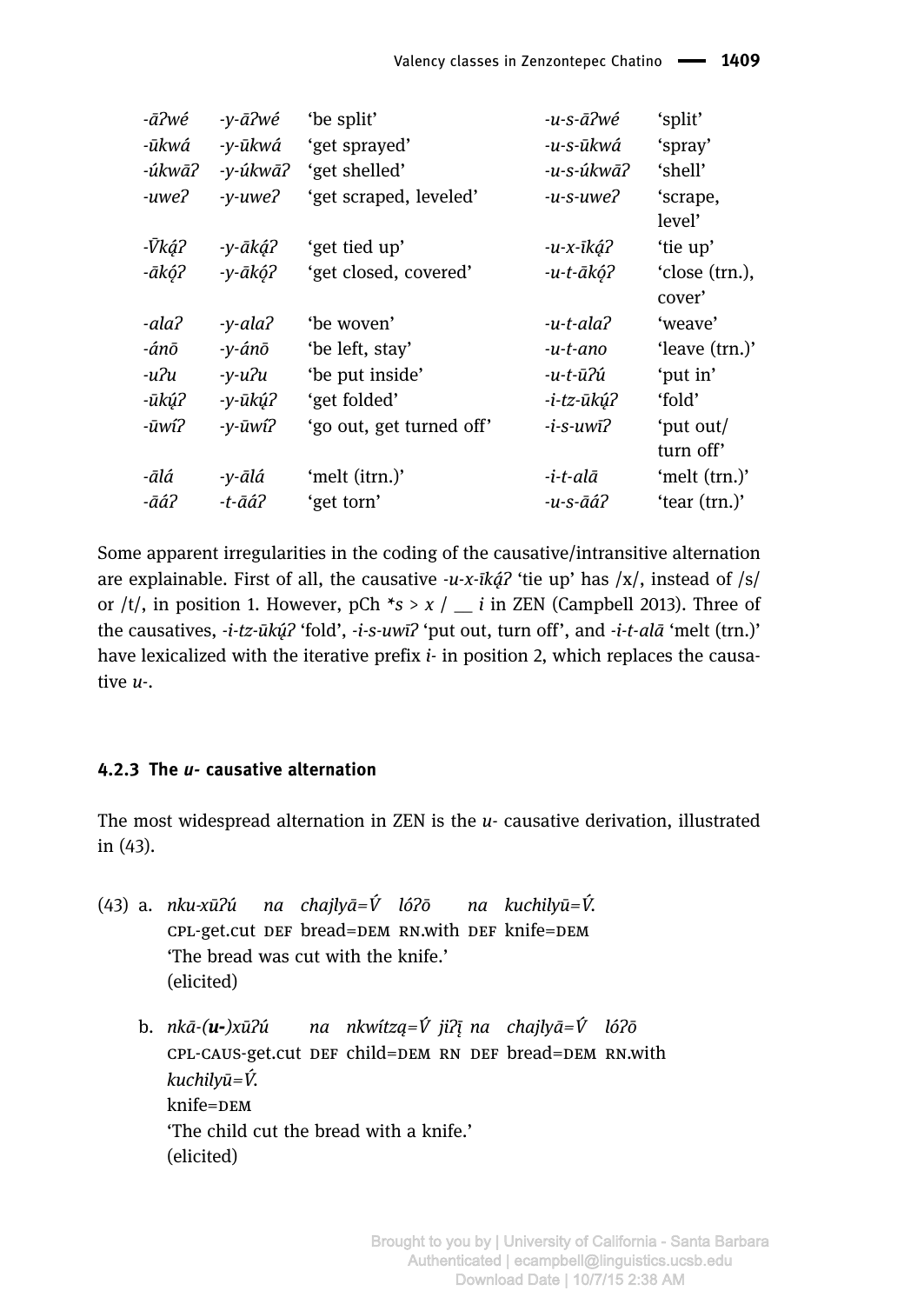#### 1410 - Eric Campbell

The prefix *u‑* (deleted in hiatus in (43b)) adds an external causer argument to verbs of low transitivity, mostly monovalent inactive verbs from aspect prefix sub-classes Bc, Bt, and Ca. The derived causatives mostly pertain to aspect prefix sub-class Au.

Some aspect prefix sub-class Bc verbs that take the *u‑* causative are listed in (44).

| (44) | -jlyā    | 'be spread, slip'         | -ū-jlyá   | 'spread/smear (trn.)' |
|------|----------|---------------------------|-----------|-----------------------|
|      | jnyá     | 'shake/quake/move'        | -u-jnyā   | 'make/move (trn.)'    |
|      | -jnii    | 'grow'                    | -ū-jní    | 'lengthen (trn.)'     |
|      | -jnyā?   | 'liquefy'                 | -u-jnyā?  | 'liquefy (trn.)'      |
|      | -kala?   | 'cool off'                | -u-kala?  | 'cool off (trn.)'     |
|      | -kīį́    | 'open up'                 | -u-kīį́   | 'open (trn.)'         |
|      | -kili    | 'become slimy/slippery'   | -u-kili   | 'lubricate'           |
|      | -kītę́?  | 'snap (itrn.)'            | -u-kītę́? | 'snap (trn.)'         |
|      | -kiʔi    | 'get toasted'             | -u-kiʔi   | 'toast'               |
|      | -kūná?   | 'get thrown out'          | -ū-jná?   | 'throw out'           |
|      | -lúū     | 'get dug'                 | -u-lúū    | 'dig'                 |
|      | -láā     | 'get set free, get taken' | -u-láā    | 'free/take'           |
|      | -laja    | 'get cleaned out'         | -u-lājá   | 'clean out'           |
|      | -lakwā   | 'get counted'             | -u-lakwā  | 'count'               |
|      | -líti?   | 'sink (itrn.)'            | -u-lītí?  | 'sink (trn.)'         |
|      | $-la$ ?a | 'break (itrn.)'           | -u-la?a   | 'break (trn.)'        |
|      | -lūkwá   | 'get swept out'           | -u-lukwā  | 'sweep out'           |
|      | -nakwā   | 'get blessed'             | -u-nakwā  | 'bless'               |
|      | -su      | 'come off'                | $-u-su$   | 'pick/remove'         |
|      | -tika?   | 'swing (itrn.)'           | -u-tika?  | 'swing (trn.)'        |
|      | -wíī     | 'get cleaned off/sifted'  | -u-wíī    | 'sift/clean off'      |
|      | -xé      | 'get wrung out'           | -u-xé     | 'wring out'           |

A few sub-class Ca verbs undergo the *u‑* causative derivation, and the *u‑* deletes the  $|a|$  of the root. These derived causatives  $(45)$  fall into aspect prefix sub-class C2, except for *-ú‑(a)tzū* 'pop/burst (trn.)', which ends up in sub-class Au.

| (45) | -aji  | 'die'               | $-u$ - $(a)$ jwi           | 'kill'             |
|------|-------|---------------------|----------------------------|--------------------|
|      | -āké? | 'get cooked'        | $-u-(\bar{a})k\acute{e}$ ? | 'cook (trn.)'      |
|      | -āté  | 'crumble (itrn.)'   | -u-(ā)té                   | 'take apart'       |
|      | -atzu | 'pop/burst (itrn.)' | $-i$ i- $(a)$ tzū          | 'pop/burst (trn.)' |

Finally, some sub-class Bt verbs undergo the *u‑* causative derivation (46).

| $(46)$ -ta?a | 'walk/go around' | -u-tāʔá | 'move (trn.)'       |
|--------------|------------------|---------|---------------------|
| -tejē        | 'pass'           | -u-tējé | 'pass (trn.), send' |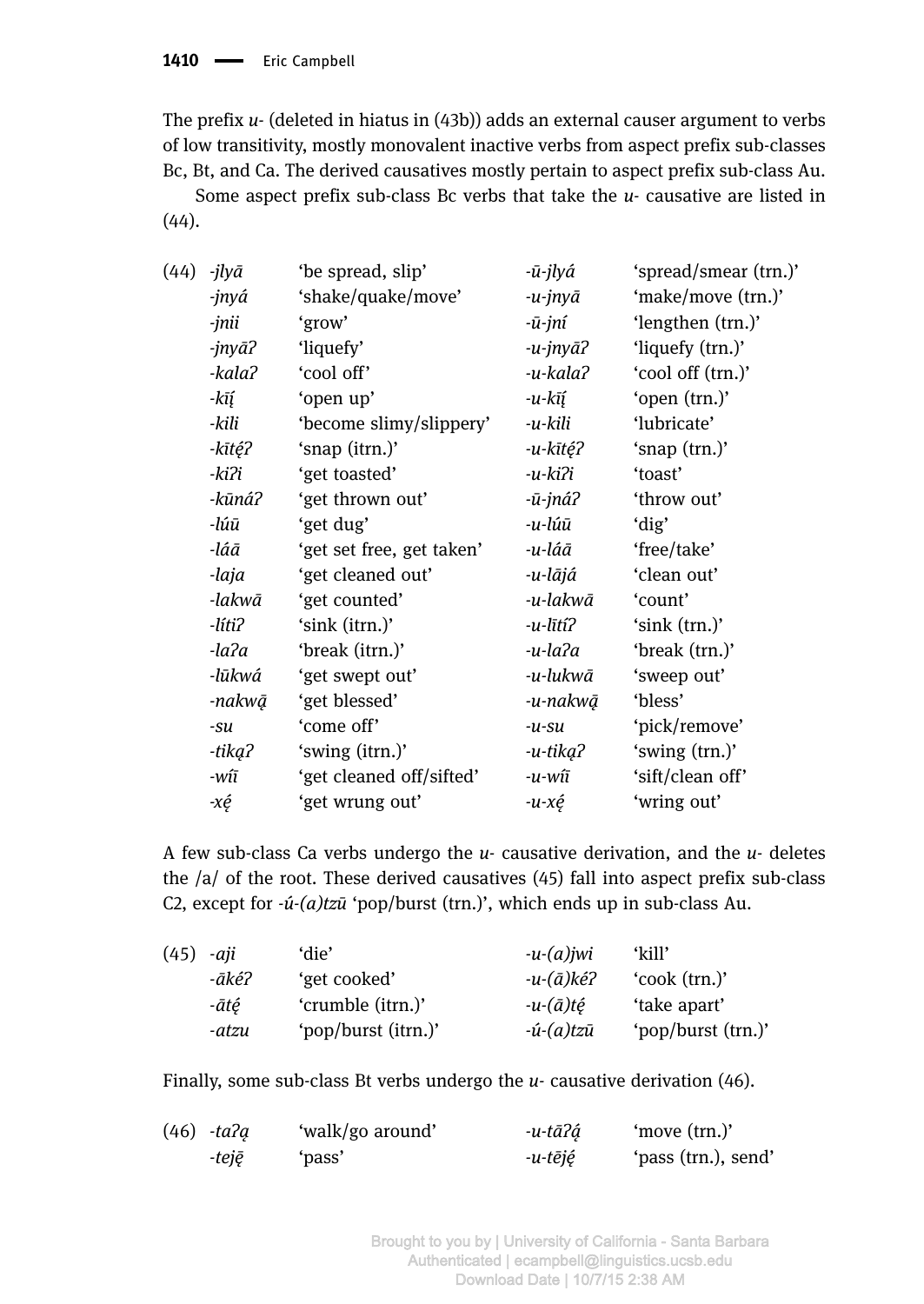| -te?e    | 'be located'          | -u-tēʔę́   | 'take/place'              |
|----------|-----------------------|------------|---------------------------|
| -tūkwá   | 'be sitting firmly',  | -u-tūkwá   | 'load/pour'               |
|          | 'be inside'           |            |                           |
| -to-nēʔé | 'be gathered'         | -u-to+nēʔé | 'gather (trn.)'           |
| -t-uʔu   | 'be inside'           | -u-t-ūʔú   | 'put/pour'                |
| -túwe    | 'get sliced'          | -u-túwe    | 'slice'                   |
| -tájā    | 'get punctured'       | -u-tájā    | 'puncture'                |
| -téē?    | 'get peeled/whittled' | -u-téē?    | 'peel (trn.)', 'whittle', |
|          |                       |            | 'shave oneself'           |

As these lists show, many prototypically transitive verbs are formally derived causatives in ZEN, which is fairly uncommon cross-linguistically (Haspelmath 1993), for example: 'toast', 'throw out', 'count', 'break', 'sweep', 'bless', 'clean off/ sift', 'cut', and many others.

### **4.2.4 The causative of active verb (***ē***+ causative) alternation**

Like the  $u$ - causative alternation, the  $\bar{e}$ + causative auxiliary adds an external causer to an event. However, unlike the *u‑* causative it applies to verbs of higher transitivity, such as unergative monovalent verbs (47) and transitive verbs (48). Note that when some consonant initial stems, like *-xiti* 'laugh' (47b), have the  $\bar{e}_+$  causative auxiliary, a superfluous causative *u‑* is also present in the dependent form of the verb, as discussed in § 2.3.

- (47) a. *tzáʔ=wiʔ niī lēʔ nka-xiti tī jniʔ kūnáʔa na reē=Vʔ*. word= $DEM$  now then CPL-laugh TPLZ offspring female DEF king= $DEM$ 'That is why the king's daughter laughed.' (text)
	- b. *tukwi nu chu k-e***+***k-u-xiti jiʔī ̨ jniʔ* who NMLZ NMLZ.HUM POT-CAUS+POT-CAUS-laugh[.3] RN offspring *kūnáʔa=āʔ nakwę lēʔ yu=wiʔ saʔą=yu lóʔō ̨* . female=1sg say[.3] then  $3sG.M=DEM$  por.attach=3sg.m  $RN$ .with[.3] '"Whoever makes my daughter laugh", he said, "he will marry her."' (text)
- (48) a. *ná y-aku=āʔ̨ suwe=Vʔ lāká*. neg cpl-eat=1sg egg=dem yesterday 'I did not eat the eggs yesterday.' (elicited)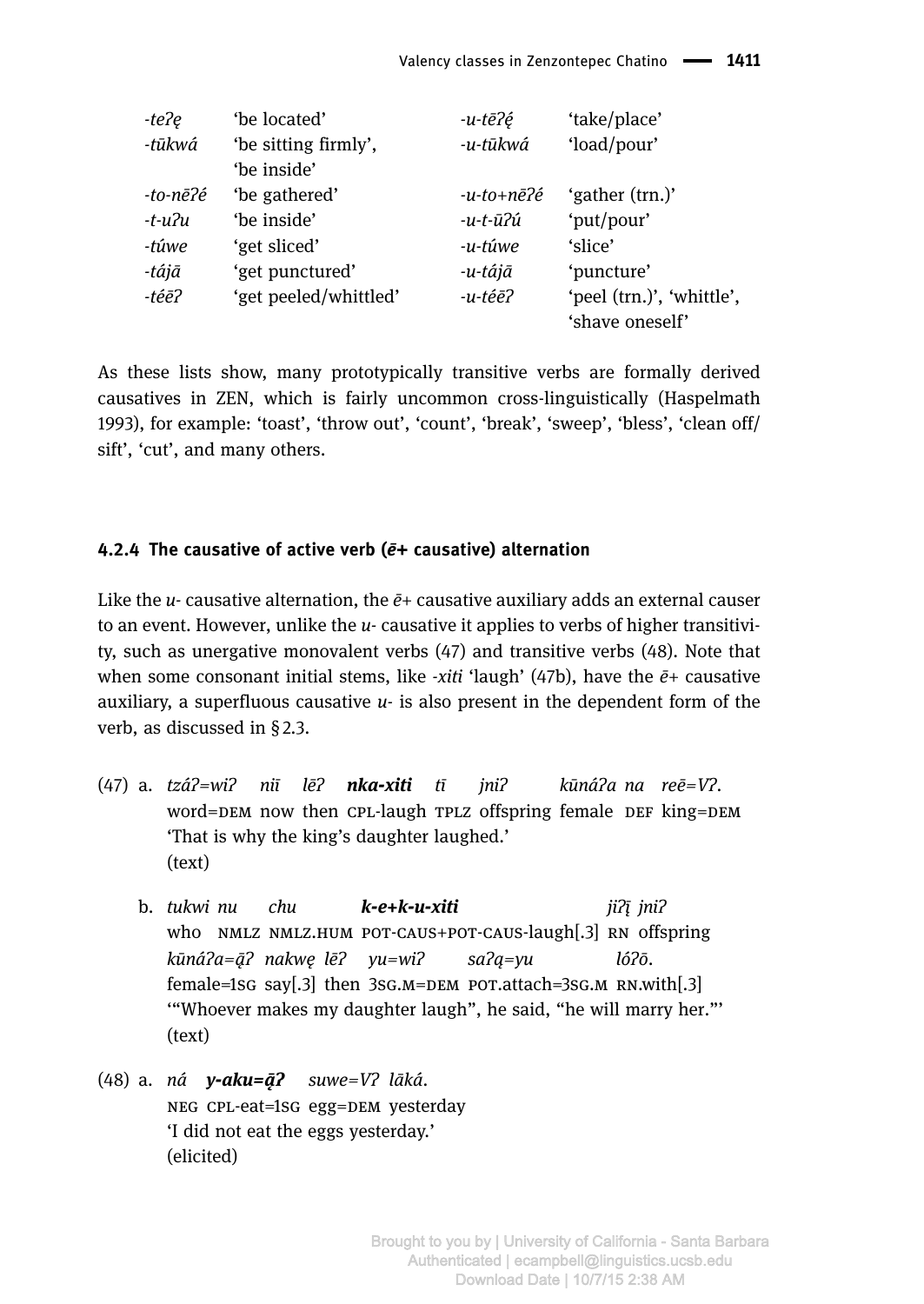b. *na nkwítzą=V́ nte-k-ē***+***k-aku chaja jiʔī ̨ na jnēʔ=V́* chaja ji $\partial$ i na jne $\partial = V$ . DEF child=DEM PROG-POT-CAUS+POT-eat[.3] tortilla RN DEF dog=DEM 'The kids are feeding tortillas to the dogs.' (elicited)

The *ē*+ causative applies to some verbs from most of the aspect prefix sub-classes. Beginning with the sub-classes of lower transitivity, we see that quite a few subclass Bc verbs undergo the alternation (49), though less than the number that take the *u‑* causative (44).

| (49) | -jnyá    | 'shake/quake/move'      | -ē+k-u-jnyá                | 'shake (up)'              |
|------|----------|-------------------------|----------------------------|---------------------------|
|      | -kanā    | '(wood) split apart'    | -ē+k-u-kanā                | 'split apart (trn.)       |
|      |          |                         |                            | (especially wood)'        |
|      | -keję    | 'get an itch'           | $-\bar{e}$ +k-u-keję       | 'make itch by irritating' |
|      | -lákwi   | 'boil (itrn.)'          | -ē+k-u-lákwi               | 'boil (trn.)'             |
|      | -líjī    | 'get lost'              | -ē+k-u-líjī                | 'lose (trn.)'             |
|      | -líti?   | 'sink (itrn.)'          | -ē+k-u-líti?               | 'drown (trn.)'            |
|      | -lalā    | 'be early', 'have time' | -ē+k-u-lalā                | 'hurry (trn.)'            |
|      | -la+misē | 'roll'                  | -ē+la+t-íse                | 'roll (trn.)'             |
|      | -láʔwa   | 'be carried off by      | -ē+k-u-láʔwa               | 'send in current'         |
|      |          | current'                |                            |                           |
|      | -nyaxę?  | 'get angry'             | $-\bar{e}$ + $k$ -u-nyaxę? | 'anger'                   |
|      | -sāá     | 'fall over'             | -ē+k-u-sāá                 | 'trip (trn.)'             |
|      | -tíkwī   | 'landslide'             | -ē+k-u-tíkwī               | 'cause landslide'         |
|      | -tiya?   | 'be late', 'get behind' | $-\bar{e}$ + $k$ -u-tiya?  | 'delay (trn.)'            |
|      | -tzá     | 'be mistaken'           | -ē+k-u-tzá                 | 'influence in bad way'    |
|      | -tzāʔá   | 'change (itrn.)'        | -ē+k-u-tzāʔá               | 'exchange/trade'          |
|      | -wī?í    | 'become skinny'         | -ē+k-u-wī?í                | 'cause to become skinny'  |
|      |          |                         |                            |                           |

Some aspect prefix sub-class Ca verbs that take the  $\bar{e}$ + causative are given in (50), about as many as take the *u‑* causative (45).

| (50) | -ālú   | 'get fat'        | -ē+k-ālú                         | 'fatten up (trn.)'  |
|------|--------|------------------|----------------------------------|---------------------|
|      | -ākwí  | '(wood) rot'     | -ē+k-ākwí                        | 'make rot'          |
|      | -āsú?  | 'age'            | $-\bar{e}+k$ -asū $\overline{a}$ | 'cause to age'      |
|      | -ātzú? | '(fruit) spoil'  | $-\bar{e}$ + $k$ -atzū?          | 'make spoil'        |
|      | -uʔwe  | '(water) dry up' | -ē+k-uʔwe                        | 'dry up (trn.)'     |
|      | -ala   | 'be born'        | $-\bar{e}+k$ -ala                | 'induce childbirth' |

The same is true for the motion and positional verbs of aspect prefix sub-class Bt. Compare (51) with (46). A few verbs undergo both alternations (see  $\S 4.2.5$ ).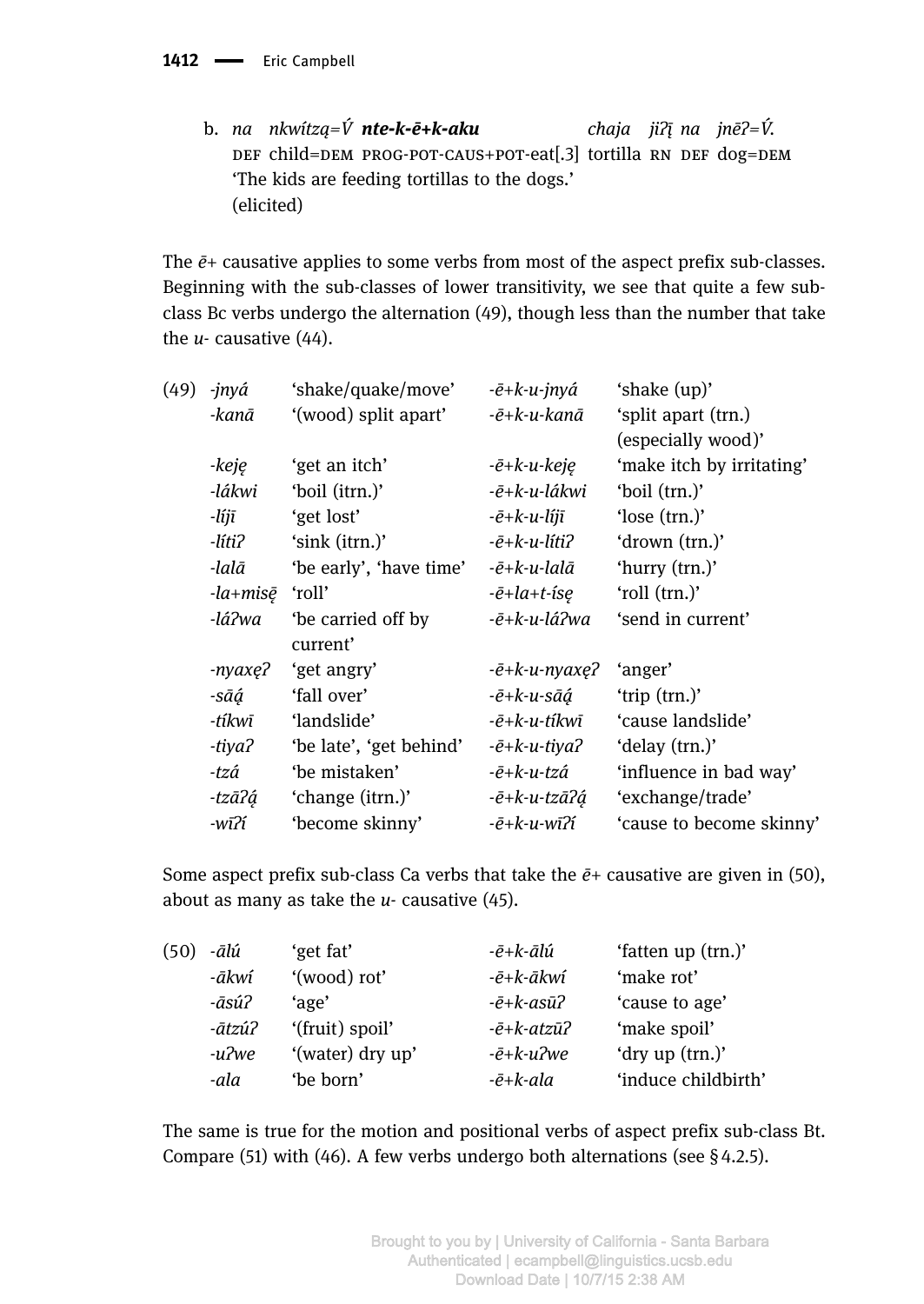| (51) | -taʔa      | 'walk/go around' | $-\bar{e}$ + $k$ - $u$ -ta $2a$   | 'move around (trn.)' |
|------|------------|------------------|-----------------------------------|----------------------|
|      | -tejē      | 'pass'           | $-\bar{e}$ + $k$ -u-tej $\bar{e}$ | '(tree) sway'        |
|      | -tú?u+jnyá | 'run'            | -ē+k-u-túʔu+jnyá                  | 'make run'           |
|      | -tāká?     | 'suffer'         | -ē+k-u-tāká?                      | 'cause to suffer'    |
|      | -too       | 'be standing'    | $-\bar{e}$ + $k$ - $u$ -too       | 'support'            |
|      | -tákwi     | 'flv'            | -ē+k-u-tákwi                      | 'make fly'           |

Some unergative and bivalent verbs of aspect prefix sub-class C2 undergo the *ē*+ causative derivation (52), while none take the *u‑* causative.

| (52) | -akwi?   | 'speak'           | $-\bar{e}+k-akwi$ ?                     | 'make one speak'       |
|------|----------|-------------------|-----------------------------------------|------------------------|
|      | -ata     | 'bathe oneself'   | -ē+k-ata                                | 'bathe (trn.)'         |
|      | -ākwé    | 'vomit'           | -ē+k-ākwé                               | 'make one vomit'       |
|      | -útī     | 'hark'            | $-\bar{e}+k$ -uti                       | 'cause to bark'        |
|      | -uwe=tī? | 'he sad'          | $-\bar{e}$ + $k$ -uwe=tī $\overline{c}$ | 'cause to be sad'      |
|      | -ūlá     | 'sing/make music' | $-\bar{e}+k$ -ūlá                       | 'get one to dance'     |
|      | -ula?    | 'be cold'         | $-\bar{e}+k$ -ula?                      | 'threaten'             |
|      | -ūná     | 'cry'             | $-\bar{e}+k$ -ūná                       | 'make cry'             |
|      | -una     | 'twist into rope' | -ē+k-una                                | '(tree) twist in wind' |
|      | -aku     | 'eat'             | -ē+k-aku                                | 'feed (trn.)'          |
|      | -utze    | 'fear'            | -ē+k-utze                               | 'frighten (trn.)'      |
|      | $-0.20$  | 'drink'           | $-\bar{e}+k-0.02\bar{0}$                | 'give to drink'        |
|      |          |                   |                                         |                        |

Likewise, none of the unergative or transitive verbs of aspect prefix sub-classes Ac or A2 undergo the  $u$ - causative alternation, but several take the  $\bar{e}$ + causative (53).

| $(53)$ -jy $\bar{a}$ |                            | 'play'         | $-\bar{e}+k-u-jy\bar{a}$    | 'make play'         |
|----------------------|----------------------------|----------------|-----------------------------|---------------------|
|                      | -lyaʔā                     | 'smell (trn.)' | $-\bar{e}+k-u-lya2\bar{a}$  | 'make smell (trn.)' |
|                      | -xáʔā                      | 'scream'       | -ē+k-u-xáʔā                 | 'cause to scream'   |
|                      | -sōó                       | 'fight'        | $-\bar{e}$ + $k$ - $u$ -sōó | 'make fight'        |
|                      | -xiti                      | 'laugh'        | -ē+k-u-xiti                 | 'cause to laugh'    |
|                      | $-ly\bar{e}$ ? $\acute{e}$ | 'lick'         | -ē+k-u-lyē?é                | 'make lick'         |
|                      | $-i$ -t-u $2u$ (sate $2$ ) | 'get dressed'  | -ē+k-u-t-ū?ú                | 'dress (trn.)'      |

### **4.2.5 The** *u-* **causative versus the** *ē***+ causative alternation**

From the data in §4.2.3 and §4.2.4, it is possible to predict to some extent which causative alternation a verb will undergo. To begin in broad terms, monovalent verbs with non-active subjects tend to take the *u‑* causative, while unergative or bivalent verbs tend to undergo the *ē*+ causative alternation. In Dixon's (2002) typology of causatives, the semantic parameter that comes closest to capturing the patterns of causative selection in ZEN is that of causee control. People generally do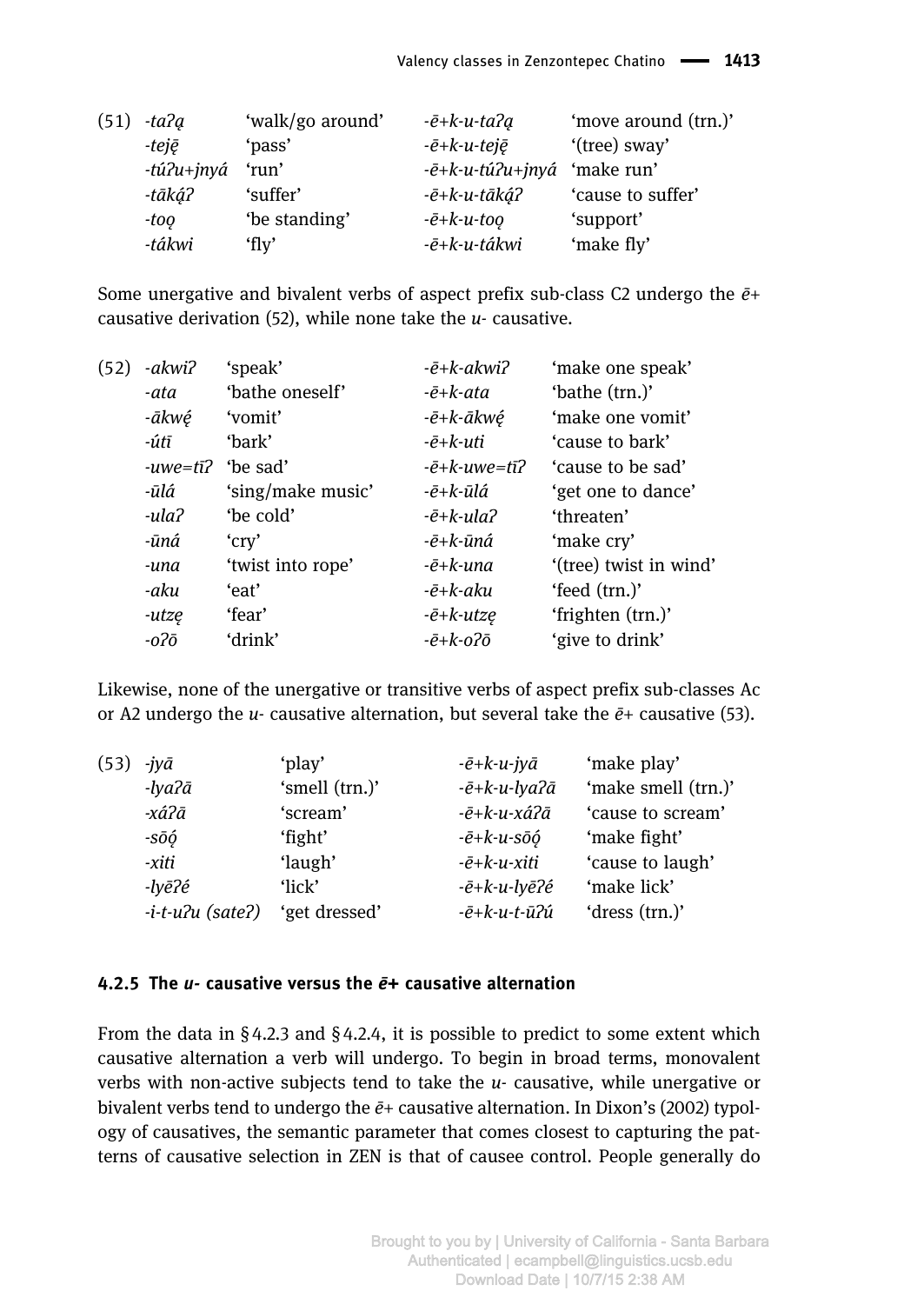not control whether they die or not (*u-* causative), but they have some control over fighting, laughing, speaking, or eating  $(\bar{e}_+$  causative). However, causee control doesn't fit all of the data. Land does not control when it landslides; things carried off by a current generally have no control; trees can't prevent being twisted in the wind, splitting, or rotting; and water does not volitionally boil, dry up, or carry something off in its current. Nevertheless, all of these verbs take the  $\bar{e}_+$  causative.

As was common in pre-Colombian Mesoamerica, Chatino culture is traditionally animist, and this is reflected in the lexicon. The animacy classifier prefix, ZEN *kwi‑*, cognate to Proto-Zapotec *\*kwe=* (Kaufman 1993), occurs on many human nouns and most animal names, such as ZEN *kw-ēlá* 'dancer', *kwi‑tzāʔą́* 'sorcerer', *kwi‑tiʔ* 'brother (of male)', *kwi-naʔ* 'deer', *kw-īchí* 'jaguar', *kw-eę̄* 'bat', *kwi-teeʔ* 'ant', *kw-iyuʔ* 'spider', among many others. Natural forces and heavenly bodies also take the animacy classifier prefix: *kw-ēló* 'current/flow', *kw‑eʔę* 'air', *kwi‑tīʔyú* 'lightning', *kw-ewīʔ* 'plague', *kwi-se* 'evil spirit', *kwi‑tijyuū* 'comet', *kw‑ela* 'star', *kwityusūʔ* 'Pleiades', and *joʔō kwi-tzaā* 'sun'. Particularly relevant for the verbs under consideration that take the  $\bar{e}$ + causative is the fact that 'wind' ('(tree) twist in wind') and 'current' (i.e. 'moving water') are classed as animate nouns.

Elsewhere in the lexicon we see that certain natural forces or bodies have *latīʔ* 'living core', the source of the subject enclitic =*tīʔ* that occurs on emotion and cognition verbs (§ 3.2). Things that have *latīʔ* are limited to people, flowers, the earth ('quake'), mountains ('landslide'), trees (the verbs where wood rots, splits, or twists in the wind), eyes, heads, oceans (water, current), air, banana plants ('spoil'), and corn plants. Therefore, considering how animacy is coded in ZEN, it becomes evident that the verbs that participate in the  $\bar{e}$  causative alternation in (49) through (53) are those whose typical subject either has some control in the event or is classed as animate, with the force that drives the event being conceived as coming from within the subject. Verbs that undergo the *u‑* causative alternation typically have subjects classed as inanimate, and in cases where the subject is animate, the force that propels the action is conceived of as coming from outside the affected subject (inactive). For example, trees and branches are animate and can be cut, sliced, or snapped, but since the force of these actions is conceived of as being external, these verbs take the *u‑* causative. These generalizations are supported by the limited cases where verbs participate in both causative alternations (54).

|    | (54) a. - <i>t</i> -u?u       | 'be inside'                                          |
|----|-------------------------------|------------------------------------------------------|
|    | - <b>u-</b> t-ūʔú             | 'put/pour' (lit. 'cause to be inside')               |
|    | $-\bar{e}$ +k-u-t-ūʔú (sateʔ) | 'dress (trn.)' (lit. 'cause to be inside (clothes)') |
|    | $-i$ -t-u $2u$ (sate $2$ )    | 'get dressed' (lit. 'be inside (clothes) again')     |
| b. | -jnyá                         | 'shake/quake/move'                                   |
|    | - <b>u-</b> invā              | 'make/build'                                         |
|    | $-\bar{e}$ + $k$ - $u$ -jnyá  | 'shake (up) (trn.)'                                  |
|    |                               |                                                      |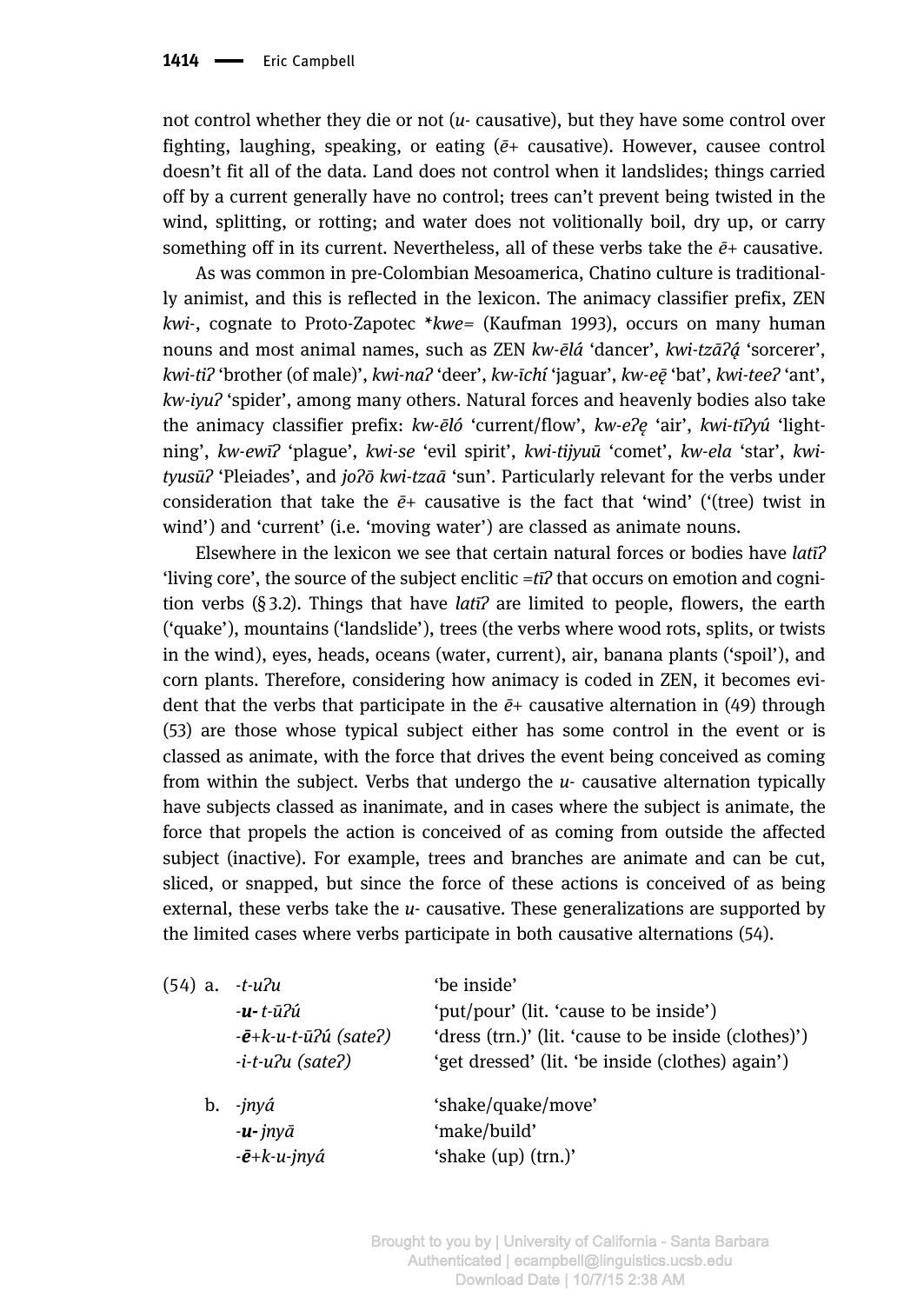| C. | -líti?<br>-u-lītí?<br>$-\bar{e}$ +k-u-líti?               | 'sink (itrn.)'<br>'sink (trn.)'<br>'drown (trn.)'                                      |
|----|-----------------------------------------------------------|----------------------------------------------------------------------------------------|
| d. | -tejē<br>- <b>u-</b> tēję<br>- $\bar{e}$ +k-u-tejē        | 'pass (itrn.)'<br>'pass/send (trn.)'<br>'sway (tree in wind)'                          |
| e. | -taʔa<br>- <b>u-</b> tāʔą́<br>$-\bar{e}$ + $k$ -u-ta $2a$ | 'walk/go around'<br>'move around (trn.)'<br>'move back and forth (trn.) (so it frees)' |

A particularly interesting example is the verb 'cut' (55), which semantically requires an external agent wielding an instrument. It can occur in the *ē*+ causative alternation, and the event is interpreted as being inchoative, or rather that the force of the action is not external but internal. Therefore, instead of adding a causer as expected, the reverse happens, removing any possibility of there being any unexpressed agent.

| (55) -xūʔú  | 'get cut'            |
|-------------|----------------------|
| -u-xūʔú     | 'cut (trn.)'         |
| -ē+k-u-xūʔú | 'snap/cut by itself' |

#### **4.2.6 The intransitive alternation**

The intransitive alternation derives a less transitive verb by adding the intransitivizer prefix  $v<sub>1</sub>$  to a simplex root of higher transitivity. The effects of the alternation on a verb's meaning and argument structure are idiosyncratic, and there are only six verbs yet identified that undergo it (one from the 70-meaning list: 'eat'). Therefore, it is not very useful for dividing the verbal lexicon into classes, and it is not included in the appendix.

For a few verbs, like 'eat', the basic verb is bivalent (56a), and the derived verb (56b) is monovalent with the subject corresponding to the P of the basic verb.

- (56) a. *ná y-aku jiɁī ̨ na chaja=V́* ji?ī na chaja=V. neg cpl-eat[.3] rn def tortilla=dem 'She did not eat the tortilla.' (elicited)
	- b. *jwaā=V́ ná nka-s-atą jiʔī ̨ na kwichī=V́ jā ch-áku* Juan=dem neg cpl-trn-peel[.3] rn def rabbit=dem conj pot.itrn-eat *nu=wá*. nmlz=dem 'Juan did not skin the rabbit for it to be eaten.' (offered)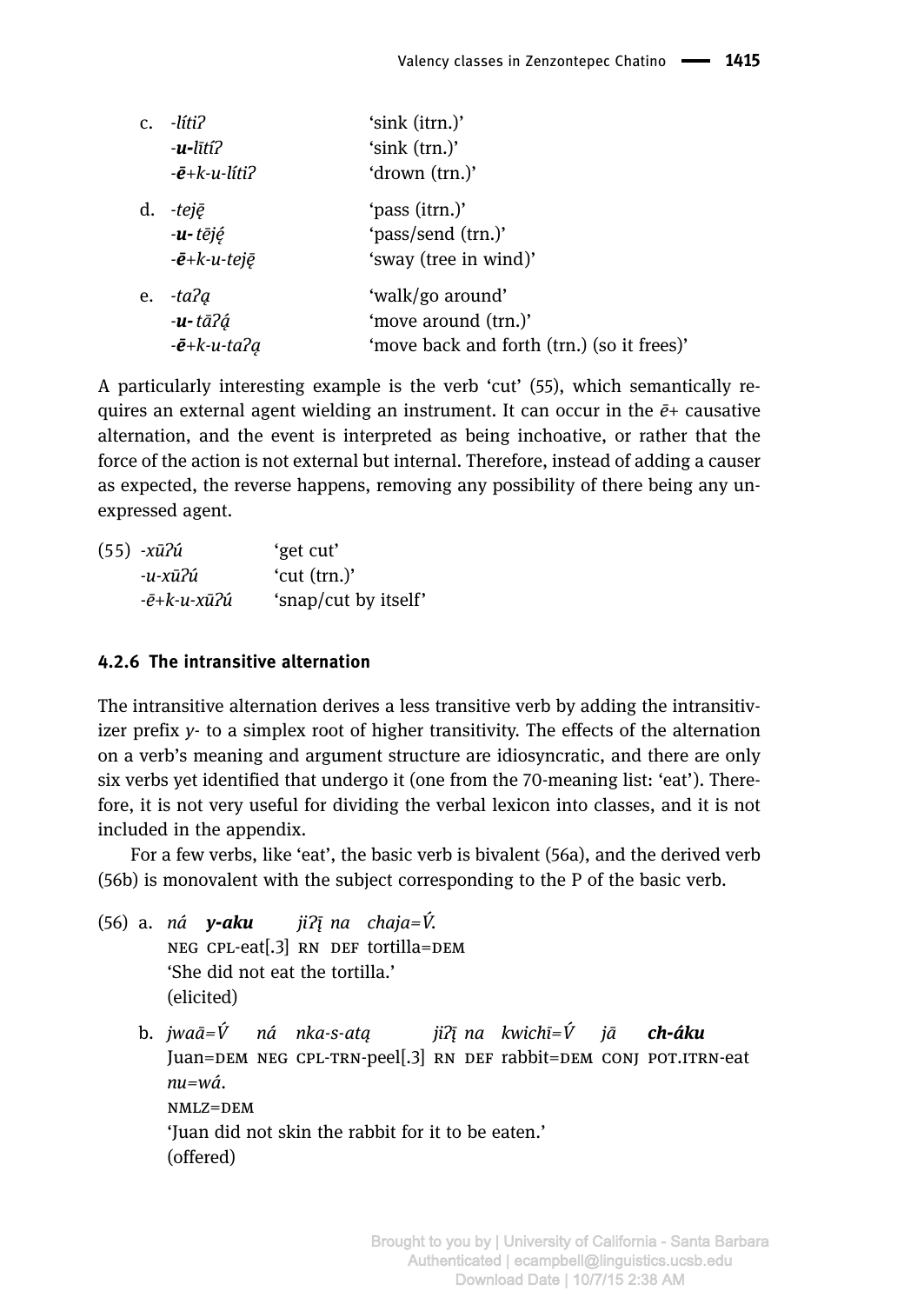The verb 'pay for' behaves similarly (57).

(57) *-isu* 'pay for' *-y-asu* 'be paid for'

The bivalent, agentive verb *ukwą̄* 'grab' (58a) behaves differently in the intransitive alternation. The less transitive alternant remains bivalent but is less agentive, meaning 'receive' (58b).

- (58) a. *jwaā nkay-ukwą̄ jiʔī ̨ keʔnā*. Juan CPL-grab[.3] RN plate 'Juan grabbed the plate.' (elicited)
	- b. *jwaā=V́ nk-y-ukwą̄ jiʔī ̨ na keʔnā*. Juan=DEM CPL-ITRN-grab[.3] RN DEF plate 'Juan received the plate.' (elicited)

Another verb that participates in the intransitive alternation is the ambitransitive *‑ajī* 'get' (see also § 4.1.2). Its bivalent usage is illustrated in (59a), and the derived less-transitive alternant, also bivalent, means 'find' (59b). In the latter, the subject and object are less affected since no possession is necessarily taken of the object.

- (59) a. *wala nku-(a)jwī tī kwaʔą jiʔī ̨ nu=węʔ?* where CPL-get TPLZ 2PL RN NMLZ=DEM 'Where did you get that?' (text)
	- b. *wiʔ niī lēʔ nu nk-y-ajā tī nu=węʔ jiʔī=yu ̨* . there now then NMLZ CPL-ITRN-get TPLZ NMLZ=DEM RN=3SG.M 'Then there it was that she found him.' (text)

Another case is 'vomit', a verb of the higher transitivity sub-class C2 (60a). The derived less transitive verb (60b) refers to when food or liquid comes back up on someone (reflux), an event less complete than vomiting.

- (60) a. *nti-(ā)kwé=ą̄ ʔ kosā nt-aku=ā ̨ ʔ̨* . hab-vomit=1sg thing hab-eat=1sg 'I throw up things that I eat.' (elicited)
	- b. *nu=węʔ nte-y-ākwę́ jiʔī ̨ ike=ūʔ*. nmlz=dem prog-**itrn**-vomit[.3] rn head=3pl 'This (poison) is going up into their heads.' (text)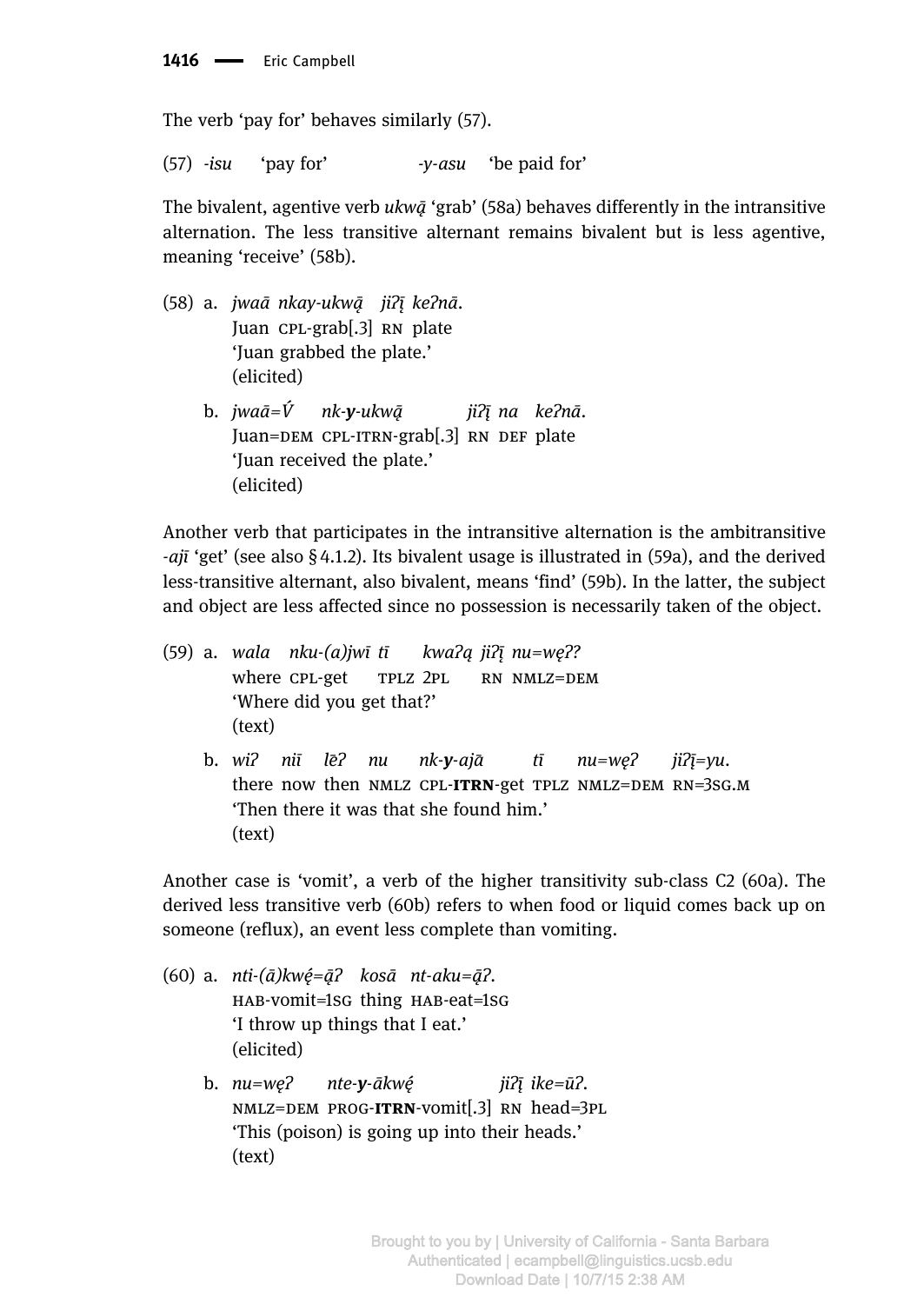A verb pair with a similar pattern is the verb *‑atzu* 'pop/burst (itrn.)', which in the intransitive alternation means 'unwind/unravel' (61). The subject that undergoes the change is less affected since its physical integrity is only partly disrupted.

(61) *-atzu* 'pop/burst' *-y‑atzu* 'unwind/unravel'

Therefore, the results of the intransitive alternation include: removal of agents, lower agency, less affected arguments, and/or less completed events. The verbs presented here are the only documented cases that undergo the alternation. Due to the rarity of the alternation and its varied effects, it is hard to isolate a single parameter that would determine which verbs undergo it. However, all of the changes align with Hopper & Thompson's (1980) notion of lower versus higher transitivity.

### **4.2.7 The applicative alternation**

The applicative is coded on the verb by the incorporation of the relational noun *ló* $\overline{2}$ <sup>6</sup> 'with', which otherwise typically flags comitative and instrument NPs (§ 2.2.2). With intransitive motion verbs such as 'go' (62a), the applicative adds a patientive object, and the verb becomes 'take' (i.e. 'go with') (62b).

- (62) a. *tz-aa=na nakwę=ūʔ*. pot-go=1pl.incl say=3pl '"Let's go", they said.' (text)
	- b. *tz-a+lóʔō nāáʔ kichi*. pot-go+rn.with 1sg quern 'I will take a quern.' (text)

Other intransitive verbs with which the applicative acts the same are in (63). They are also motion verbs.

| $(63)$ -ta?a | 'walk/go around' | -taʔa+lóʔō  | 'carry'     |
|--------------|------------------|-------------|-------------|
| -iná         | 'flee'           | -u-jná+ló?ō | 'take away' |

For a few unergative verbs and one transitive verb, the applicative adds a malefactive argument, as for *‑xiti* 'laugh' (64).

(64) *nyāʔā jā tāká=ūʔ nti-xiti nti-xiti*+*lóʔō=ūʔ jiʔī=wa ̨* .*̨* see.2sg conj exist=3pL HAB-laugh[.3] HAB-laugh+RN.with=3pL RN=2pL 'You see, there are those who laugh. They laugh at you (pl.).' (text)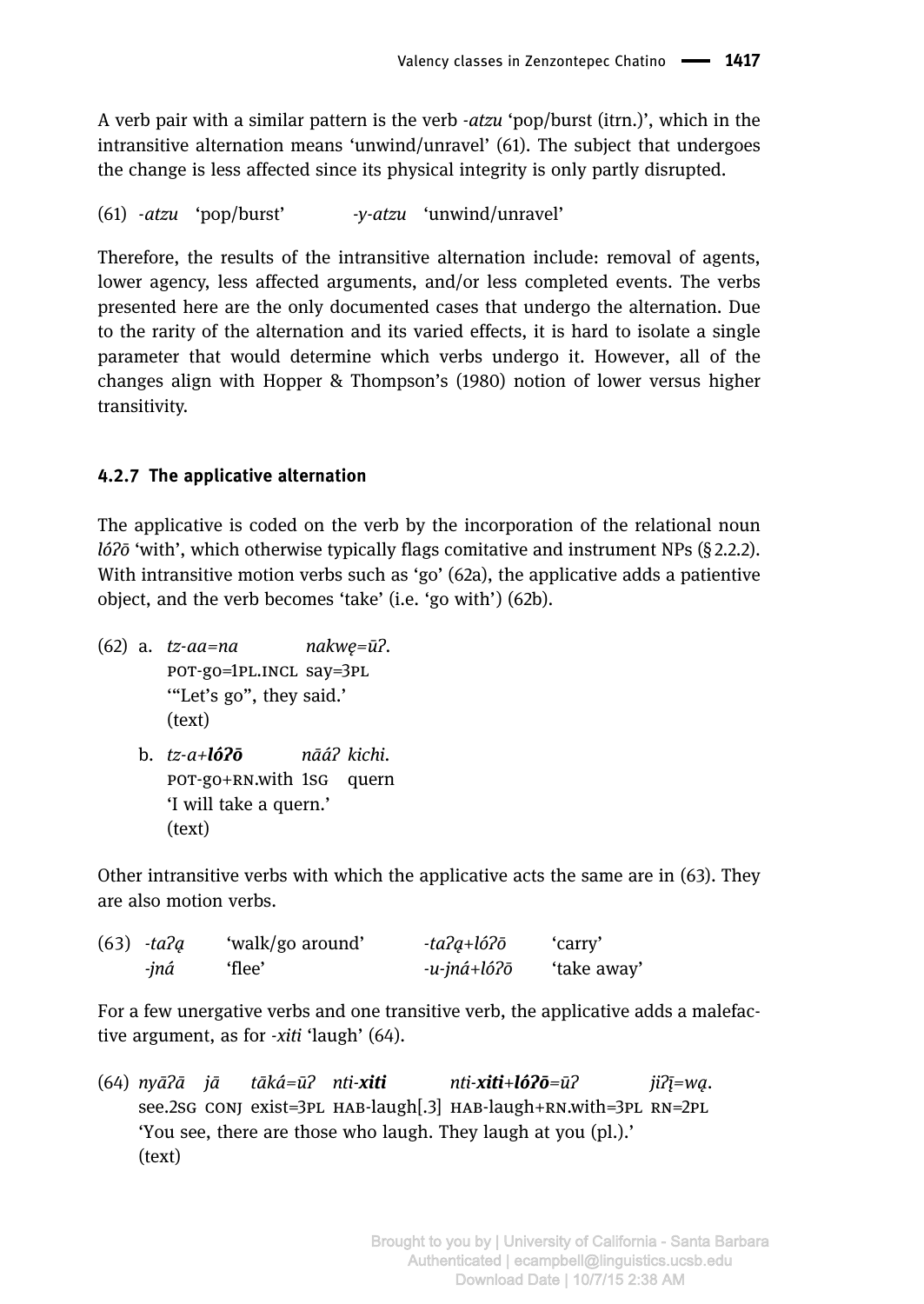Other verbs with malefactive applicatives are listed in (65). In the case of 'play', the malefactive interpretation only holds for volitional objects. With inanimate objects, it means 'play with', as a toy.

| $(65)$ -jy $\bar{a}$ |       | 'play'   | -ivā+ló?ō  | 'mess with'       |
|----------------------|-------|----------|------------|-------------------|
|                      | -xáʔā | 'scream' | -xáʔā+lóʔō | 'scream at'       |
|                      | -?ne  | 'do'     | -?ne+ló?ō  | 'mistreat/punish' |

For a couple of verbs, the applicative adds a beneficiary object (66). These are stative, including the copula 'be' and the positional 'be standing'.

| $(66)$ - $\bar{a}$ |      | 'be done', 'be' | -ā+ló?ō   | 'help/accompany' |
|--------------------|------|-----------------|-----------|------------------|
|                    | -too | 'be standing'   | -toọ+ló?ō | 'support/defend' |

It should be noted that the ZEN applicative is not used to promote instruments. However, with verbs of hitting, the instrument itself can be incorporated into the verb, as will be discussed next.

### **4.2.8 The instrument incorporation alternation**

In ZEN, the instrument of a transitive verb of hitting (67a) may be incorporated into the verb when it is a likely instrument for the action, like a stick (67b) or a body part.

- (67) a. *nkā-rá na nkwítzą=V́ jiʔī ̨ na kwénā=V́ lóʔō na ya* cpl-hit def child=dem rn def snake=dem rn.with def clf.wood *látī=V́* .  $thin = **DEM**$ 'The child hit the snake with the stick.' (elicited)
	- b. *nte-k-ē*+*k-utzę x-ālá=āʔ jiʔī ̨ =ą̄ ʔ nu ̨* prog-pot-caus+pot-fear poss-dream=1sg rn=1sg nmlz *nte-rá***+***yaka=ūʔ jiʔī=ą̄ ʔ̨* . prog-hit+wood=3pl rn=1sg 'My dreams about people hitting me with a stick are frightening me.' (offered)

Aside from verbs of hitting, actions which involve the use of body parts as instruments may undergo instrument incorporation (68). The body parts are as follows: *yaāʔ* 'hand', *kiyaʔ* 'foot', *xetaʔ̨* 'fingernail', *jne* 'finger', and *tuʔwa* 'mouth'.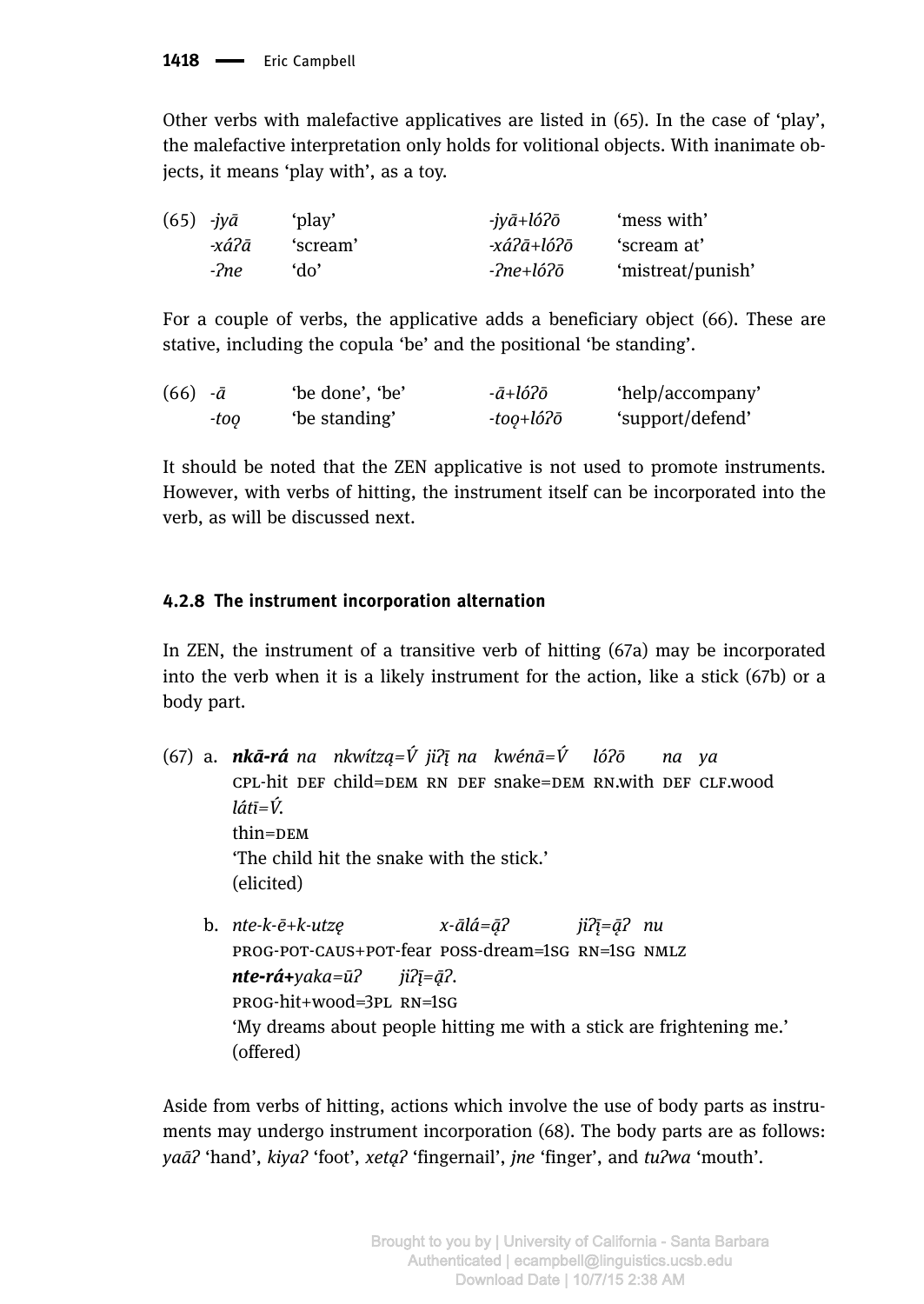| (68) |         | -u-s-uwe? 'scrape/smooth out' | -u-s-uwe?+yaā?         | 'knead/rub'      |
|------|---------|-------------------------------|------------------------|------------------|
|      |         |                               | -u-s-uwe?+kiya?        | 'stomp on'       |
|      |         |                               | -u-s-uwe?+xeta?        | 'scratch'        |
|      | $-ojo?$ | 'sting/poke'                  | $-$ ojo $\lambda$ +jne | 'finger poke'    |
|      | -u-suʔū | 'show/teach'                  | $-u-su2\bar{u}+jne$    | 'point at'       |
|      | -ū-jlyá | 'spread/smear (trn.)'         | -ū-jlyá+yaā?           | 'spread by hand/ |
|      |         |                               |                        | massage'         |
|      | -ūlá    | 'make music/sing'             | -ūlá+tuʔwa             | 'sing'           |
|      |         |                               | -ūlá+kiya?             | 'dance'          |

ZEN verbs from the 70-meaning list that undergo the instrument incorporation alternation are: *y‑ūlá* 'sing/make music', *nka‑(ū)rá* 'hit', *nka‑ʔni* 'beat', and *nka‑(u‑)suʔū* 'show/teach'. Since the incorporated objects are body parts or sticks, high frequency of a particular verb/instrument pair may favor incorporation. Other instrument incorporations are more idiomatic than those presented here, so they are better treated as lexicalizations and not discussed here.

## **5 Conclusions**

The ZEN aspect prefix sub-classes of verbs can be roughly ordered according to increasing transitivity, characterized by polyvalence and/or higher agentivity/animacy of their typical subject (Figure 1). Verbs further split into two large classes depending on whether they undergo the *u-* causative or the *e*+ causative alternation. The former is restricted to verbs of sub-classes Bc, Ca, and Bt. They are verbs of lower transitivity whose subject has little control, or the energy that brings about the event is conceived of as external. On the other hand, some verbs from almost all of the aspect prefix sub-classes participate in the causative of active verb  $(\bar{e}$ + causative) alternation. In those cases, the energy behind the event is conceived of as coming from within the subject or the typical subject is animate in ZEN terms.

The same distinction of external versus internal perspective is reflected in the fairly rare active/inactive alternation, coded by the transitivizer *t‑*/*s‑* versus the



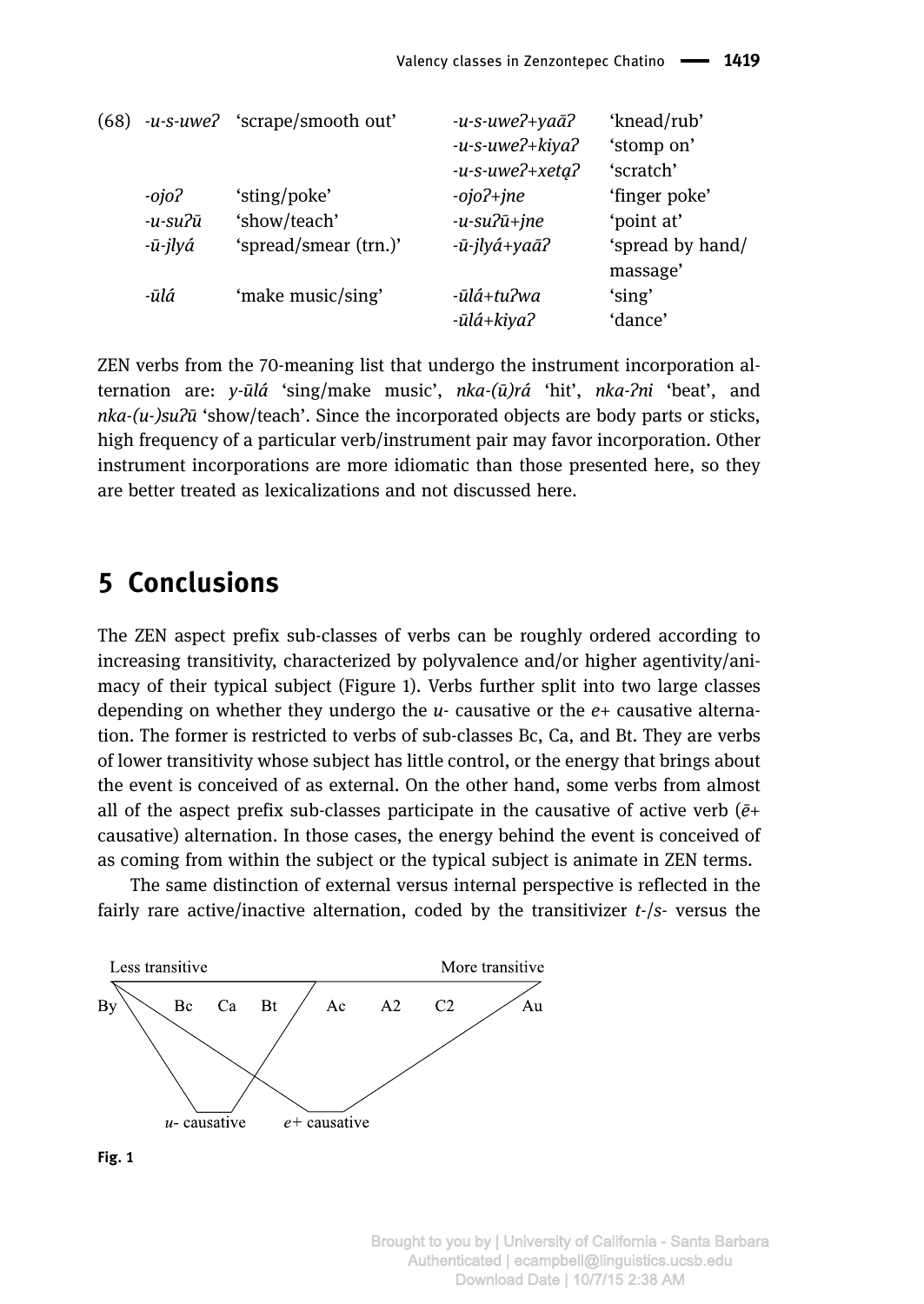intransitivizer *y‑*. It is possible that this pattern was previously more productive and the initial *t-* of the sub-class Bt verbs may have come from the transitivizer prefix since verbs of motion and position are internally driven or oriented.

Many canonically transitive verbs, like 'kill', 'break', 'cut', 'open', and 'cook', and some canonical ditransitives, like 'show', 'take away', and 'send' are *u-* causatives, surprisingly derived from less transitive simplex roots of sub-classes Bc, Ca, or Bt. Other transitives and ditransitives, like 'give', 'look for', and 'sell', are underived and belong to the smaller, more transitive, sub-classes Ac, A2, and C2. A few verbs of higher transitivity undergo the intransitive alternation. The effects of the alternation are varied, so it is not evident that any particular semantic parameter is responsible for it.

The verbs that undergo the equipollent causative/intransitive alternation can best be described as those that have an agent that physically manipulates a typically non-volitional object, such as 'peel', 'shell', 'cover', 'crush', 'spill', 'tie', 'untie', 'melt', 'burn', 'split', 'scrape', 'spread (seeds)', and 'tear'.

Verbs of motion and position group together in aspect prefix sub-class Bt, and verbs of emotion and cognition share the coding pattern of having the possessed body part clitics =*tīʔ* 'living core' or =*rīké* 'heart' as subject.

Verbs that have body parts as instruments group together with the verbs of hitting in undergoing the instrument incorporation alternation. The applicative alternation occurs with some motion verbs, some unergative verbs of expression ('play', 'laugh', and 'scream'), and a couple of stative verbs. In general, motion verbs that take the applicative add a patient argument, the unergatives of expression add a maleficiary, and stative verbs add a beneficiary.

There is little in the way of valency reducing mechanisms in ZEN. There is no passive voice or anticausative derivation aside from the few verbs in the intransitive alternation. ZEN lacks the *spray* and *wipe* locative alternations (Levin 1993), using different verbs to express those alternants. There is also no dative alternation. However, one could argue that Chatino has an uncoded possessor/recipient alternation in ditransitives due to the ambiguity that arises there from the multiple functions of *ji?i*. Most verbs only participate in one alternation, and aside from the two causatives and perhaps the equipollent causative/intransitive alternation, most alternations apply to quite limited sets of verbs. The semantic parameter most relevant for valency alternations in ZEN is the internal versus external perspective on the event or action, which corresponds roughly to the unaccusative/unergative or inactive/active distinction (see Shibatani & Pardeshi 2002 for discussion).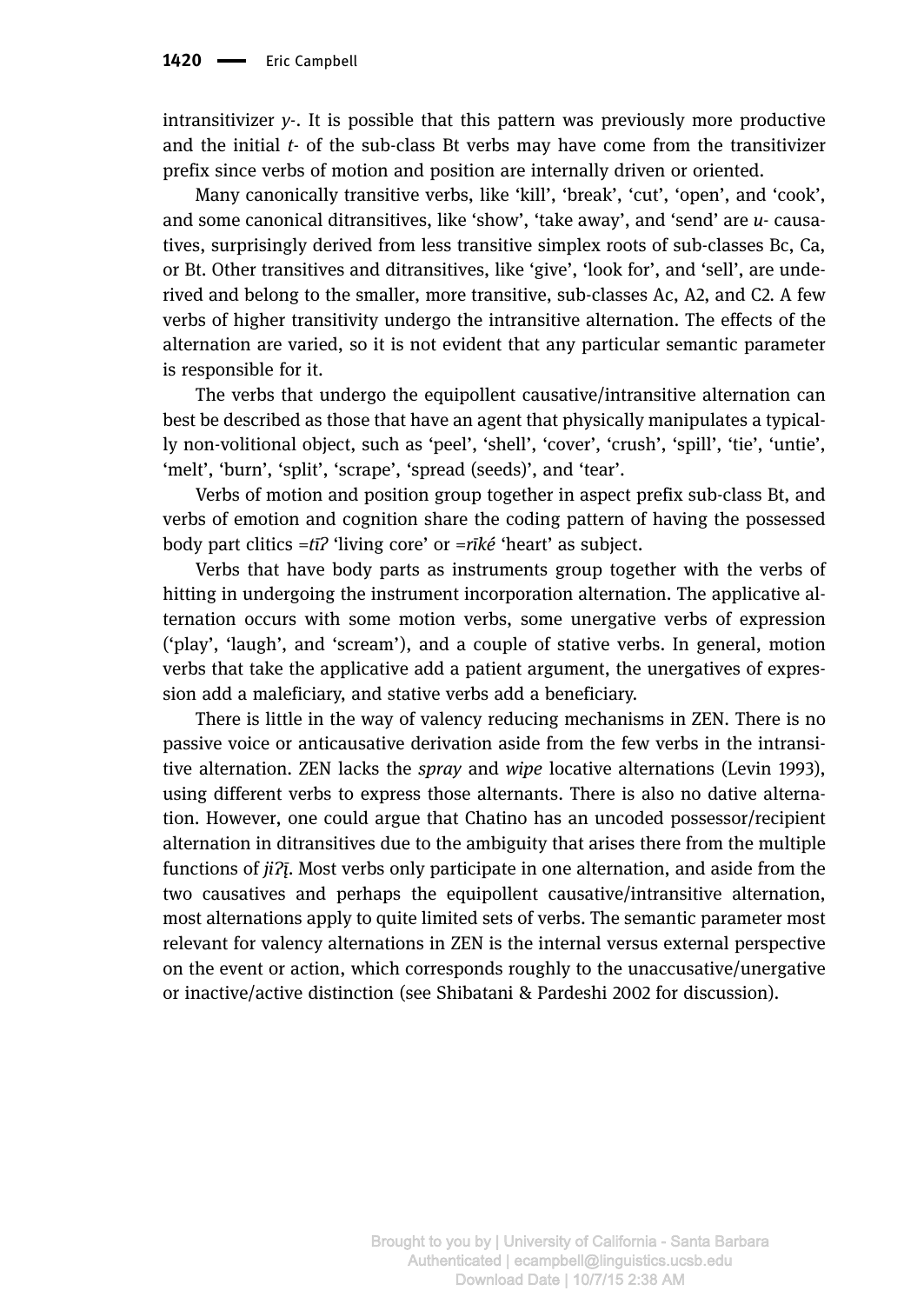| #  | <b>Meaning</b><br>label | <b>Verb form</b>            | Coding                        |                                   | <b>Selected Alternations</b>  |                                     |                                      |
|----|-------------------------|-----------------------------|-------------------------------|-----------------------------------|-------------------------------|-------------------------------------|--------------------------------------|
|    |                         |                             | <b>Coding frame</b><br>schema | Aspect<br>prefix<br>sub-<br>class | Appli-<br>cative <sup>4</sup> | Causa-<br>tive of<br>active<br>verb | u-Cau-<br>sative<br>alterna-<br>tion |
| 69 | RAIN                    | nkw-e?e (choo) <sup>5</sup> | V                             | A2                                |                               | -                                   | -                                    |
| 46 | <b>BLINK</b>            | nk-y-uwi+ntoo               | V <sub>1</sub>                | By                                |                               | $\overline{a}$                      |                                      |
| 47 | <b>COUGH</b>            | nka-tuu?                    | V <sub>1</sub>                | Ac                                |                               |                                     |                                      |
| 49 | <b>RUN</b>              | nkū-tú?u+jná                | V <sub>1</sub>                | <b>Bt</b>                         | m                             | $\ddot{}$                           |                                      |
| 52 | <b>JUMP</b>             | nkw-é+kwaā                  | V <sub>1</sub>                | A2                                |                               | $\ddot{}$                           |                                      |
| 57 | LAUGH                   | nka-xiti                    | V <sub>1</sub>                | Ac                                | $+$                           | $\ddot{}$                           |                                      |
| 58 | <b>SCREAM</b>           | nka-xá?ā                    | V <sub>1</sub>                | Ac                                | $\ddot{}$                     | $\ddot{}$                           |                                      |
| 59 | <b>FEEL PAIN</b>        | ti?i                        | V <sub>1</sub>                | (Adj)                             | $\overline{\phantom{0}}$      | $\equiv$                            | ۳                                    |
| 59 | <b>FEEL PAIN</b>        | ti?i nkw-ii                 | V <sub>1</sub>                | A2                                | L.                            | L.                                  | ÷                                    |
| 60 | <b>FEEL COLD</b>        | nkay-ula?                   | V <sub>1</sub>                | C <sub>2</sub>                    | $\overline{a}$                | $+6$                                | $\overline{a}$                       |
| 61 | <b>DIE</b>              | nku-jwi (1)                 | V <sub>1</sub>                | Ca                                | ÷                             | $\overline{\phantom{0}}$            | $\ddot{}$                            |
| 62 | <b>PLAY</b>             | nka-jyā                     | V <sub>1</sub>                | Ac                                | $+$                           | $\ddot{}$                           | $\overline{\phantom{0}}$             |
| 63 | <b>BE SAD</b>           | nkay-uwe=tī?                | V <sub>1</sub>                | C <sub>2</sub>                    | $\overline{\phantom{0}}$      | $\overline{\phantom{0}}$            | $\overline{\phantom{0}}$             |
| 64 | <b>BE HUNGRY</b>        | nk-y-ute?                   | V <sub>1</sub>                | By                                | $\overline{\phantom{0}}$      | $\ddot{}$                           | $\overline{\phantom{0}}$             |
| 65 | <b>ROLL</b>             | nku-lā+misę̃                | V <sub>1</sub>                | Bc                                | $\overline{\phantom{0}}$      | $\ddot{}$                           | $\overline{\phantom{0}}$             |
| 67 | <b>BURN</b>             | nk-y-akę                    | V <sub>1</sub>                | By                                | $\overline{\phantom{0}}$      | $\overline{a}$                      | $\overline{\phantom{0}}$             |
| 68 | <b>BE DRY</b>           | witi                        | V <sub>1</sub>                | (Adj)                             | -                             | $\overline{\phantom{0}}$            | $+7$                                 |
| 80 | <b>BOIL</b>             | nkū-lákwi                   | V <sub>1</sub>                | Bc                                | $\overline{\phantom{0}}$      | $\ddot{}$                           | $\overline{\phantom{0}}$             |
| 82 | <b>BE ILL</b>           | n-kā+kitza                  | V <sub>1</sub>                | Ca                                | -                             | -                                   | -                                    |
| 83 | <b>CRY</b>              | y-ūná                       | V <sub>1</sub>                | C <sub>2</sub>                    | $\overline{\phantom{0}}$      | +                                   | $\overline{\phantom{0}}$             |
| 48 | <b>CLIMB</b>            | nk-yó+sa?g                  | V 1 (LOC2)                    | By                                | $\qquad \qquad -$             | $\overline{a}$                      | $\qquad \qquad -$                    |

# **Appendix: Summary of counterpart verbs and alternations**

**<sup>4</sup>** The applicative alternation adds an object that may be malefactive (malef.), benefactive, or patientive (pat.), depending on the verb.

**<sup>5</sup>** All verb forms in Table 1 are inflected for completive aspect.

**<sup>6</sup>** The causative form means 'threaten' and is thus idiosyncratic.

**<sup>7</sup>** A verb 'dry (itrn.)' may be zero-derived from the adjective.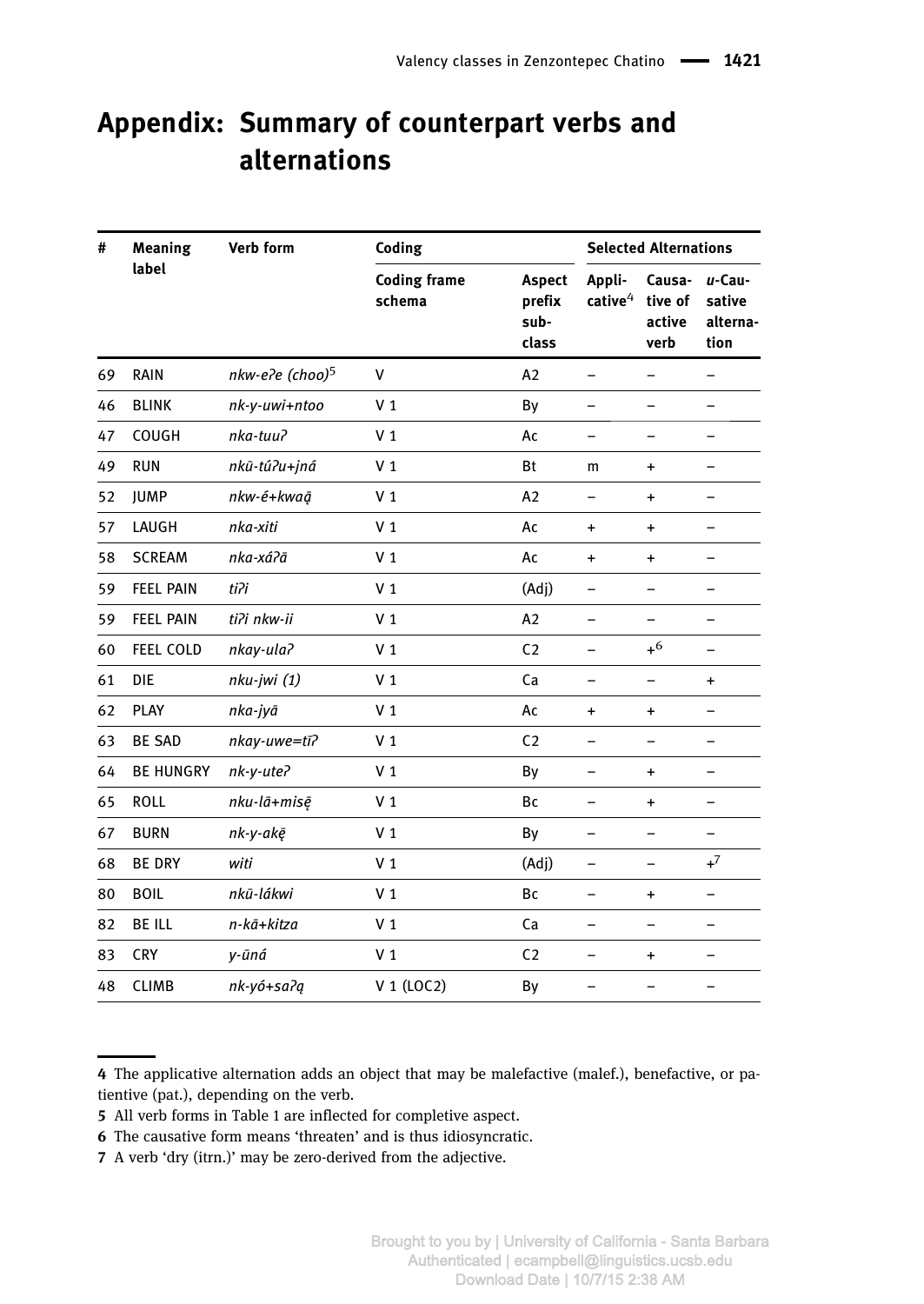| #              | <b>Meaning</b>    | Verb form                  | Coding                        |                                   | <b>Selected Alternations</b> |                                     |                                      |
|----------------|-------------------|----------------------------|-------------------------------|-----------------------------------|------------------------------|-------------------------------------|--------------------------------------|
|                | label             |                            | <b>Coding frame</b><br>schema | Aspect<br>prefix<br>sub-<br>class | Appli-<br>cative             | Causa-<br>tive of<br>active<br>verb | u-Cau-<br>sative<br>alterna-<br>tion |
| 50             | <b>SIT</b>        | n-tyukwā                   | V 1 (LOC2)                    | Bt                                |                              |                                     |                                      |
| 51             | <b>SIT DOWN</b>   | nkw-ē+saʔg                 | V 1 (LOC2)                    | A2                                | -                            | -                                   | $\qquad \qquad -$                    |
| 51             | <b>SIT DOWN</b>   | nkw-ē+tyukwā               | V 1 $(LOC2)$                  | A2                                | -                            | -                                   | $\overline{\phantom{0}}$             |
| 54             | GO                | $V$ -aa                    | V 1 $(LOC2)$                  | C <sub>2</sub>                    | $\ddot{}$                    | -                                   | $\overline{\phantom{0}}$             |
| 56             | LIVE              | n-kā+tāká                  | V 1 (LOC2)                    | Сa                                | $\qquad \qquad -$            | -                                   | $\qquad \qquad -$                    |
| $\mathbf{1}$   | EAT               | y-aku                      | $V 1 j i 7 i + 2$             | C <sub>2</sub>                    |                              | +                                   |                                      |
| $\overline{2}$ | <b>HUG</b>        | nk-y-u?u+xii?              | $V 1 ji 7i + 2$               | Вy                                | -                            |                                     |                                      |
| $\overline{2}$ | <b>HUG</b>        | nkā-tūkwá+xiiʔ             | $V 1 j i 7 i + 2$             | Au                                |                              |                                     |                                      |
| 3              | LOOK AT           | nkā-naʔa                   | $V 1 j i 7 j + 2$             | Ac                                | $\overline{\phantom{0}}$     | $\overline{a}$                      | $\overline{a}$                       |
| 4              | <b>SEE</b>        | nkā-naʔa                   | $V 1 j i 7 i + 2$             | Ac                                | -                            |                                     |                                      |
| 5              | <b>SMELL</b>      | y-ukwę?                    | $V 1 j i 7 i + 2$             | C <sub>2</sub>                    |                              | +                                   |                                      |
| 6              | <b>FEAR</b>       | y-utzę                     | $V 1 j i 7 i + 2$             | C <sub>2</sub>                    | $\overline{a}$               | $\ddot{}$                           | $\overline{\phantom{0}}$             |
| 7              | <b>FRIGHTEN</b>   | nkw-ē+k-utzę               | $V 1 j i 7 i + 2$             | A <sub>2</sub>                    | -                            |                                     |                                      |
| 8              | LIKE              | $y-a+to\varphi=t\bar{i}$ ? | $V 1 j i 7 i + 2$             | C <sub>2</sub>                    | -                            |                                     | $\overline{\phantom{0}}$             |
| 9              | <b>KNOW</b>       | n-tzuʔu+ntoo               | $V 1 j i 7 i + 2$             | By                                | $\overline{a}$               |                                     | $\equiv$                             |
| 10             | <b>THINK</b>      | nkā-tāá=tīʔ                | $V 1 j i 7 i + 2$             | A irr.                            | -                            | -                                   |                                      |
| 11             | <b>SEARCH FOR</b> | nkwī-tyána                 | $V 1 j i 7 j + 2$             | A2                                | -                            |                                     |                                      |
| 12             | <b>WASH</b>       | nkw-ē+k-ata                | $V 1 ji 7i + 2$               | A2                                |                              |                                     |                                      |
| 14             | <b>SHAVE</b>      | nka-téē?                   | $V 1 j i 7 i + 2$             | Au                                | -                            | -                                   |                                      |
| 15             | <b>HELP</b>       | nkwi-tyā+tyūkwá            | $V 1 j i 7 i + 2$             | А2                                | $\overline{a}$               | $\overline{a}$                      |                                      |
| 16             | <b>FOLLOW</b>     | y-a+la-sa?ą                | $V 1 j i 7 i + 2$             | C <sub>2</sub>                    | -                            |                                     |                                      |
| 17             | <b>MEET</b>       | nk-y-uʔu+ntoo              | $V 1 j i 7 i + 2$             | Вy                                |                              |                                     |                                      |
| 20             | SHOUT AT          | nka-xáʔā+lóʔō              | $V 1 ji 7i + 2$               | Ac                                | $\bullet$                    |                                     |                                      |
| 32             | <b>TEAR</b>       | nkā-s-āáʔ                  | $V 1 j i 7 i + 2$             | Au                                | -                            | -                                   | -                                    |
| 53             | <b>SING</b>       | (nka-)y-ūlá                | $V 1 j i 7 i + 2$             | C <sub>2</sub>                    | $\overline{\phantom{0}}$     | +                                   |                                      |
| 55             | <b>LEAVE</b>      | nkū-túʔu                   | $V 1 j i 7 i + 2$             | Bt                                | $\overline{a}$               |                                     | $\overline{\phantom{0}}$             |
| 66             | <b>SINK</b>       | nkū-lítiʔ                  | $V 1 j i 7 i + 2$             | Вc                                | $\overline{\phantom{0}}$     | m <sup>8</sup>                      | $\ddot{}$                            |

**8** The causative form means 'drown (trn.)'.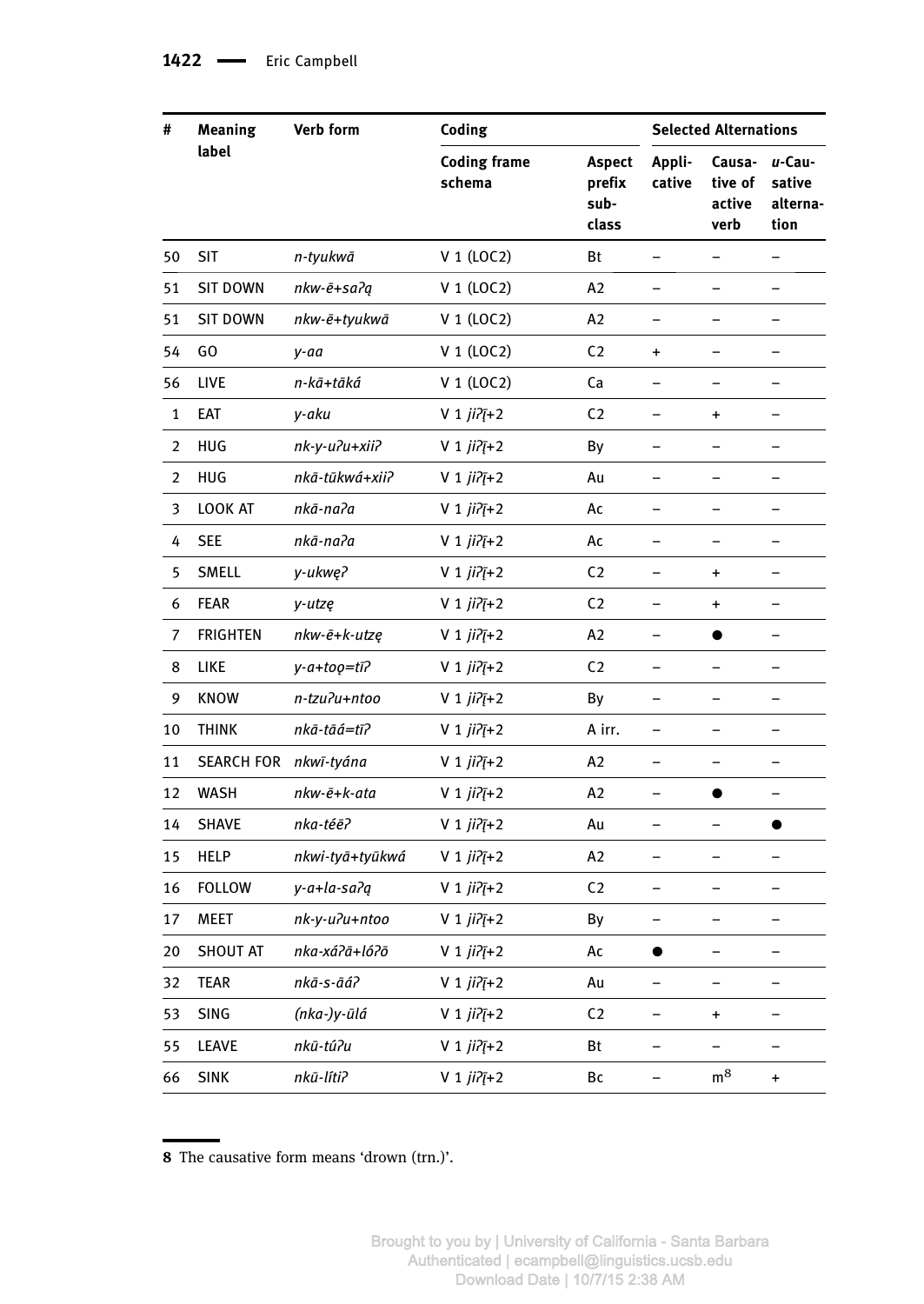| #  | <b>Meaning</b> | Verb form                  | Coding                        |                                   | <b>Selected Alternations</b> |                                     |                                      |
|----|----------------|----------------------------|-------------------------------|-----------------------------------|------------------------------|-------------------------------------|--------------------------------------|
|    | label          |                            | <b>Coding frame</b><br>schema | Aspect<br>prefix<br>sub-<br>class | Appli-<br>cative             | Causa-<br>tive of<br>active<br>verb | u-Cau-<br>sative<br>alterna-<br>tion |
| 73 | <b>DIG</b>     | nkā-lúū                    | $V 1 ji 7i + 2$               | Au                                |                              | -                                   | $\bullet$                            |
| 78 | HEAR           | $y$ -una $(2)$             | $V 1 ji 7i + 2$               | C <sub>2</sub>                    | -                            |                                     |                                      |
| 86 | GET            | nk-y-ukwā                  | $V 1 ji 7i + 2$               | Вy                                | -                            |                                     |                                      |
| 87 | <b>WANT</b>    | nkw-ii                     | $V 1 ji 7i + 2$               | A2                                | -                            |                                     |                                      |
| 21 | <b>TELL</b>    | nakwę                      | UTT1 V 2 $ji2\bar{i}+3$       | irr.                              |                              |                                     |                                      |
| 22 | SAY            | nakwę                      | UTT1 V 2 $ji7i+3$             | irr.                              |                              |                                     |                                      |
| 24 | <b>BUILD</b>   | nka-jnyā                   | $V 1 j i 7 i + 2 (1675 + 3)$  | Au                                | -                            |                                     | O                                    |
| 25 | <b>BREAK</b>   | nka-la?a                   | $V 1 ji 7i+2 (167i+3)$        | Au                                | $\overline{\phantom{0}}$     |                                     | ●                                    |
| 26 | KILL           | nkay-u-jwi                 | $V 1 ji 7i+2 (167i+3)$        | C <sub>2</sub>                    | -                            |                                     |                                      |
| 28 | HIT            | nkā-rá                     | $V 1 ji 7i+2 (167i+3)$        | Au                                | -                            | -                                   |                                      |
| 29 | <b>TOUCH</b>   | y-ala?                     | $V 1 ji 7i+2 (167i+3)$        | C <sub>2</sub>                    |                              |                                     |                                      |
| 30 | <b>CUT</b>     | nkā-xūʔú                   | $V 1 ji 7i+2 (167i+3)$        | Au                                | -                            |                                     |                                      |
| 33 | PEEL           | nka-s-ata                  | $V 1 ji 7i+2 (167i+3)$        | Au                                | -                            |                                     |                                      |
| 38 | <b>CARRY</b>   | nka-teę                    | $V 1 j i 7 i + 2 (1675 + 3)$  | Au                                | -                            |                                     |                                      |
| 43 | <b>COVER</b>   | nka-t-ākó?                 | $V 1 j i 7 i + 2 (1675 + 3)$  | Au                                | -                            |                                     |                                      |
| 44 | FILL           | nka-?ne+chá+tza?g          | $V 1 ji 7i+2 (167i+3)$        | A irr.                            |                              |                                     |                                      |
| 71 | <b>GRIND</b>   | nkay-oō                    | $V 1 ji 7i+2 (167i+3)$        | C <sub>2</sub>                    |                              |                                     |                                      |
| 79 | <b>COOK</b>    | nkay-ū-ké?                 | $V 1 j i 7 j + 2 (1675 + 3)$  | C <sub>2</sub>                    | -                            |                                     |                                      |
| 85 | MAKE           | nka-jnyā                   | $V 1 ji 7i+2 (167i+3)$        | Au                                | -                            | -                                   |                                      |
| 86 | GET            | nku-jwī (2)                | $V 1 ji 7i+2 (167i+3)$        | Ca                                |                              |                                     |                                      |
| 88 | CLOSE          | nka-t-ākó?                 | $V 1 ji 7i+2 (167i+3)$        | Au                                | -                            |                                     |                                      |
| 13 | <b>DRESS</b>   | nkw-ē+k-u-tūʔú<br>(s-ateʔ) | $V 1 j i 7 i + 2 3$           | A2                                | -                            |                                     | -                                    |
| 18 | <b>TALK</b>    | y-akwi?                    | $V 1 ji 7i+2$                 | C <sub>2</sub>                    |                              |                                     |                                      |
| 23 | <b>NAME</b>    | nka-lōó+naa                | $V 1 ji 7i + 2 3$             | Au                                | -                            |                                     |                                      |
| 19 | <b>ASK FOR</b> | nkā-nána                   | $V 1 j i 7 i + 2 j i 7 i + 3$ | Au                                |                              |                                     | $\left( \bullet \right)$             |
| 27 | <b>BEAT</b>    | nka-?ni                    | $V 1 j i 7 j + 2 j i 7 j + 3$ | Ac                                |                              |                                     |                                      |
| 31 | <b>TAKE</b>    | nkā-láā                    | $V 1 j i 7 i + 2 j i 7 i + 3$ | Au                                |                              |                                     | D                                    |
|    |                |                            |                               |                                   |                              |                                     |                                      |

Brought to you by | University of California - Santa Barbara Authenticated | ecampbell@linguistics.ucsb.edu Download Date | 10/7/15 2:38 AM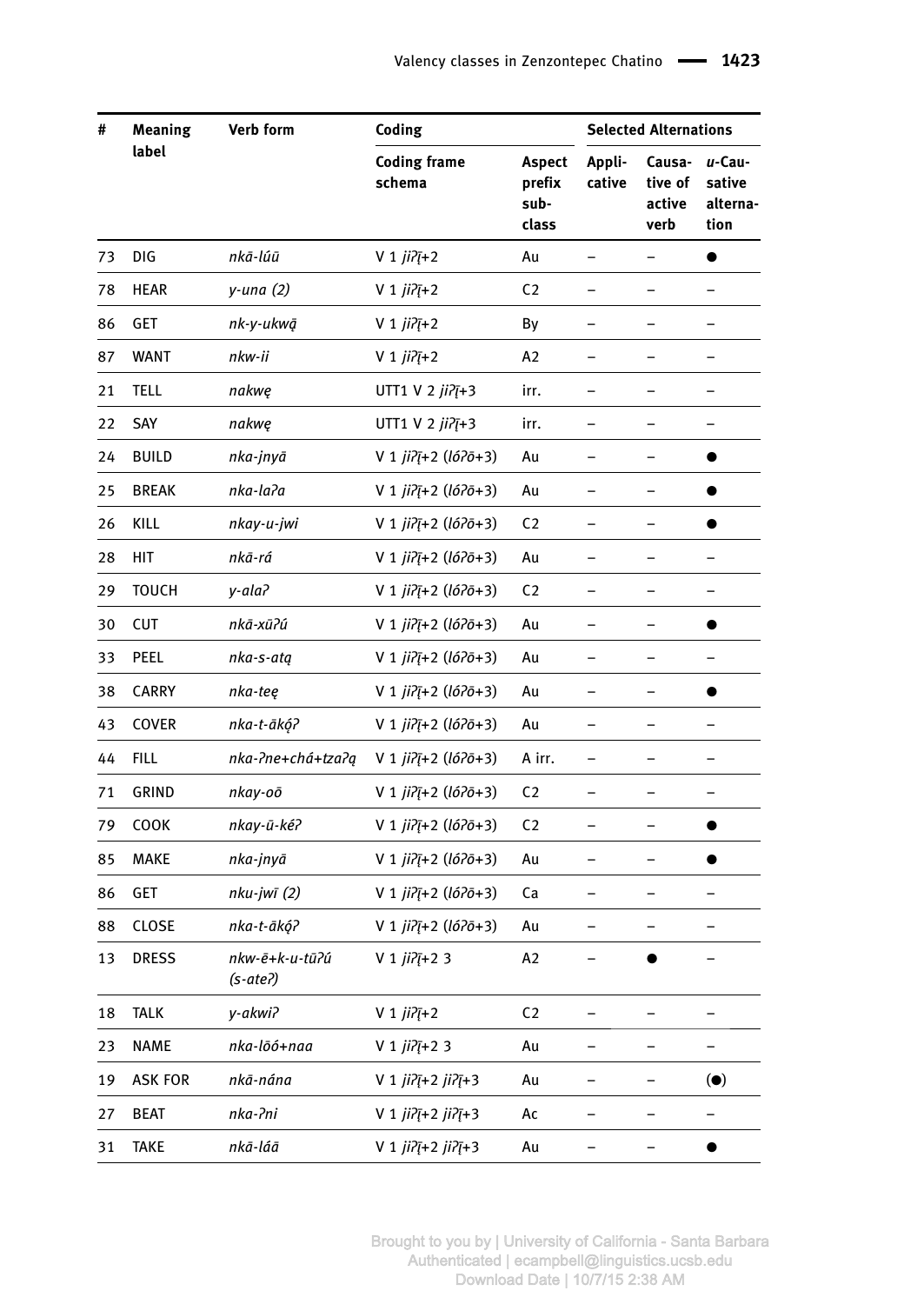| #  | <b>Meaning</b>              | Verb form                | Coding                                       |                                   | <b>Selected Alternations</b> |                                     |                                      |
|----|-----------------------------|--------------------------|----------------------------------------------|-----------------------------------|------------------------------|-------------------------------------|--------------------------------------|
|    | label                       |                          | <b>Coding frame</b><br>schema                | Aspect<br>prefix<br>sub-<br>class | Appli-<br>cative             | Causa-<br>tive of<br>active<br>verb | u-Cau-<br>sative<br>alterna-<br>tion |
| 34 | <b>HIDE</b>                 | nka-to+kāchí?            | $V 1 j i 7 i + 2 j i 7 i + 3$                | Au                                |                              |                                     |                                      |
| 35 | <b>SHOW</b>                 | nka-suʔū                 | $V 1$ ji? $\bar{l}+2$ ji? $\bar{l}+3$        | Au                                |                              |                                     | $\left( \bullet \right)$             |
| 36 | <b>GIVE</b>                 | nkā-tāá                  | $V 1$ ji? $\bar{l}+2$ ji? $\bar{l}+3$        | A irr.                            |                              |                                     |                                      |
| 37 | <b>SEND</b>                 | nkā-tēję                 | $V 1$ ji? $\bar{l}+2$ ji? $\bar{l}+3$        | Au                                |                              |                                     |                                      |
| 39 | <b>THROW</b>                | nkā-nē?é                 | $V 1$ ji? $\bar{l}+2$ ji? $\bar{l}+3$        | Au                                |                              |                                     | $\left( \bullet \right)$             |
| 41 | <b>PUT</b>                  | nkā-t-ūʔú                | $V 1$ ji? $\bar{l}+2$ ji? $\bar{l}+3$        | Au                                | -                            | m <sup>9</sup>                      |                                      |
| 42 | <b>POUR</b>                 | nkā-t-ūʔú                | $V 1$ $ii7\bar{i}+2$ $ii7\bar{i}+3$          | Au                                |                              | m                                   |                                      |
| 42 | <b>POUR</b>                 | nkā-tūkwá                | $V 1$ ji? $\bar{l}+2$ ji? $\bar{l}+3$        | Au                                |                              |                                     |                                      |
| 45 | LOAD                        | nkā-tūkwá                | $V 1$ ji? $\bar{l}+2$ ji? $\bar{l}+3$        | Au                                |                              |                                     |                                      |
| 75 | <b>BRING</b>                | y-aa+ló?ō                | $V 1$ ji? $\bar{l}+2$ ji? $\bar{l}+3$        | C <sub>2</sub>                    |                              |                                     |                                      |
| 76 | <b>STEAL</b>                | nka-wanā                 | $V 1$ ji? $\bar{l}+2$ ji? $\bar{l}+3$        | Au                                |                              |                                     | (                                    |
| 77 | <b>TEACH</b>                | nka-suʔū                 | $V 1 ji 7i+2 ji 7i+3$                        | Au                                |                              |                                     | $\left( \bullet \right)$             |
| 40 | <b>TIE</b>                  | nkā-x-īká?               | $V 1 ji 7i+2 ji 7i+3$<br>$167\overline{0}+4$ | Au                                |                              |                                     |                                      |
| 70 | <b>BEA</b><br><b>HUNTER</b> | no verbal<br>counterpart | N/A                                          | (Noun)                            |                              |                                     |                                      |

Legend: + occurs regularly, - does not occur, m marginally,  $\bullet$  verb form is the result of the alternation, (●) the verb form appears to be the result of the alternation but the more basic verb from which it would have been derived is no longer in the lexicon,

Morpheme boundaries: − prefix-stem; = host=enclitic; + stem+stem (i.e. compound).

**<sup>9</sup>** The *ē*- causative derived form is idiosyncratic and means 'put the blame on'.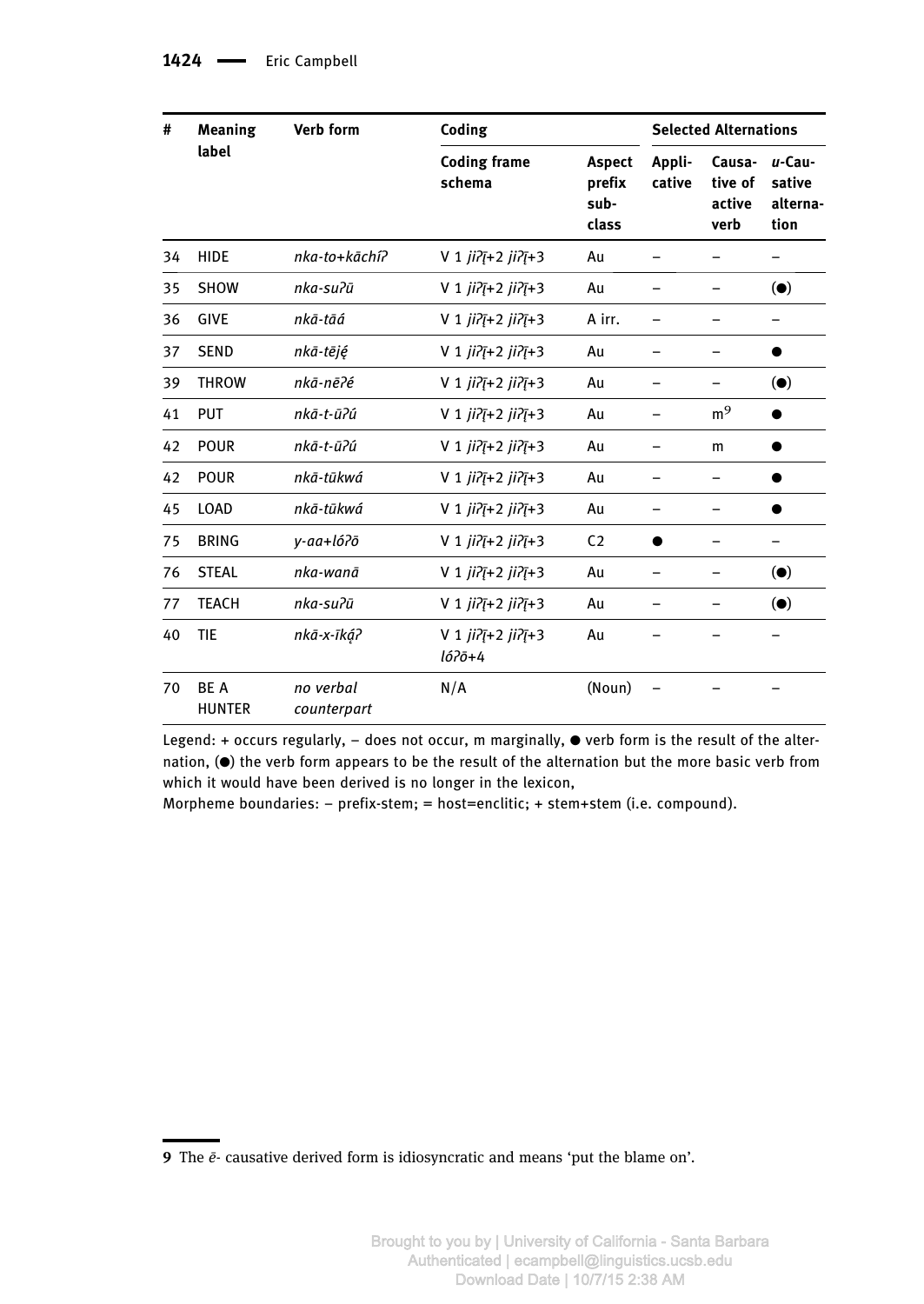# **Acknowledgments**

This work was supported in part by grants MDP0153 and IGS0080 from the Hans Rausing Endangered Language Programme (ELDP) to the University of Texas at Austin. Sincerest thanks to Bernard Comrie, Andrej Malchukov, Tony Woodbury, and an anonymous ValPaL reviewer for helpful comments on this chapter. Any remaining errors are my responsibility.

# **Abbreviations**

| ANIM        | animate                  |
|-------------|--------------------------|
| ASP         | aspect                   |
| <b>CONJ</b> | conjunction              |
| CPL         | <b>Completive Aspect</b> |
| <b>DERV</b> | derivation               |
| HAB         | Habitual Aspect          |
| ним         | human                    |
| <b>ITER</b> | iterative                |
| <b>ITRN</b> | intransitivizer          |
| POT         | <b>Potential Mood</b>    |
| <b>RN</b>   | relational noun          |
| <b>RSP</b>  | respectful               |
| <b>STAT</b> | <b>Stative Aspect</b>    |
| TPLZ        | topicalizer              |
| <b>TRN</b>  | transitivizer            |
|             |                          |

# **References**

- Boas, Franz. 1913. Notes on the Chatino language of Mexico. *American Anthropologist, New Series* 15. 78–86.
- Campbell, Eric. 2011. Zenzontepec Chatino aspect morphology and Zapotecan verb classes. *International Journal of American Linguistics* 77(2). 219–246.
- Campbell, Eric. 2013. The internal diversification and subgrouping of Chatino. *International Journal of American Linguistics* 79(3). 395–420.
- Cruz, Emiliana, Hilaria Cruz, Reginaldo Figueroa, Justin McIntosh, Camille Woodbury & Tony Woodbury. 2010. Ditransitivos en el chatino oriental. Paper presented at the *Taller de las Construcciones Ditransitivas en Lenguas de Mesoamérica*, CIESAS-Sureste, San Cristóbal de las Casas, Chiapas, México.
- Cruz de Abeles, Hilaria. 2009. *A comprehensive analysis of poetic, rhetorical, and linguistic structure of traditional Chatino oratory.* M.A. thesis, University of Texas at Austin.
- Dalrymple, Mary & Irina Nikolaeva. 2011. *Objects and Information Structure.* Cambridge: Cambridge University Press.
- Dixon, R. M. W. 2002. A typology of causatives: form, syntax, and meaning. In R. M. W. Dixon & Alexandra Aikhenvald (eds.), *Changing Valency*, 30–83. Cambridge: Cambridge University Press.